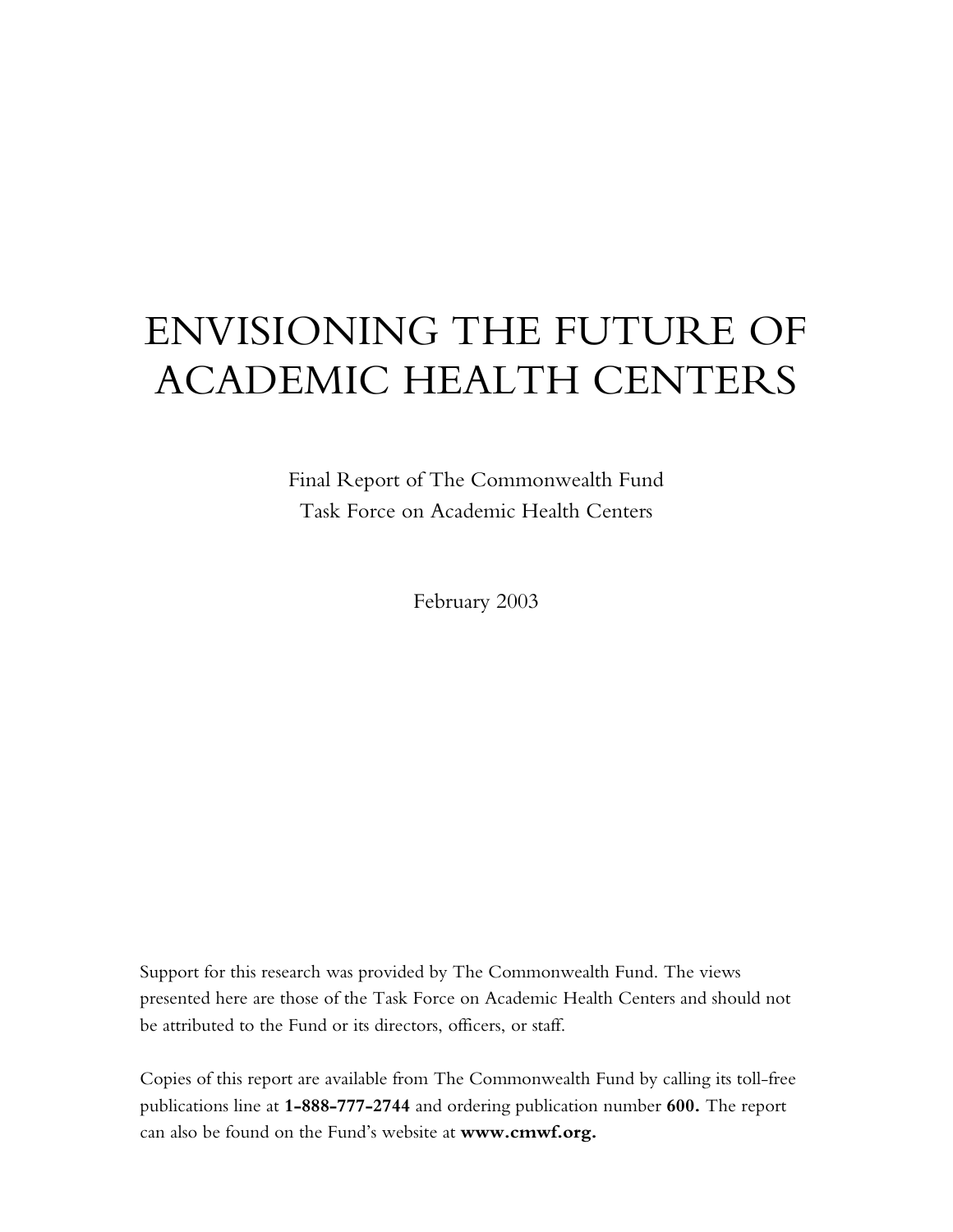Cover photo courtesy of Computer Motion, Inc., and NASA/JPL/Caltech.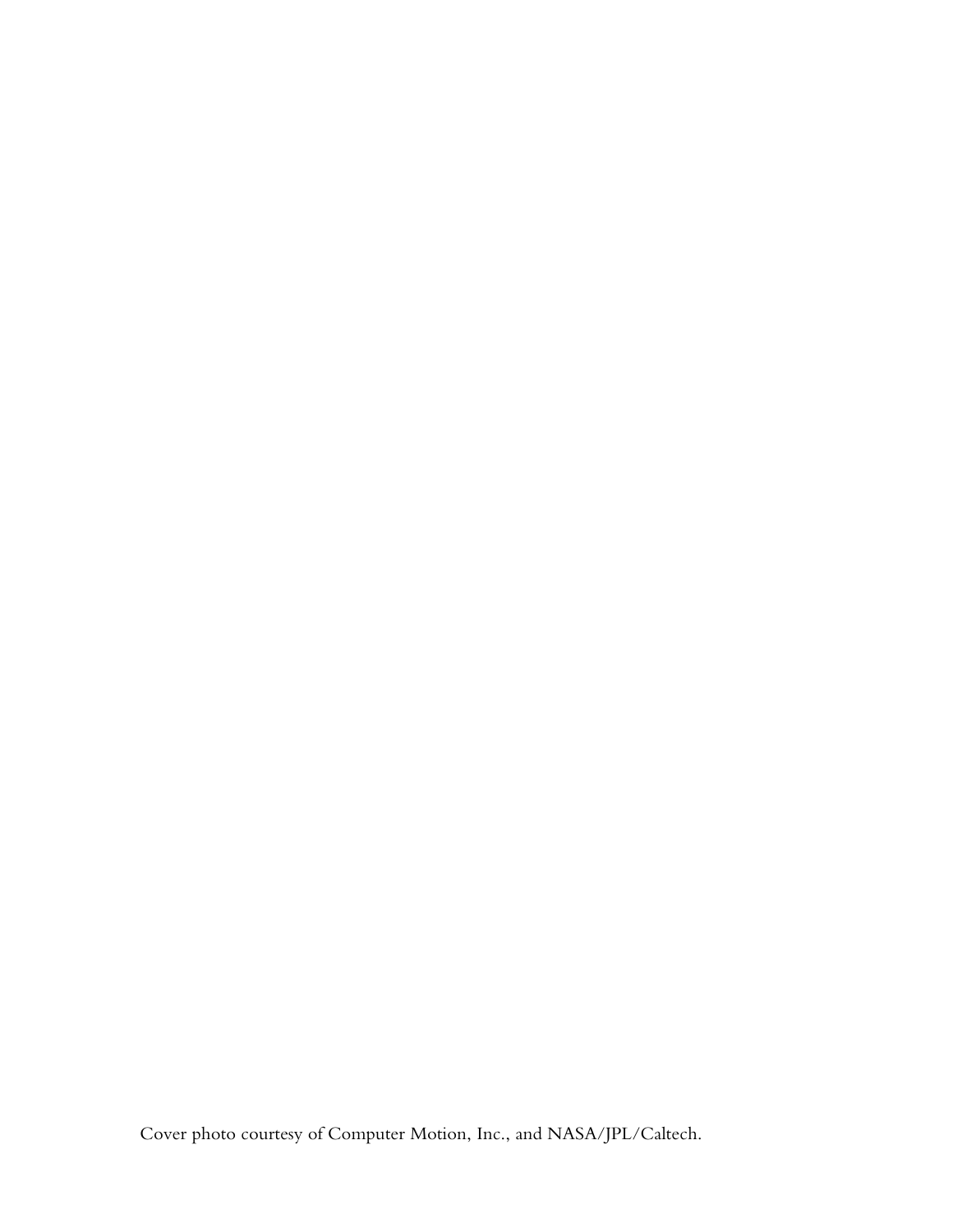# **THE COMMONWEALTH FUND TASK FORCE ON ACADEMIC HEALTH CENTERS**

#### **CHAIR**

Samuel O. Thier, M.D. Professor of Medicine and Health Care Policy Harvard Medical School

## **VICE CHAIR**

The Honorable Bill Gradison Senior Public Policy Counselor Patton Boggs LLP

#### **MEMBERS**

Edward N. Brandt, Jr., M.D., Ph.D. Regents Professor University of Oklahoma Health Sciences Center

Gail Cassell, Ph.D. Vice President, Epidemiology Eli Lilly & Company

Paul Citron Vice President, Science and Technology Medtronic, Inc.

William H. Danforth, M.D. Chancellor Emeritus Washington University

Janice Douglas, M.D. Professor Department of Medicine Case Western Reserve University

Alain Enthoven, Ph.D. Professor Graduate School of Business Stanford University

Robert S. Galvin, M.D. Director Corporate Healthcare and Medical Programs General Electric Company

Paul F. Griner, M.D. Professor of Medicine Emeritus School of Medicine and Dentistry University of Rochester

Michael M. E. Johns, M.D. Executive Vice President for Health Affairs Director of the Robert W. Woodruff Health Sciences Center Emory University

William B. Kerr Senior Vice President The Hunter Group

Lawrence S. Lewin Executive Consultant

Charles B. Mullins, M.D. Executive Vice Chancellor for Health Affairs University of Texas System

#### **EXECUTIVE DIRECTOR**

David Blumenthal, M.D., M.P.P. Director Institute for Health Policy Massachusetts General Hospital/ Partners HealthCare System, Inc.

#### **TASK FORCE PROJECT DIRECTOR**

Joel S. Weissman, Ph.D. Associate Professor Institute for Health Policy Massachusetts General Hospital/ Partners HealthCare System, Inc.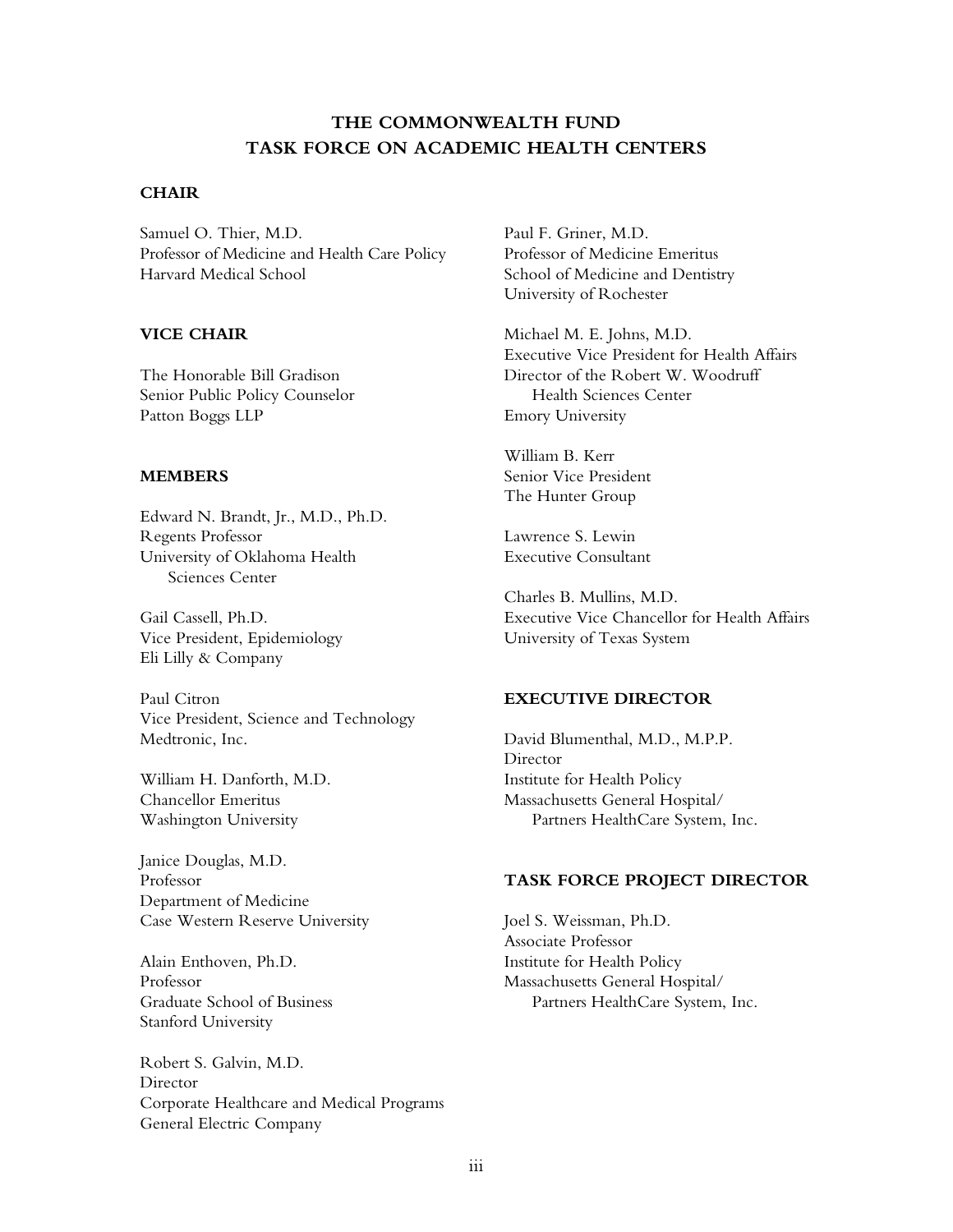## **TASK FORCE STAFF**

Brian Biles, M.D. Professor Department of Health Services Management and Policy George Washington University

Eric G. Campbell, Ph.D. Assistant Professor Institute for Health Policy Massachusetts General Hospital/ Partners HealthCare System, Inc.

James A. Reuter, Sc.D. Associate Executive Vice President for Administration Georgetown University Medical Center

## **COMMONWEALTH FUND STAFF**

Stephen C. Schoenbaum, M.D. Senior Vice President

Melinda Abrams, M.S. Senior Program Officer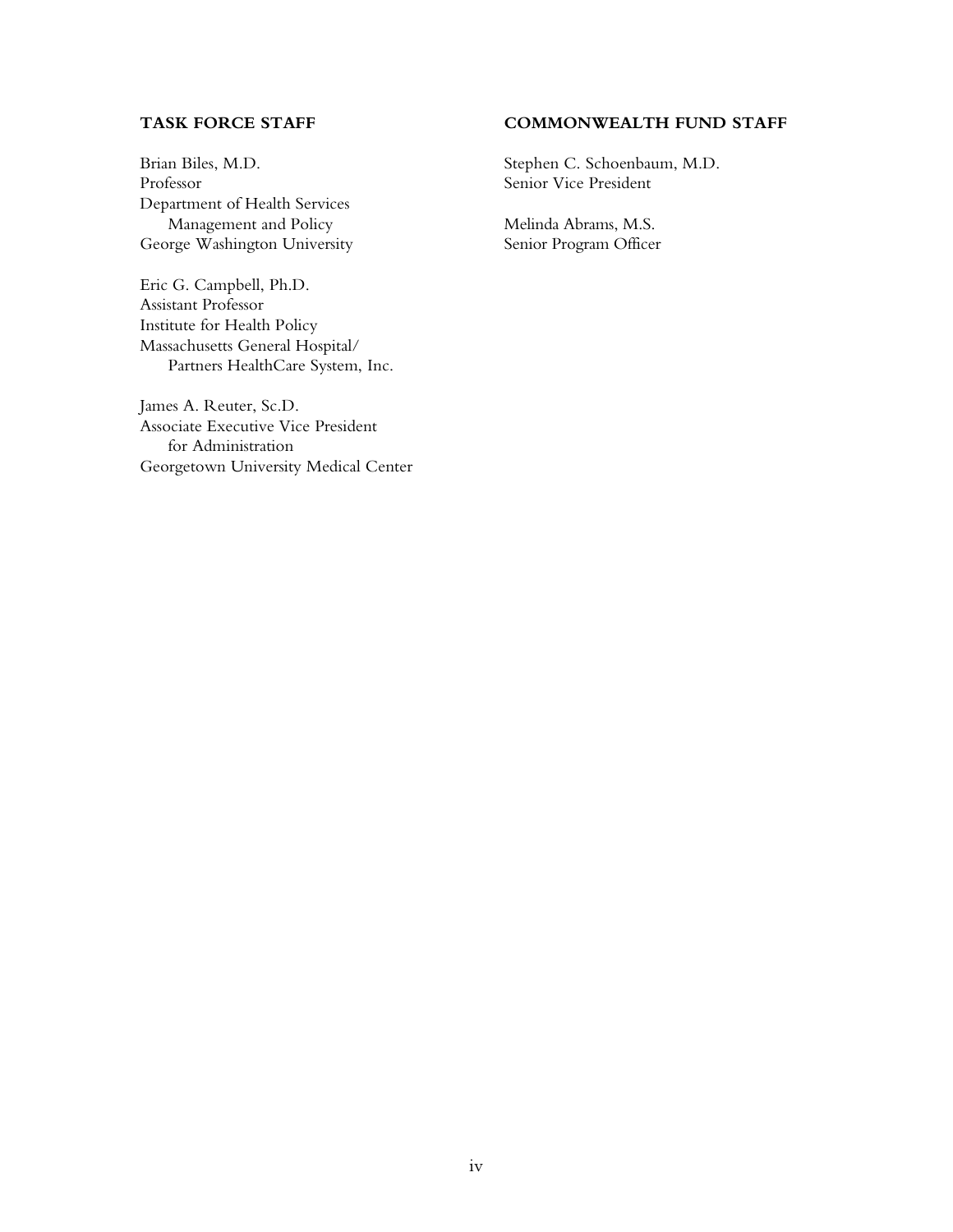| I.  |                                                                        |
|-----|------------------------------------------------------------------------|
|     |                                                                        |
|     | The Changing Social and Economic Context                               |
|     |                                                                        |
|     |                                                                        |
| II. | Principles Guiding the Future Role and Configuration of the            |
|     |                                                                        |
|     |                                                                        |
|     | How Many Do We Need, and Where Do We Need Them? 34                     |
|     | What Should the Academic Health Center of the Future Look Like?  34    |
|     |                                                                        |
|     |                                                                        |
|     |                                                                        |
|     | Care of Vulnerable Populations in the Future Academic Health Center 40 |
|     |                                                                        |
|     |                                                                        |
|     |                                                                        |
|     |                                                                        |

# **CONTENTS**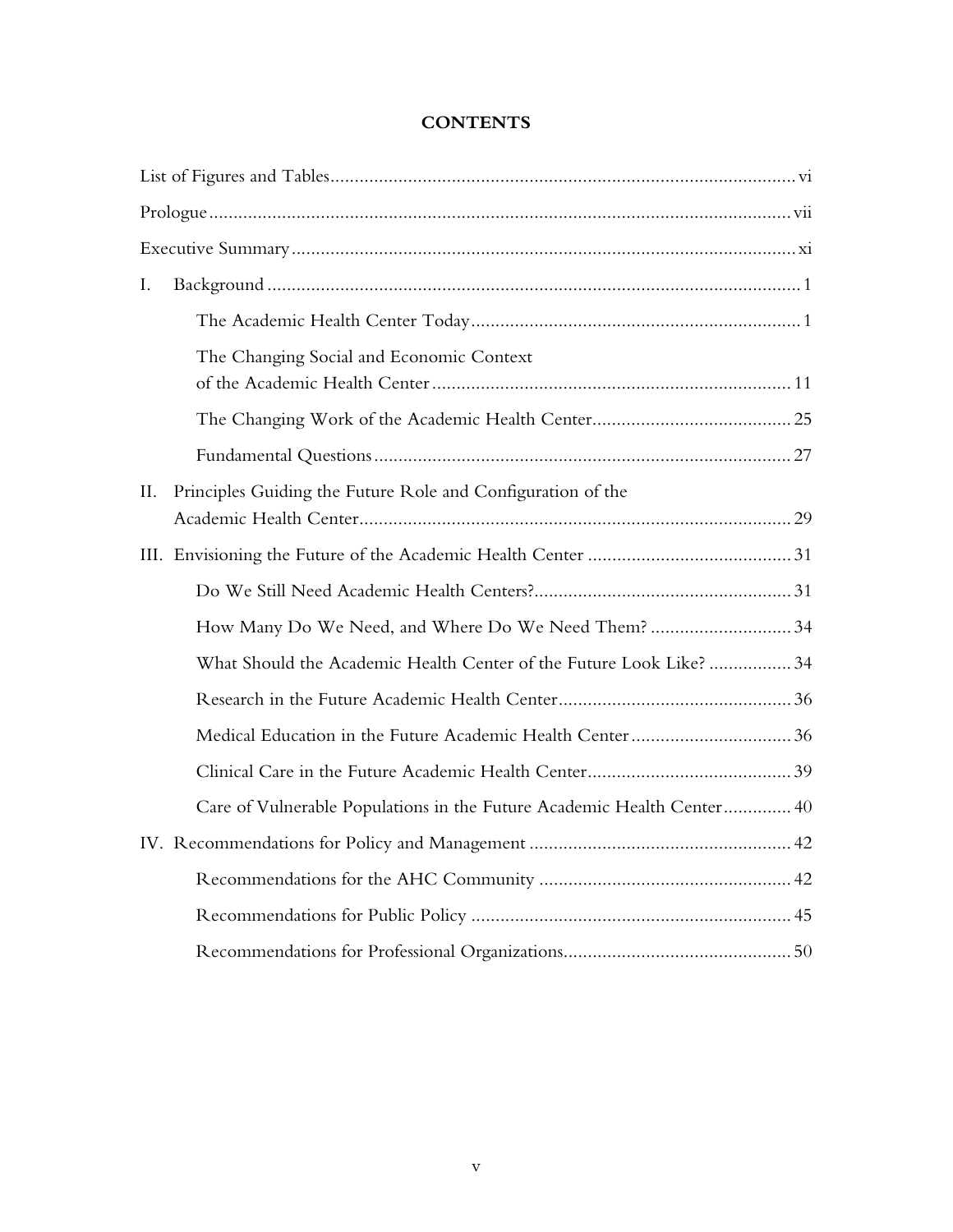# **LIST OF FIGURES AND TABLES**

| Figure 1  | Medical Schools by Size of Undergraduate Student Body  4                    |
|-----------|-----------------------------------------------------------------------------|
| Figure 2  |                                                                             |
| Figure 3  |                                                                             |
| Figure 4  |                                                                             |
| Figure 5  | Percent of Covered Workers with a Choice of Conventional,                   |
| Figure 6  | Trends in AHC Aggregate Operating Margins by                                |
| Figure 7  |                                                                             |
| Figure 8  |                                                                             |
| Figure 9  |                                                                             |
| Figure 10 |                                                                             |
|           |                                                                             |
|           | Figure 12 Increases in Health Insurance Premiums Compared with              |
|           | Figure 13 Annual Change in Private Health Spending Per Capita, 1961-2001 19 |
|           | Figure 14 Growth in the Number of Uninsured Americans, 1988-2000 22         |
|           | Figure 15 Projected Percent of Uninsured Nonelderly Americans Under         |
| Table 1   | Total Clinical Costs of Mission-Related Activities by AHC Status, 2002  9   |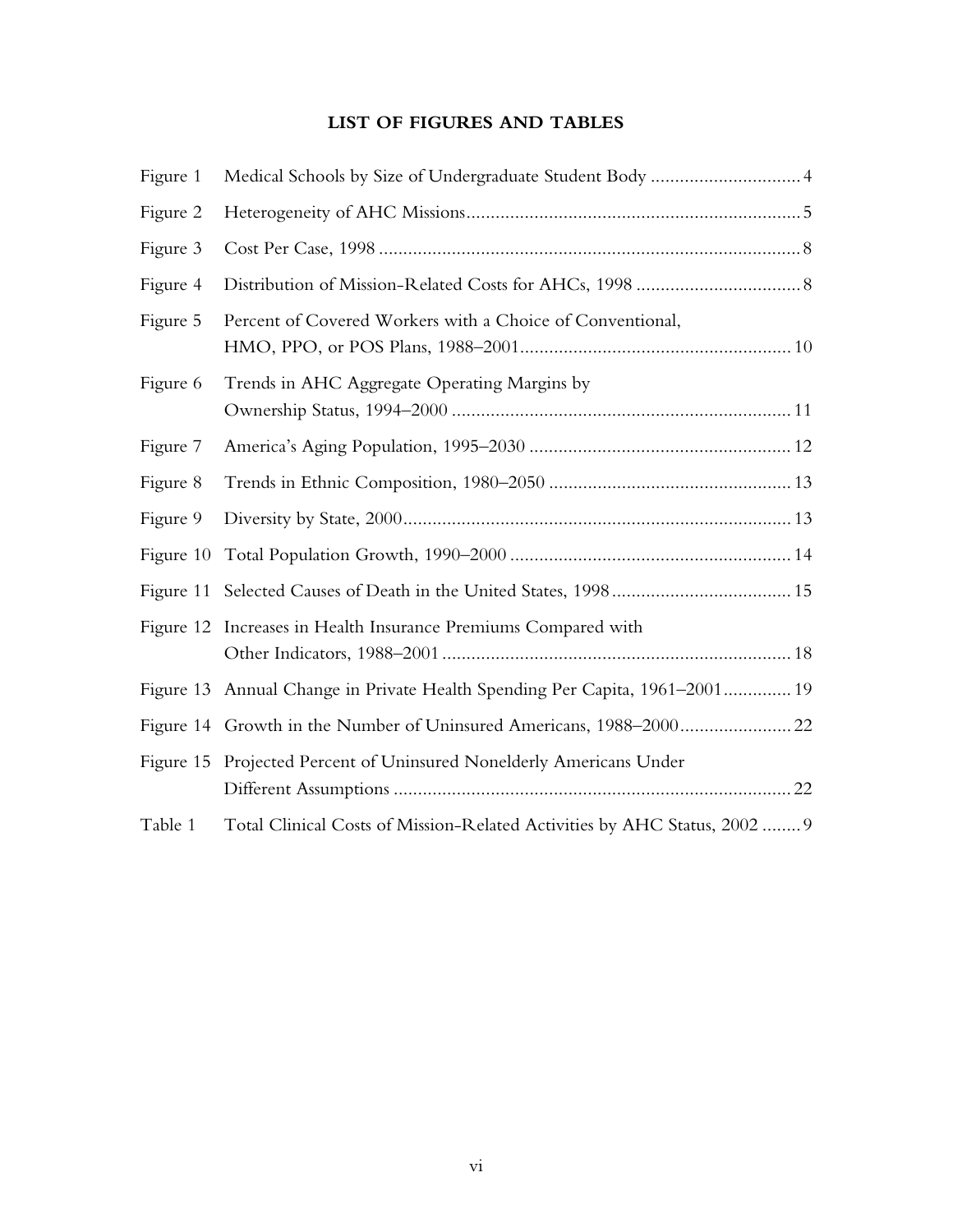#### **PROLOGUE**

When The Commonwealth Fund Task Force on Academic Health Centers began its work seven years ago, the health care system was entering a period of unprecedented turmoil resulting from profound changes in private markets and public policy. Much of the Task Force's work during this time focused on defining and understanding the social missions of academic health centers (AHCs). Fortunately, AHCs survived this difficult period without fundamental damage to their missions.

With the retreat of managed care and the relative success of efforts to temper Medicare cutbacks, there is a growing perception that the need to examine AHCs' social role and their sources of support is less pressing. The Task Force disagrees. The U.S. health care system is once again experiencing double-digit cost inflation that, together with a slowing economy, will severely stress public and private purchasers of care and dramatically increase the number of uninsured people.<sup>1</sup>

In fact, our health care system seems to be spiraling toward crisis. Any respite for AHCs from societal scrutiny and pressure is thus likely to be short-lived. If the future is a reflection of the past, reactions to rising costs and ongoing concerns over access to care and quality of health services will present these institutions with new and unprecedented challenges—as well as opportunities—in the pursuit of their special missions.

One example of such challenges and opportunities arises in the context of AHCs' role in the biological revolution of the late 20th and early 21st centuries. The mapping of the human genome has come to symbolize this phenomenon, but other, equally important but perhaps less-heralded accomplishments undoubtedly lie ahead as new knowledge is exploited in basic and clinical applications. The sciences of genomics and proteomics, genetic epidemiology, immunology, cancer biology, and many others are poised to take advantage of and spur on the work of the Human Genome Project. In addition to these advances in the traditional biomedical sciences, progress is accelerating in new fields and in cross-disciplinary applications of traditional and new activities. These include bioinformatics, biomedical engineering, nanotechnology materials sciences, complexity science, behavioral science, outcomes research, and health services research. The doubling of the National Institutes of Health budget, now almost complete, builds upon and propels the biological revolution, as does the growth in U.S. spending on health research and development generally.

 $\overline{a}$ 

<sup>1</sup> Joel E. Miller, *A Perfect Storm: The Confluence of Forces Affecting Health Care Coverage* (Washington, D.C.: National Coalition on Health Care, 2001).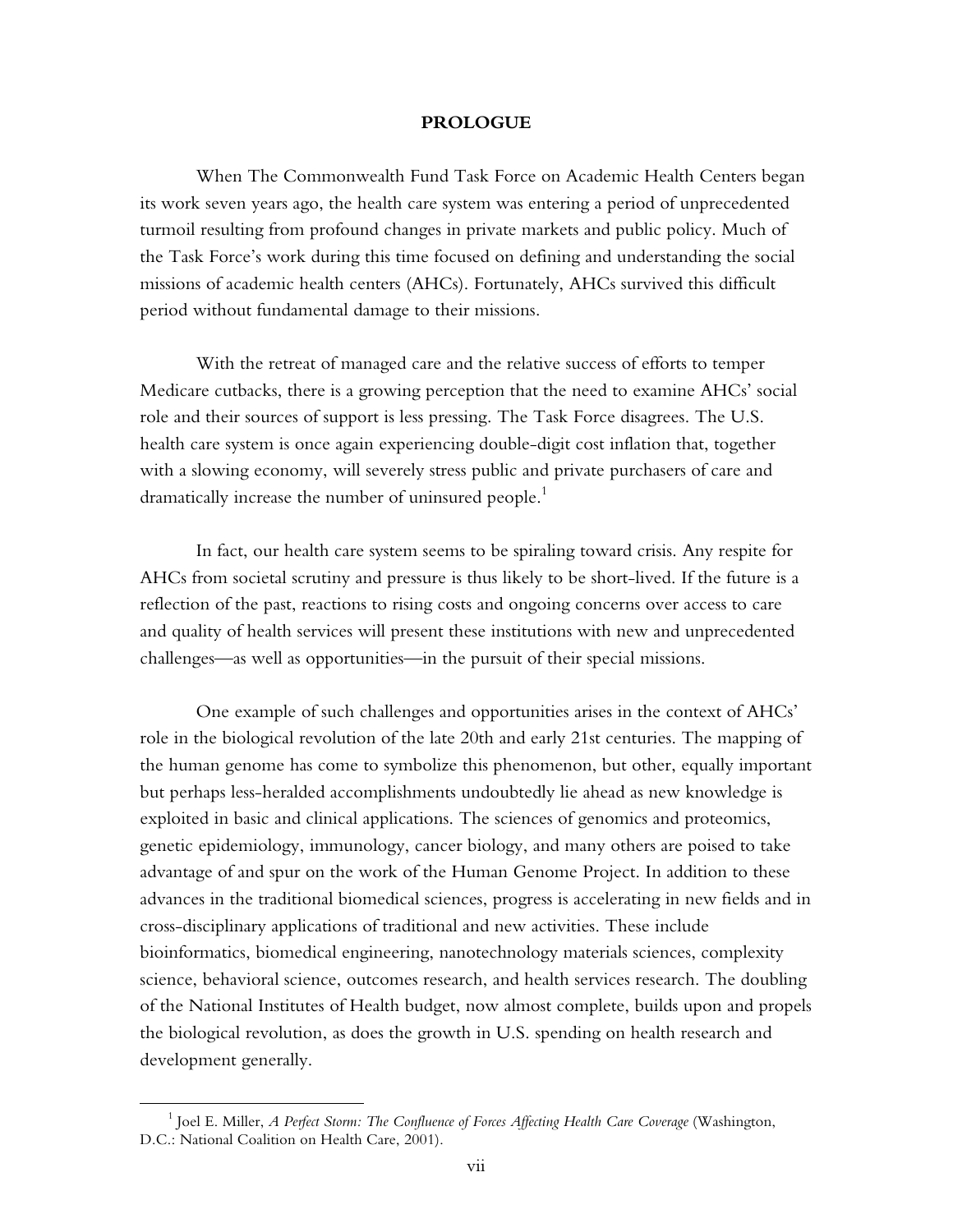AHCs have enjoyed an important public trust as recipients of enormous amounts of public funding for biomedical research. As a result, they have played and have the opportunity to continue to play a pivotal role in the biological revolution. However, as the pace of change continues to accelerate, and as opportunities to apply new knowledge grow, AHCs will face new challenges. They will likely be called upon to demonstrate that they are efficient producers of new knowledge and that they can apply that knowledge effectively, partner with nonacademic institutions, and accomplish their goals in ways that meet public expectations for impartiality, objectivity, and protection of human participants in research.

Challenges will also arise in the context of the delivery of health care services. Recent work by the Institute of Medicine on patient safety and quality of care in America has thrown down the gauntlet for all health care institutions to strive for unprecedented levels of safety and quality in caring for all patients. The Institute of Medicine's vision seems destined to be translated into new demands and standards of accountability for institutional performance. AHCs have prided themselves in the past on providing leadership not only in research but also in provision of clinical services. In the future, demonstrating such leadership will require that AHCs pioneer not only new clinical technologies, where they have traditionally excelled, but also new methods for organizing and financing care, where they have not.

These and other challenges and opportunities are discussed in detail in this final report of the Task Force on Academic Health Centers. The report's purpose is to build on the past work of the Task Force by looking forward, in an effort to help AHCs plan for a promising but demanding first decade of the 21st century.

Section I of the report provides background on AHCs as institutions: their definition, role in the U.S. health care system, current status, and some of the future challenges they are likely to face. These challenges grow from changes in the health care needs and characteristics of the populations that AHCs serve and the missions they pursue. As discussed in this section, such changes are driven in part by predictable demographic, economic, social, and scientific forces and have profound implications for the work AHCs must accomplish. This section also outlines critical questions that the Task Force considered in trying to envision how AHCs, individually and collectively, should evolve over the next 10 to 20 years.

Section II outlines principles that guided the Task Force in answering these questions. In many ways, these principles are as important as the Task Force's specific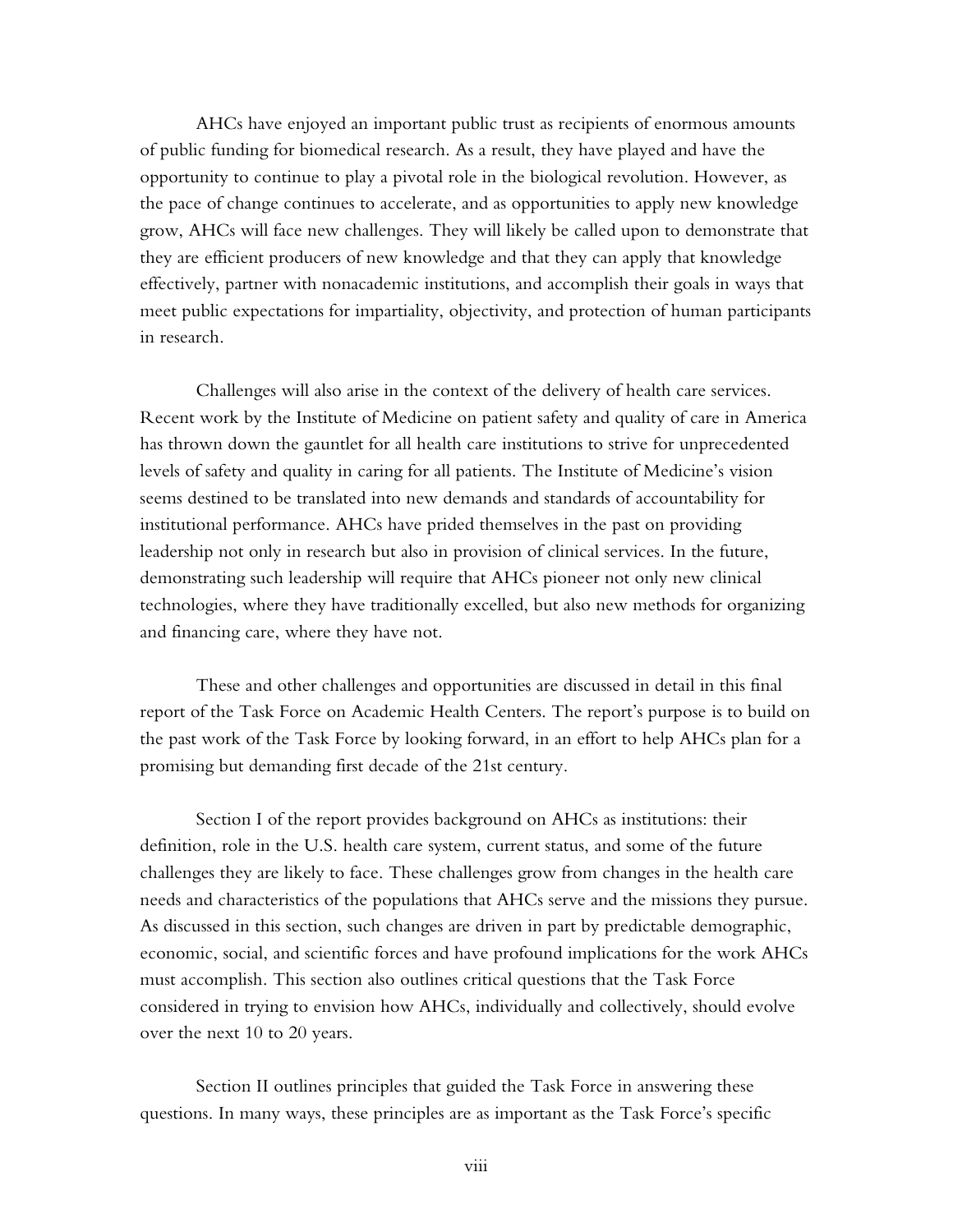answers. Section III describes the Task Force's vision of AHCs both as a group and as individual institutions. The issues covered include: 1) whether AHCs should continue to exist; 2) how many we need, and where we need them; 3) the future organization and structure of the AHC; and 4) approaches to conducting each of the major missions of the future AHC.

Section IV provides recommendations for public and private stakeholders that, in the Task Force's view, will increase the probability that the Task Force's vision for the future AHC will be realized.

As in its five previous reports, the Task Force is deeply indebted to its dedicated staff for their excellent work and to The Commonwealth Fund for its generous support.<sup>2</sup> In this last official report of the Task Force, we would also like personally to express our thanks to the members of the Task Force, who have labored long and hard, with insight and creativity, to inspire, plan, and execute seven years of intensive examination of the vital social missions performed by a unique set of U.S. health care institutions.

David Blumenthal, M.D., M.P.P. Samuel O. Thier, M.D. Executive Director Chair

<u>.</u>

<sup>2</sup> The Commonwealth Fund Task Force on Academic Health Centers reports are: *Leveling the Playing Field: Financing the Missions of Academic Health Centers* (1997); *From Bench to Bedside: Preserving the Research Mission of Academic Health Centers* (1999); *Health Care at the Cutting Edge: The Role of Academic Health Centers in the Provision of Specialty Care* (2000); *A Shared Responsibility: Academic Health Centers and the Provision of Care to the Poor and Uninsured* (2001); and *Training Tomorrow's Doctors: The Medical Education Mission of Academic Health Centers* (2002). They are available at www.cmwf.org.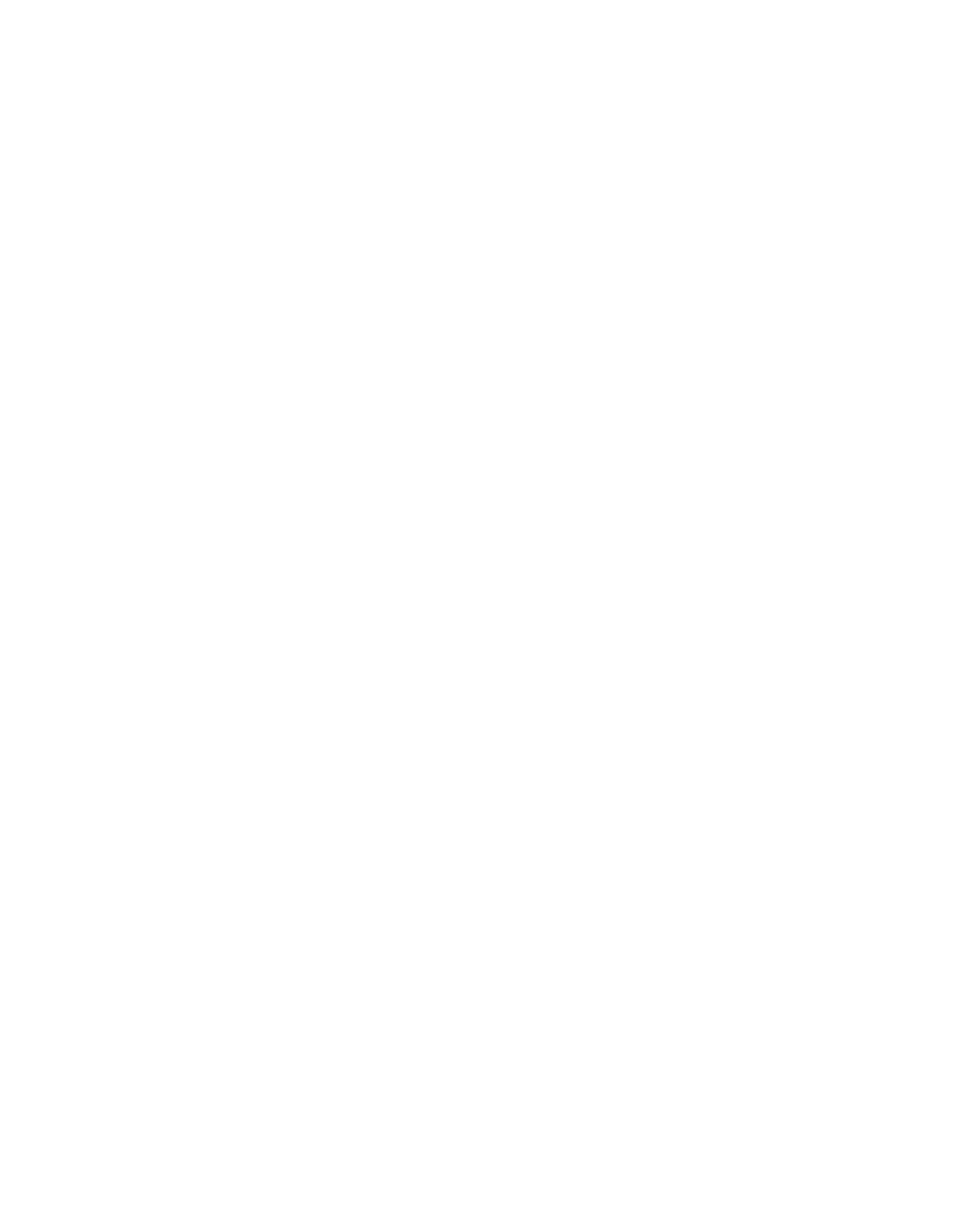## **EXECUTIVE SUMMARY**

The work of The Commonwealth Fund Task Force on Academic Health Centers has, from its inception in 1995, focused on preserving and enhancing the unique missions of academic health centers: conducting biomedical research, training health professionals, providing rare and highly specialized clinical services, innovating in clinical care, and, in many cases, caring for poor and underserved patients. With this final report, the Task Force presents its vision of the future of academic health centers (AHCs) and their missions in a world that is already strikingly different than when the work of the Task Force began, and that will continue to change at an accelerating pace.

## **Fundamental Questions**

The Task Force poses fundamental questions about the future role of the academic health center and the way AHCs should be organized and managed. These questions are:

- Do we still need the missions of AHCs, and do we need AHCs to perform them?
- If we do need AHCs to continue to conduct their mission-related activities, how many AHCs do we need and where should they be located?
- What should the AHC of the future look like? How should it be organized, financed, and managed and how should it pursue its missions?
- What changes, if any, are needed to public policy and private management to ensure that AHCs in the future will fulfill their social missions as effectively as possible?

## **Guiding Principles**

The principles that guided the Task Force in its deliberations of the fundamental questions are in many ways as important as the recommendations that flowed from them:

- The overriding purpose of academic health centers is to improve the health and health care of their communities and of the larger society in which they reside.
- The AHCs' social missions—teaching, research, provision of rare and hightechnology services, continuous innovation in patient care, and care of the indigent—are significant contributors to public welfare, and are likely to grow more important in the foreseeable future.
- The U.S. health care system should be open to and experiment with new methods of pursuing these social missions.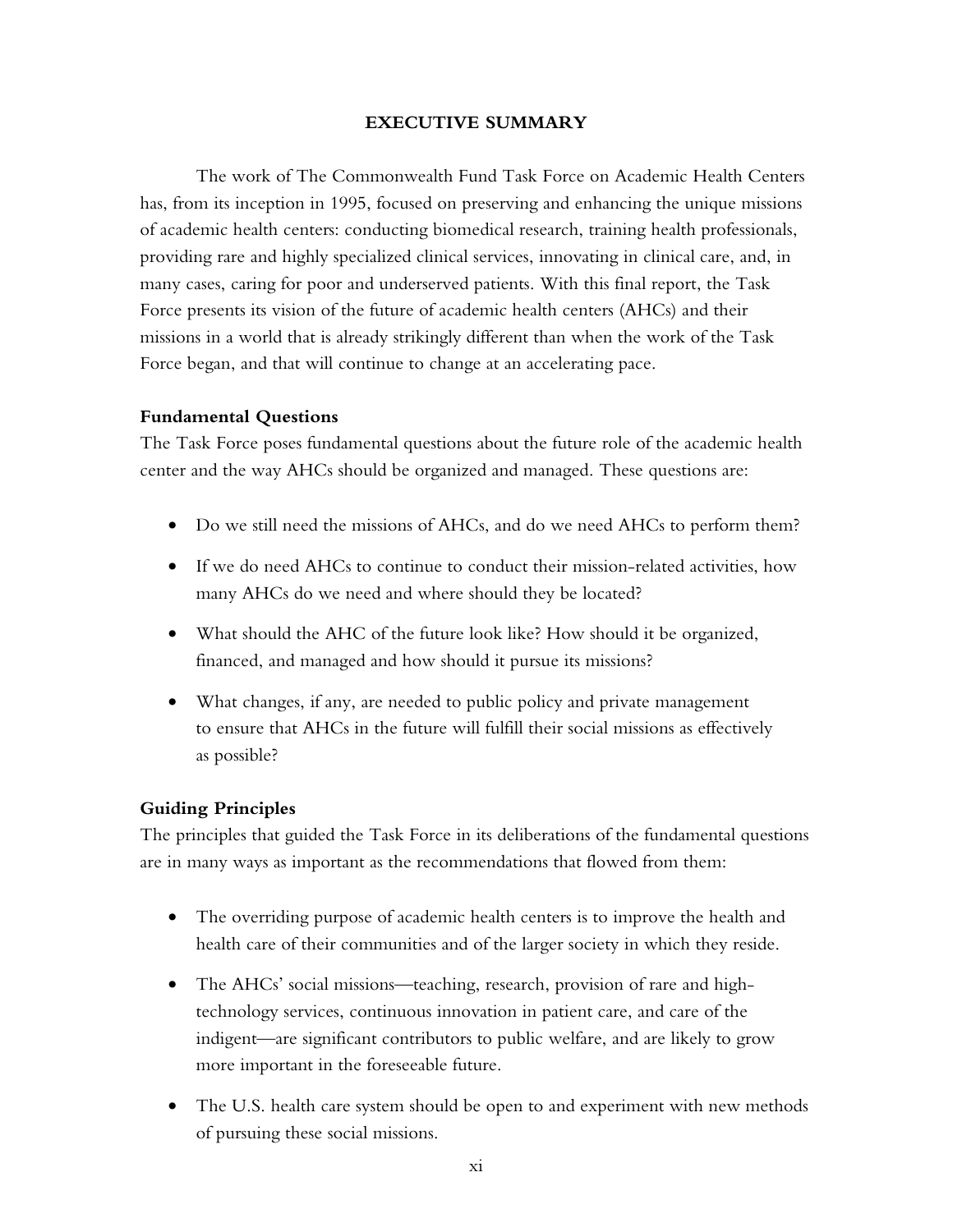- Academic health centers should demonstrate leadership within the U.S. health care system by seeking continually to analyze and improve their performance.
- AHCs must simultaneously strengthen their academic ties with their parent universities and maintain sufficient freedom of action to compete successfully in an increasingly challenging clinical environment.
- AHCs should maintain their strong role in working to reduce disparities in health and health care between less fortunate members of our society and those with greater advantages.
- AHCs should demonstrate their value by measuring their own performance, sharing those data openly, and providing evidence of continuous improvement.
- AHCs are and should remain heterogeneous, pursuing their social missions through an increasing variety of institutional arrangements.

## **Envisioning the Future of the Academic Health Center**

## *Do We Still Need Academic Health Centers?*

Try as it might, the Task Force found it difficult to imagine how the United States could maximize the health of its citizenry without institutions resembling academic health centers. It seems inefficient at best, and foolhardy at worst, to dismantle the infrastructure that AHCs have developed without first firmly establishing the advantages of any alternative approach to pursuing their missions.

That being said, the Task Force also believes that in the future it may prove necessary to perform more of these missions in organizations that are not part of universities or do not resemble AHCs as we currently know them. These performance sites could include, among many others: freestanding research institutes; community-based sites for graduate health professional education; and a broad array of health care providers in local communities.

## *How Many Do We Need, and Where Do We Need Them?*

The Task Force believes that the national capacity to perform research, teaching, clinical innovation, and highly specialized and indigent care will most likely have to increase over time. While new communications technologies could reduce pressures to create new AHCs temporarily, and some reduction might be desirable in certain locations, the growth in population and in the biomedical enterprise seems likely to require growth in AHCs or similar institutions. In particular, the shift of the U.S. population to the West and South is likely to require growth in the capacity of the AHC sector in those locales. Similarly,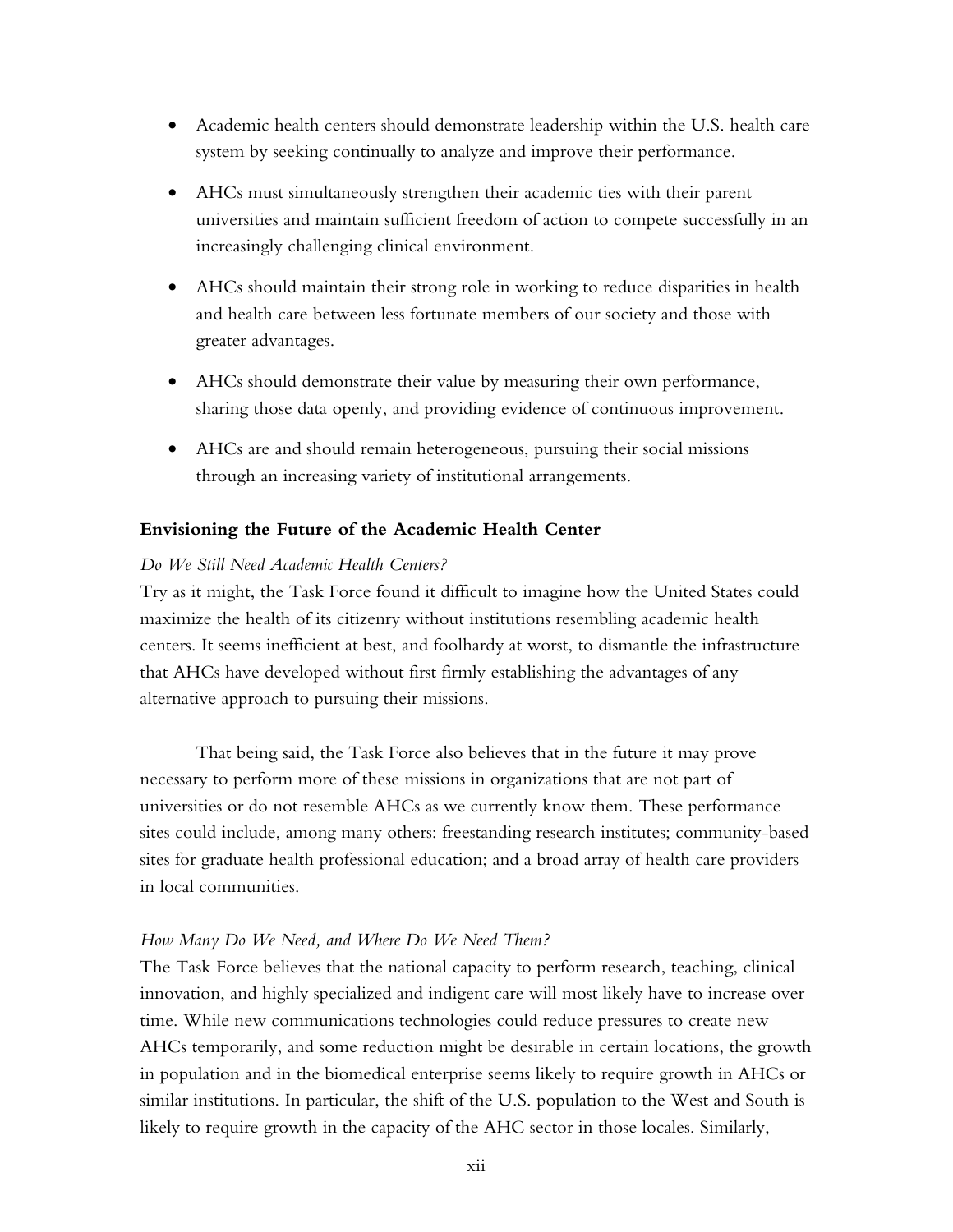the downsizing or closing of AHCs in some northeastern communities may not be entirely inappropriate.

## *What Should the Academic Health Center of the Future Look Like?*

The AHC of the future will consist of a diverse array of institutions in terms of size, the extent to which they pursue their missions, and the ways in which they are organized and managed. Certain institutional characteristics will facilitate effective responses to the changing demands on AHCs.

- 1. *Institutional culture*. To cope with increasing change and uncertainty, AHCs, collectively and individually, must be able to learn quickly and act expeditiously. This will require changes in institutional culture that increase openness, teamwork, commitment to learning, continuous improvement, accountability, and patientcenteredness. Transforming the culture of AHCs is likely to be a lengthy and complex process.
- 2. *Organizational framework.* AHCs will be more effective in enhancing their missions if they adopt management structures and practices that have been proven to increase efficiency and reduce errors in medical and nonmedical settings. As a result, AHCs will increasingly rely upon interdisciplinary structures; seek to achieve greater organizational nimbleness and flexibility; develop sophisticated knowledge management and communication capabilities; develop and use financial systems that align incentives across functions and enable managers to reward excellence; and create transparent, robust information systems that support all their mission-related activities.

In the future, most AHCs will specialize in certain missions, and perhaps in certain subcomponents of particular missions. Only a minority will attempt proficiency in the wide array of research, education, and clinical care. AHCs will treat their mission portfolios strategically, seeking balance and diversification among the areas that they pursue and engaging in strategic planning to chart their long-term agendas. Interdisciplinary work will be the norm in all fields, but especially in research.

In the clinical area, AHCs will provide leadership in adopting new technologies, new methods of organizing care, and new means of accountability. No single model of the relationship between AHCs and their clinical facilities will prove essential to success in performing the clinical missions of these institutions. Some AHCs will own key clinical institutions; others will not. Most AHCs will maintain a strong commitment to care of the poor.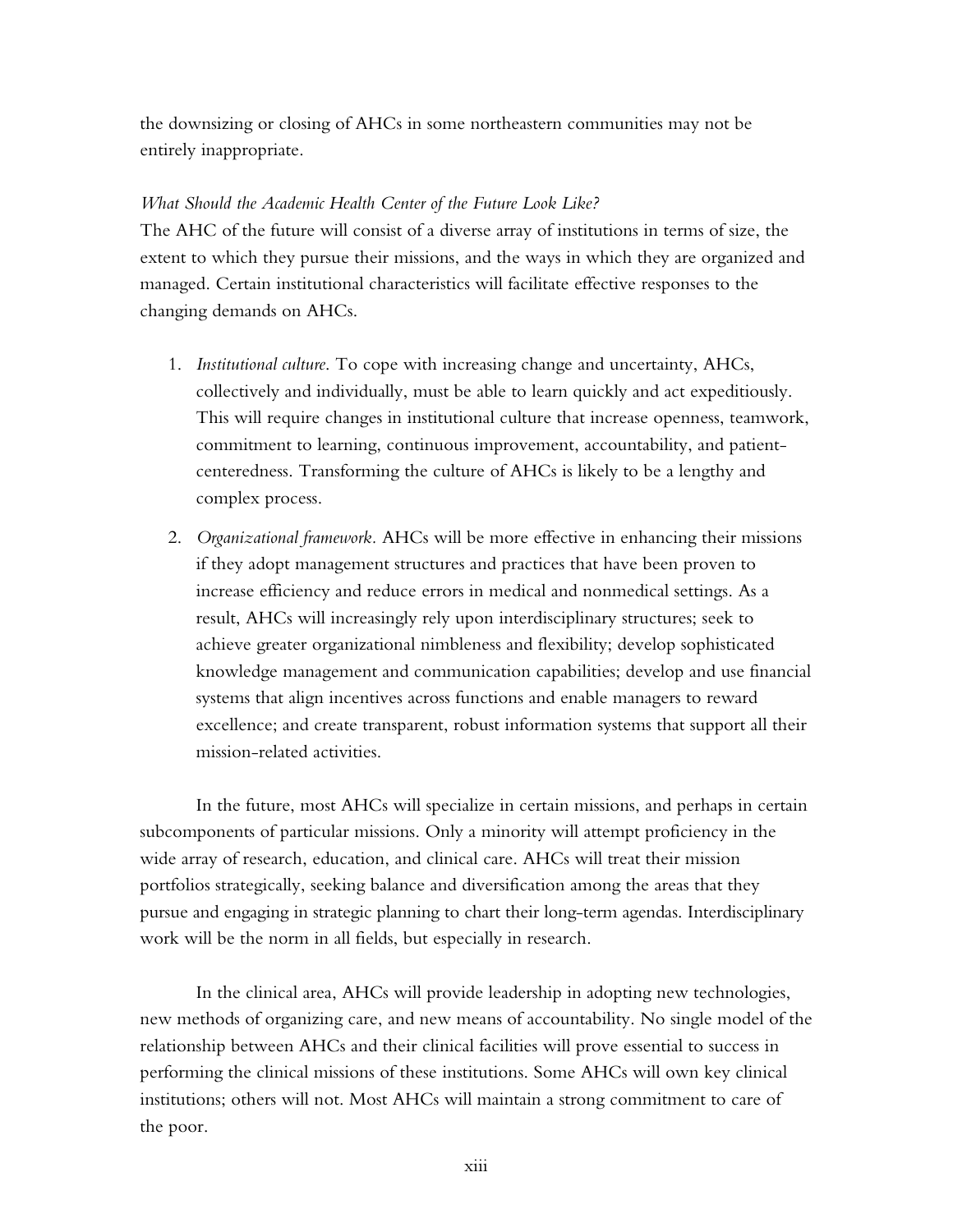# **Recommendations for the Academic Health Center Community**

# *Organization, Management, and Leadership*

Academic health centers should develop rigorous strategic planning activities that will guide their investments in mission-related programs. They should develop programs to identify and prepare leadership to manage the increasingly rapid changes confronting academic health centers and to implement the vision outlined above. Academic health centers should make reforms and build the infrastructure needed to improve their nimbleness and flexibility in responding to environmental challenges. To this end:

- AHCs should strive to be leaders in the application of information technology to improve health care.
- AHCs should develop organizational structures that are more responsive to the needs of the communities they serve.
- AHCs should dramatically improve their internal accounting capabilities and their abilities to manage the flow of funds supporting routine activities and missionrelated work.
- AHCs should develop capabilities for performance measurement and improvement, and should train and lead personnel at all levels to value openness, learning, teamwork, accountability, and patient-centeredness.
- AHCs should develop mechanisms to learn about the work of other AHCs, nonacademic health care organizations, and non–health care institutions to identify best practices that may be usefully incorporated into their own activities.
- AHCs should develop mechanisms to assess continually the health care needs of their own communities and of the U.S. population more generally, and should ensure that resulting data are incorporated into strategic planning and management decisions.

## *Research*

- AHCs should develop rigorous, peer-reviewed, accountable procedures to allocate space, internal start-up funds, and other research resources.
- AHCs should develop interdisciplinary research structures and recruit faculty who can lead them.
- AHCs should give higher priority and recognition to new and traditionally undersupported areas of biomedical science, including behavioral science, public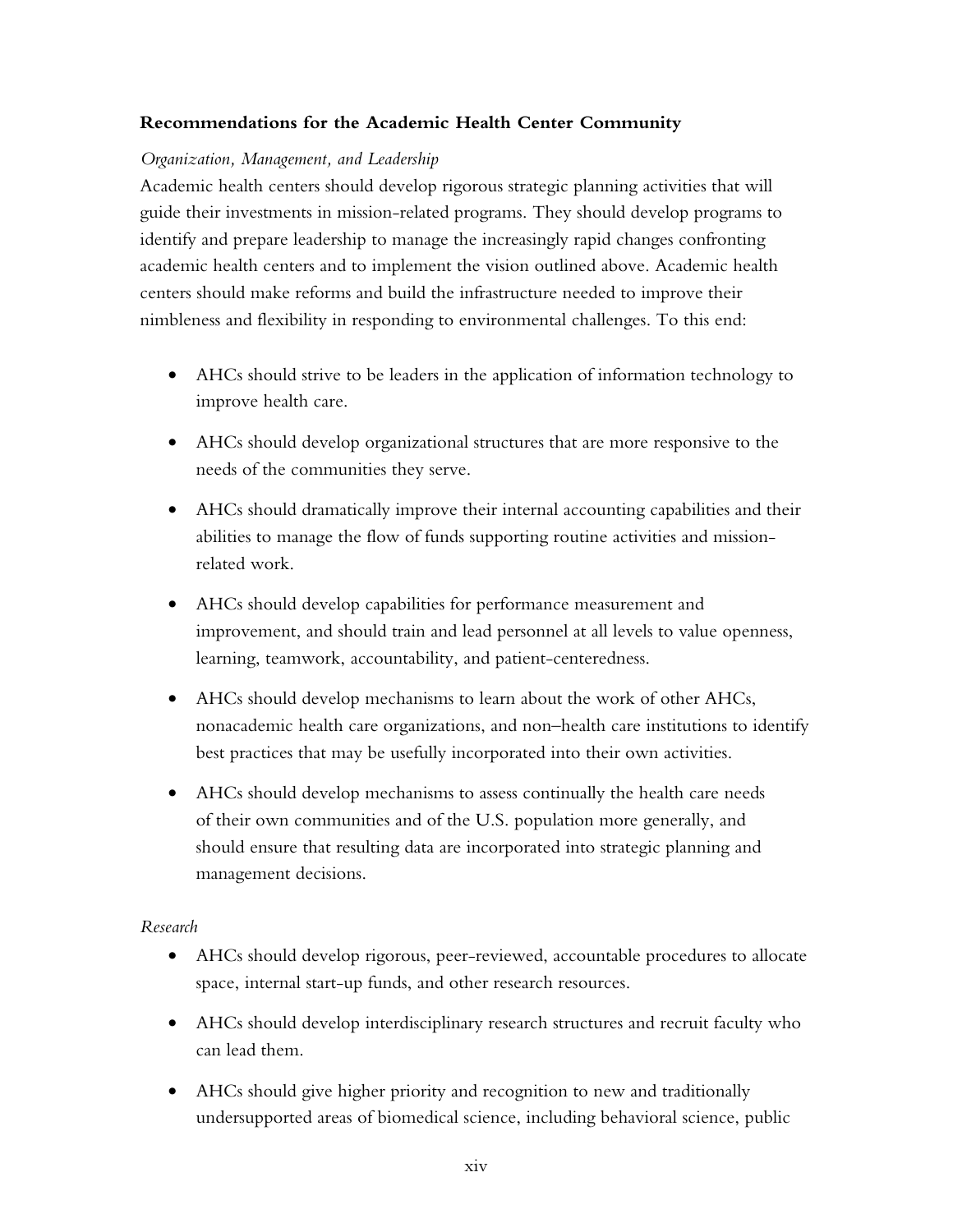health–related research, informatics, management sciences, clinical research, and health services research.

- AHCs should develop the means necessary to translate results of clinical research into practice.
- AHCs should manage their relationships with industry and their research generally in a manner that protects patient participants, maintains academic values, and sustains public trust in the objectivity of the research enterprise.
- AHCs should provide increased support for and academic acknowledgment of the work of faculty who participate in management of ethical issues in research and practice.
- AHCs should play a leadership role in ensuring that the clinical research enterprise protects the welfare and rights of human participants in clinical investigation.

# *Education*

- The curricula of AHCs should dramatically increase emphasis on lifelong learning, teamwork, continuous improvement, and measurement of clinical performance in addition to command of biomedical information and culturally competent care.
- AHCs should develop capabilities to educate students, residents, and clinicians online and remotely.
- AHCs should develop capabilities to use simulation at all levels of the educational experience, from students' first encounters with clinical care to continuing education and certification of master clinicians.
- AHCs should train and reward educators with the same generosity as researchers and clinicians.
- AHCs should develop systems of performance measurement and accountability that promote continuous improvement in education.
- AHCs should provide training to prepare clinical researchers for the challenges of an increasingly complex and accountable research environment.
- AHCs should provide leadership in training a culturally competent clinical and research workforce.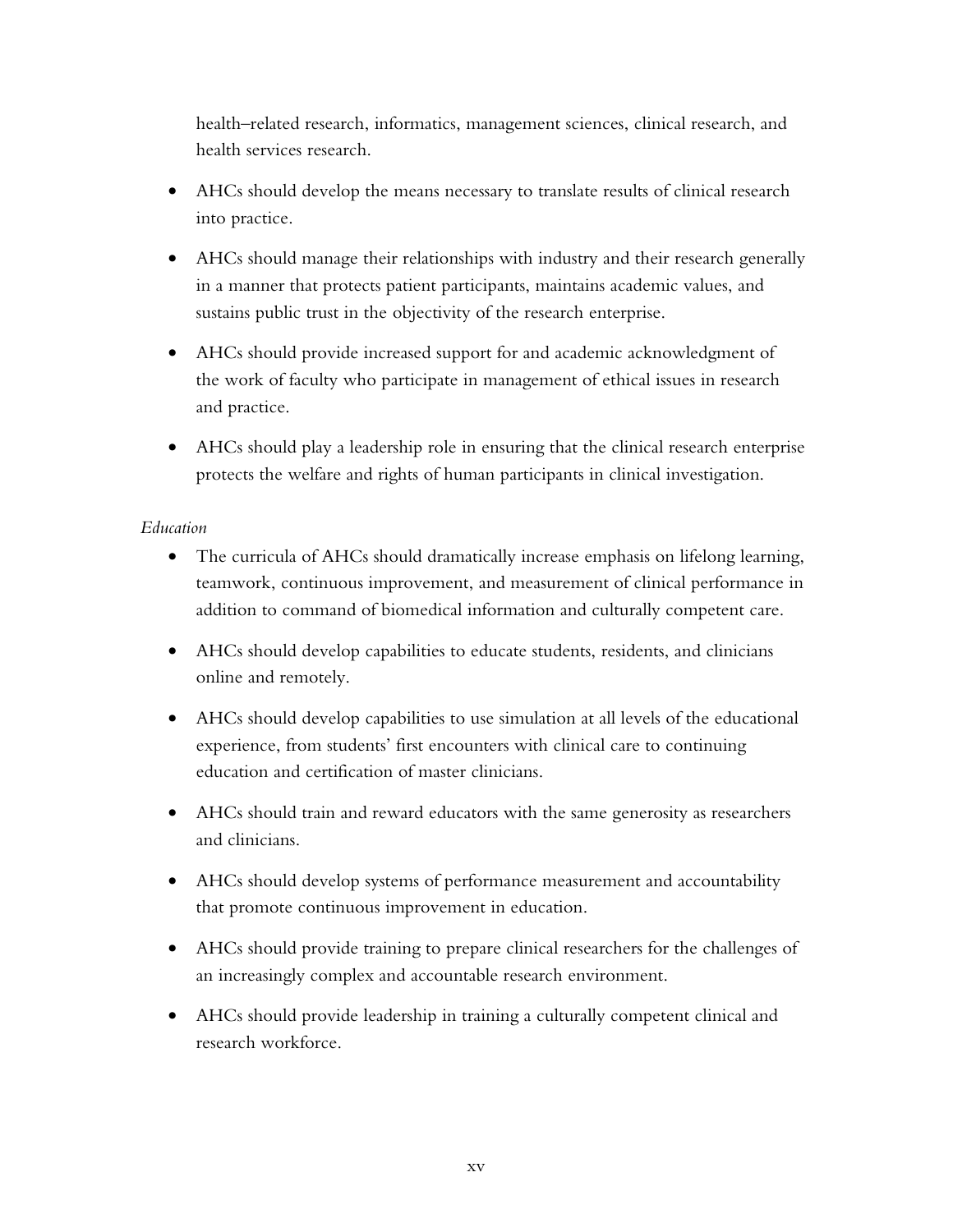# *Clinical Care*

- AHCs should act decisively to improve the safety, quality, and efficiency of the services they provide as part of a process of continual improvement in their performance.
- AHCs should invest in information technologies necessary to automate all appropriate clinical care processes, provide patients with secure access to their medical records, and help patients with self-care and medical decision-making.
- AHCs that fail to achieve the best obtainable outcomes demonstrated by peer institutions should act decisively to improve outcomes or discontinue those clinical services.

# *Vulnerable Populations*

- AHCs should strive to ensure that the quality and efficiency of care provided vulnerable populations is comparable to that available to other populations and should document their performance in this regard.
- AHCs should actively seek and work with partners in local communities to serve the needs of poor and indigent patients.
- AHCs should adopt explicit programs to train staff at all levels to provide care that is culturally appropriate and responsive to the diverse needs of ethnically and racially varied populations.

## **Recommendations for Public Policy**

Supporters of mission-related activities should move as quickly as possible to create alternative mechanisms for supporting the expenses of AHC missions. These mechanisms should meet the criteria of openness, flexibility, administrative simplicity, predictability, and accountability. To the extent possible, the identifiable, nonclinical expenses of mission-related activities (such as the costs of conducting research and teaching) should be covered *in full* by explicit grants and other payments from public and private agencies charged with supporting these services.

Current societal levels of support for mission-related activities (combining all public and private sources) are almost certainly adequate for the near future. A larger proportion of aggregate societal support for the clinical expenses of mission-related activities of AHCs should, in the future, flow through public channels.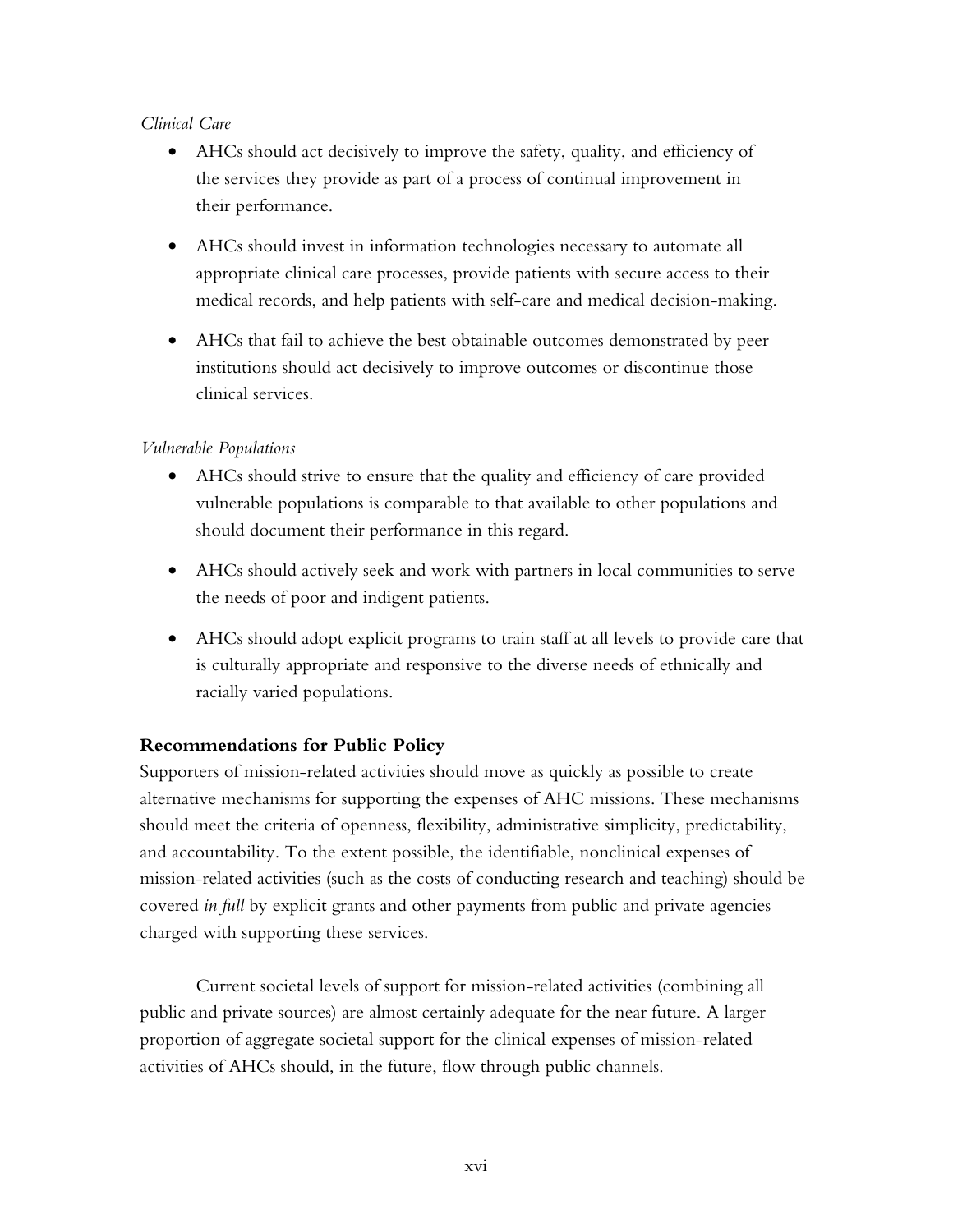## *Academic Health Services Trust Fund*

A variety of public mechanisms could be used to generate and disburse funds supporting the social missions of AHCs. As an example, the Task Force has in the past advanced the concept of the Academic Health Services Trust Fund (AHSTF), a public authority that would provide explicit payments to AHCs that participate in the production of public and merit goods (such as medical research and well-educated physicians) that cannot be supported effectively in private health care markets. To provide incentives for AHCs to make the internal reforms recommended in this report, 10 percent of the funds allocated to the Trust Fund could be set aside to support innovations that bring AHCs closer to achieving reforms needed to meet future challenges and opportunities.

## *Academic Health Services Advisory Commission*

An Academic Health Services Advisory Commission (AHSAC) would advise the federal government on the level and allocation of funds provided by the AHSTF for teaching, research, high-technology and specialized services, and clinical innovation at AHCs and other eligible performers of these missions. The AHSAC would be broadly representative of the institutions that conduct, support, and benefit from mission-related activities at AHCs. In particular, it should include representatives of AHCs, payers, insurers, providers, and the general public. States and, where appropriate, localities could create similar bodies to advise state and local authorities on funding decisions undertaken by these authorities.

## *Level of Support*

The AHSAC would lead an assessment and planning process to estimate national requirements for support of the clinical expenses associated with the conduct of teaching, research, high-technology and specialized services, and clinical innovation at AHCs and other eligible institutions. Assessment processes at both federal and local levels would take into account existing mechanisms and resources for estimating national requirements for mission-related activities and their associated clinical expenses, including reports from the Council on Graduate Medical Education, the Institute of Medicine, advisory groups to the National Institutes of Health, the Accreditation Council on Graduate Medical Education, the Association of American Medical Colleges, and the National Health Council. Total national support for clinical expenses associated with mission-related activities would at least equal 2002 levels for the next five years. These expenses have been estimated by the Task Force at \$11.4 billion for AHCs.

## *Distribution of Federal Support for Clinical Expenses of Mission-Related Activities*

Public support for the clinical expenses associated with mission-related activities in particular institutions and classes of institutions, including academic health centers, would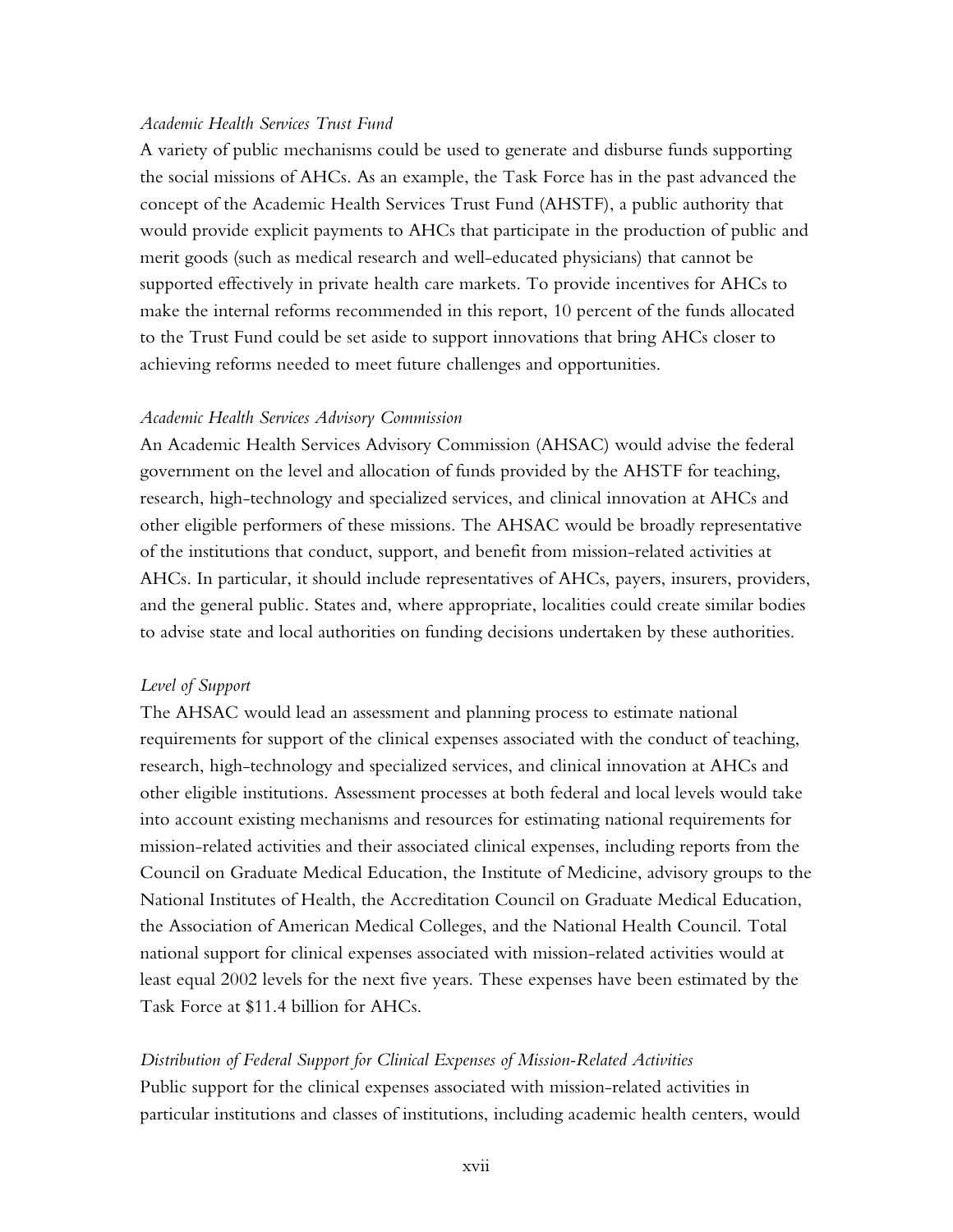reflect the institutions' contributions to meeting local, regional, and national needs for these services. Public support would take into account data on the quality, efficiency, and quantity of mission-related activities conducted and, in the case of AHCs, their demonstrated commitment to and progress toward making the changes in internal management and leadership discussed above.

The AHSAC would experiment with allocating funds partly in relationship to the level of AHC participation in each social mission. Provisions for support would eliminate geographic differentials in current formulas, especially funding for direct graduate medical education under Medicare, unless those differentials can be justified by objective measures of need, cost of living, and/or the quality and efficiency of the mission-related activities supported. Support for educational missions would continue current trends to move training of health professionals out of traditional inpatient settings and into communitybased settings, including physicians' offices and home and long-term care facilities.

In designing equitable and efficient methods of allocating public support, the AHSAC and federal authorities would provide a single allocation to cover the estimated clinical expenses associated with all missions, as well as incentive payments to encourage progress toward the vision of the future AHC outlined above.

## *Development of Data on Mission-Related Activities*

Government at all levels should invest in research and development necessary to create valid and reliable measures of performance in mission-related areas. Data on the quantity, quality, and productivity of mission-related activities, and their associated clinical expenses at institutions seeking public support for those expenses, should be publicly available.

## **Recommendations for Professional Organizations**

Professional organizations representing AHCs and their constituent groups and professionals should play a leadership role in helping AHCs meet the health care needs of the American people. They should encourage and participate in the development of methods to enable AHCs to measure the quality, quantity, and efficiency of missionrelated activities and to benchmark their performance of mission-related activities against peer institutions.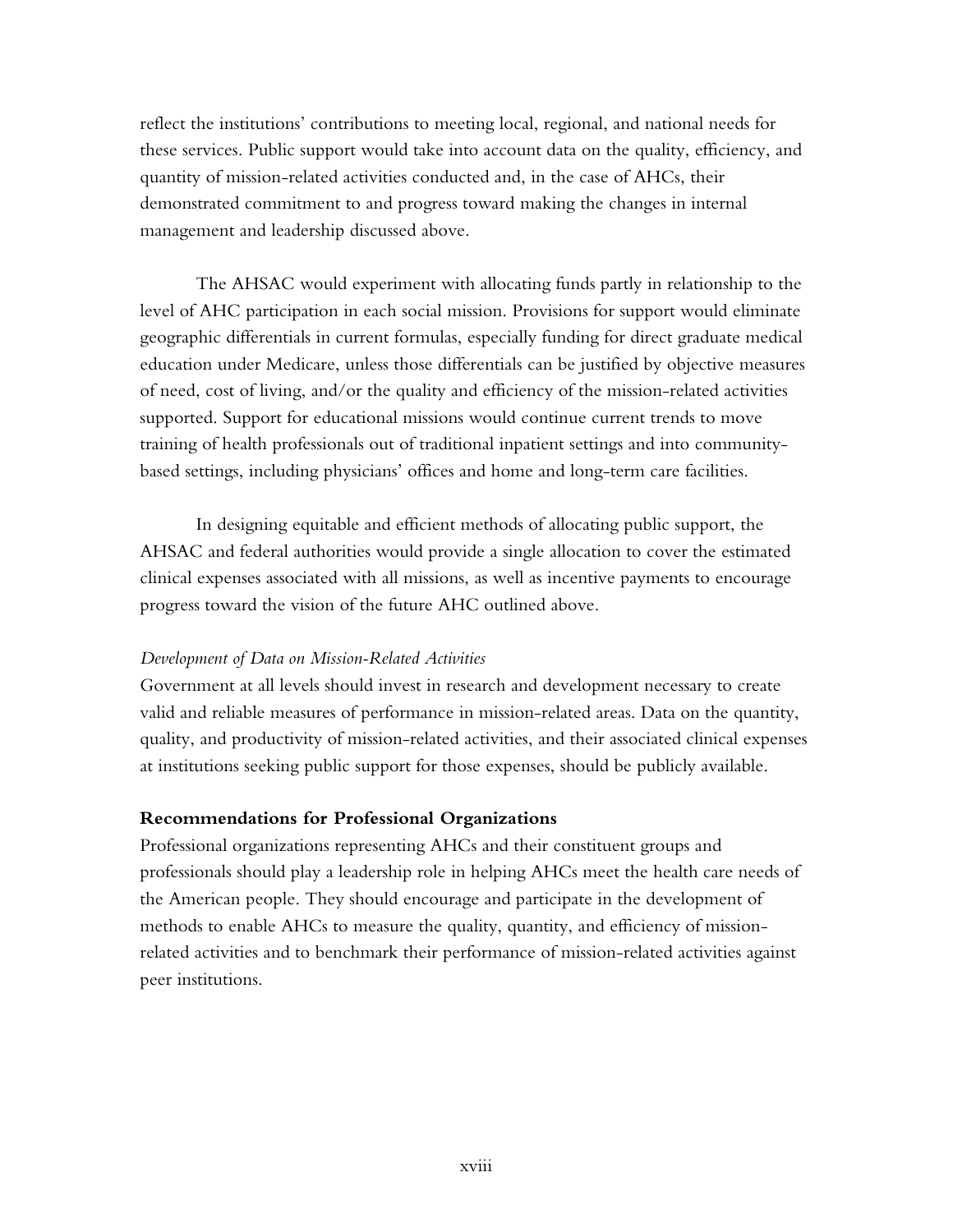#### **I. BACKGROUND**

## **THE ACADEMIC HEALTH CENTER TODAY**

#### **What Is an Academic Health Center?**

Definitions of an academic health center vary. As in our past work, the Task Force continues to define AHCs to consist of allopathic U.S. medical schools and their closely affiliated or owned educational and clinical institutions. In many cases, AHCs also include other health professional schools (public health, nursing, pharmacy, dentistry, allied health professions). Recently, the clinical component of the AHC has become increasingly diverse. For much of the 20th century, AHCs' clinical facilities typically included hospitals and faculty group practice plans. In the 1990s, in response to market forces, a number of AHCs sought to compete more effectively in clinical markets by creating integrated health care systems. Thus, the AHC of the early 21st century frequently includes networks of primary care physicians, community hospitals, community health centers, nursing homes, health plans, and home health care services. At the same time, some AHCs decided to shield themselves from market forces by withdrawing from formal ownership of any clinical facilities by selling off hospitals and even faculty group practices. $^3$  The AHC sector thus constitutes an increasingly diverse and evolving set of institutions. However, this variety should not obscure the commonality among AHCs. All include a medical school, and all these medical schools must, to serve their core missions, remain involved in the delivery of health care services either through ownership of or close affiliation with inpatient, outpatient, and community-based providers of health care services.

## **The Role of the Academic Health Center**

#### *Social Missions*

 $\overline{a}$ 

Academic health centers exist to improve the health of their communities and the larger society in which they reside.<sup>4</sup> In this endeavor, they have capabilities and roles that set them apart from other entities and individuals committed to the same purpose. These distinctive capabilities lie in the areas of biomedical research, education of health professionals, provision of rare, nascent, and high-technology medical services, and continuous innovation in patient care. In addition, many academic health centers play a major role in caring for poor and uninsured patients in their communities. The distinctive roles and capabilities of AHCs are often referred to as their "social missions."

 $^3$  D. Blumenthal and J. S. Weissman, "Selling Teaching Hospitals to Investor-Owned Hospital Chains: Three Case Studies," *Health Affairs* 19 (March/April 2000): 158–66. 4

The Blue Ridge Academic Health Group, *Creating a Value-Driven Culture and Organization in the Academic Health Center* (Charlottesville, Va.: University of Virginia Health System, 2001).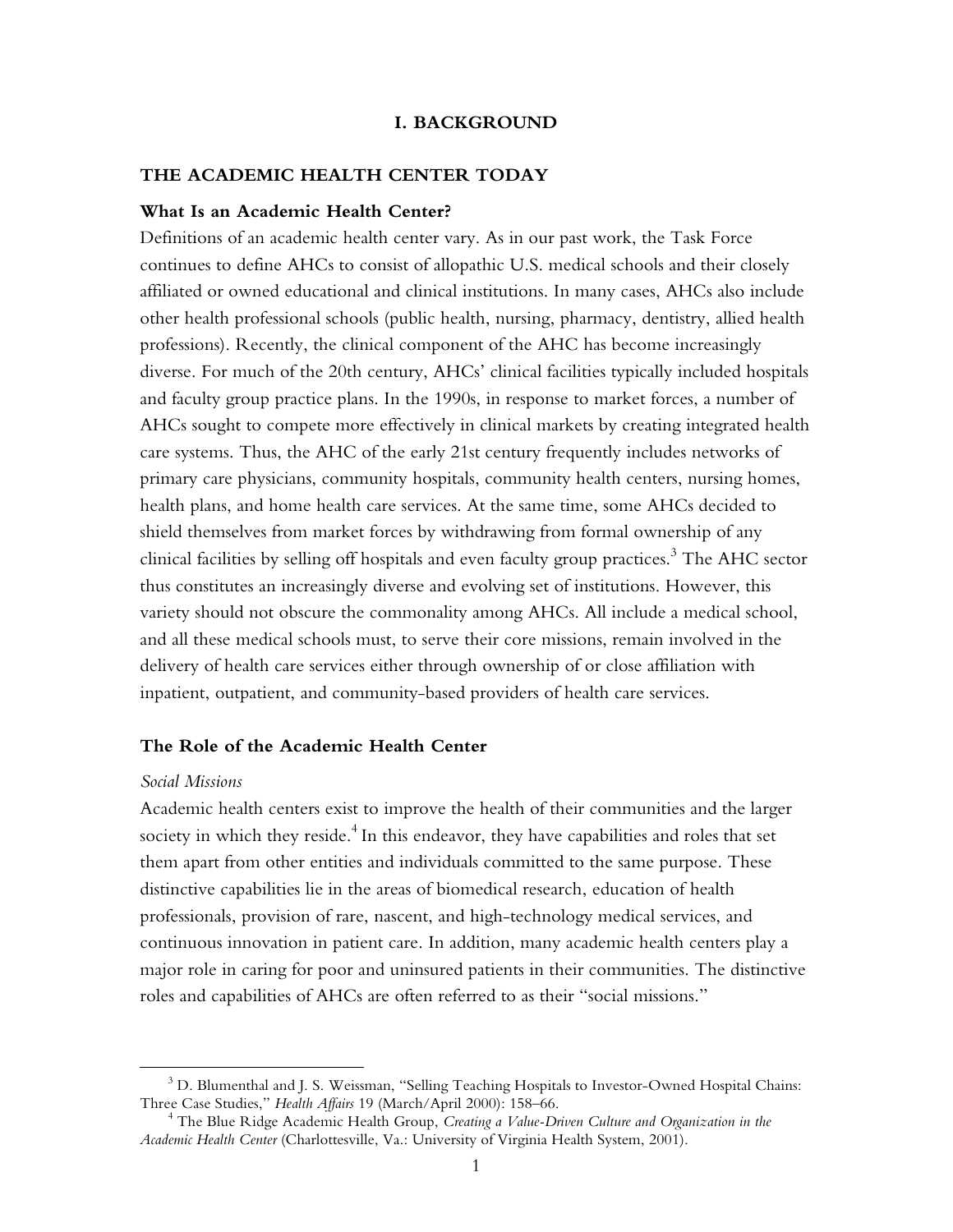A common characteristic of these social missions is that they are unlikely to be optimally produced and distributed in freely competitive private markets. Several missions have attributes that economists associate with public goods. $^5$  Public goods have two distinctive characteristics: they are nonexcludable and nonrival. $^6$  Non excludability means that, once a good is produced, anyone can use that good without getting permission of the producer. Nonrival means that consumption of that good by one individual or organization does not deplete the amount available for others. Basic and some applied biomedical research are examples of social missions of AHCs that meet the classic definition of a public good. Once the results of many types of scientific research are produced, the information is freely available to all interested parties in the published literature, and the use of that knowledge by one party does not diminish the amount available to other parties.

Other missions of academic health centers do not meet the classic definition of public goods, but, nevertheless, have characteristics that make it unlikely that they will be handled well by private markets. Some of these mission-related activities produce so-called "merit goods." $^7$  Merit goods can be purchased by an individual, and benefit that individual, so that private markets for these products exist. However, their consumption by the purchaser has benefits for other members of society as well; that is, the use of these goods has positive externalities. Unless these externalities are accounted for in private transactions, merit goods may not be produced in socially optimal quantities or display socially optimal characteristics. Medical education is an example of a merit good. By paying tuition, medical students are prepared for a career that benefits them financially. At the same time, society clearly benefits from having a well-educated medical professional population with certain characteristics.

The public health missions of AHCs and their schools of public health constitute another example of a merit good. In the future, it is likely that AHCs will be called upon to play a greater role in defending the U.S. population against the spread of infectious illness, or in responding to other events causing widespread threats to public health. Even though individuals benefit from such activities, markets systematically undervalue them.

Academic health centers play a prominent role in the following social missions that have characteristics of either public or merit goods:

1

 $^5$  A. Garber, "Evaluating the Federal Role in Financing Health-Related Research." Presentation to the Roundtable on Economics at the National Institutes of Health (1995). 6

Edwin Mansfield, *Microeconomics; Theory and Applications*, 1st ed. (New York: Norton, 1970). 7

Charles M. Allan, *The Theory of Taxation, Microeconomics. Penguin Modern Economics Texts. Penguin Education* (Harmondsworth, England: Penguin, 1971).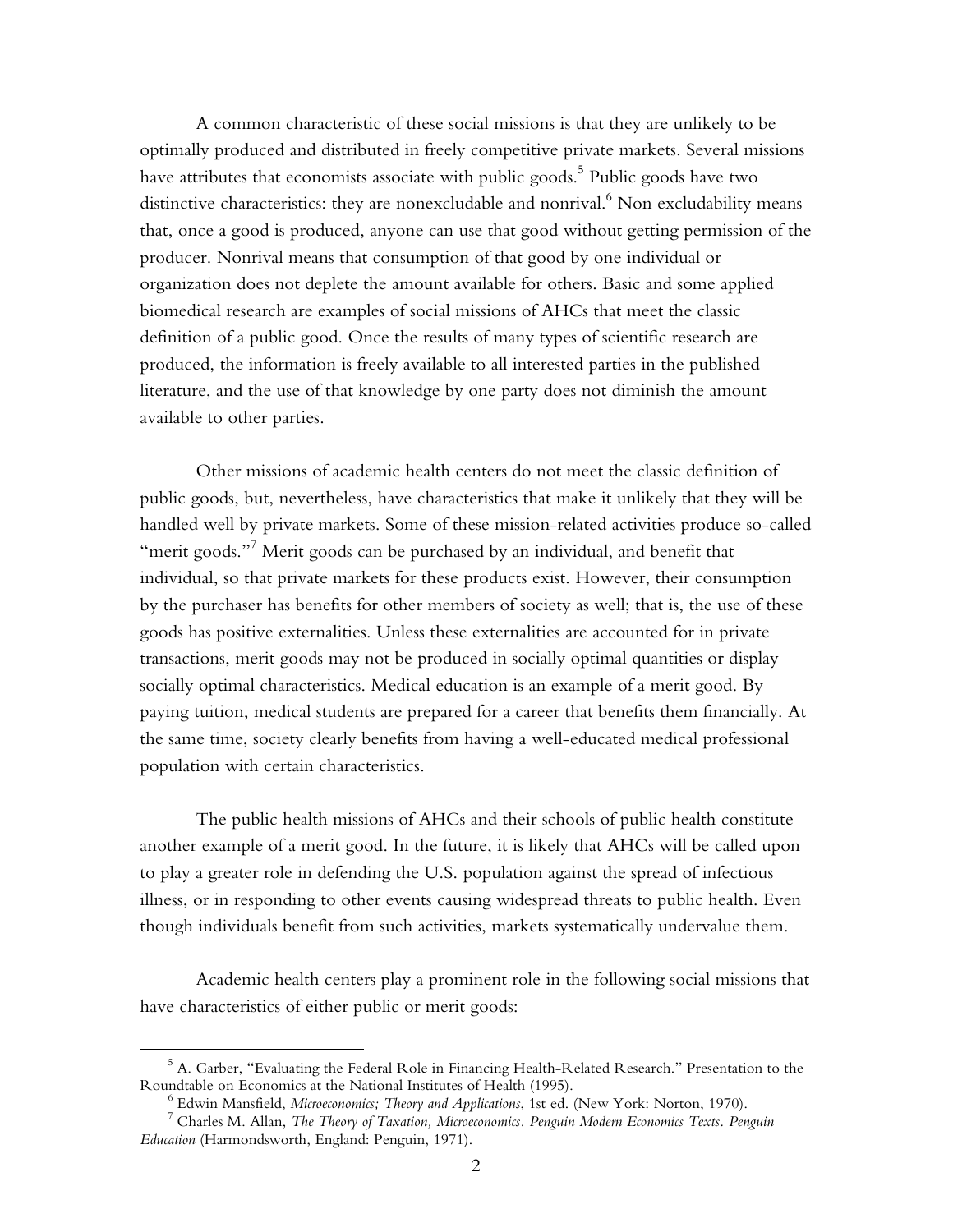- 1. AHCs perform nearly 30 percent of all the health care research and development in the United States and more than 50 percent of research supported by the National Institutes of Health;
- 2. AHCs train the great majority of the nation's allopathic medical students and nearly half its residents and interns;
- 3. AHCs provide large amounts of specialized, costly services (such as burn, transplant, and trauma care);
- 4. AHCs play major roles as safety net institutions caring for poor and uninsured patients in their communities; and
- 5. AHCs are uniquely suited to conducting clinical research required to innovate in delivery of patient care services.

As the subsequent discussion will illustrate, the heavy involvement of AHCs in activities that are not optimally supported in competitive markets has significant policy implications. To the extent that the American people value these missions, wish them to be pursued, and want AHCs to participate in them, society must find ways outside of normal market mechanisms to support that participation. In the past, AHCs have solved this problem in part by obtaining grants and contracts from state and federal governments, but also in part by cross-subsidizing their mission-related activities from surplus clinical income. They were able to earn those surplus revenues because private health care markets placed few constraints on the prices charged by AHCs or other health care providers. The cost controls of the managed care era raised questions about the long-term viability of this approach. Apart from the viability of such an approach, questions arose about its appropriateness, since activities supported by surplus clinical revenues are largely unaccountable. If we are not to rely on clinical cross-subsidies over the long term to support mission-related activities of AHCs, the practical implication is that government must play a more explicit and prominent role in supporting the work of academic health centers. This logic constitutes a core rationale for many of the Task Force's subsequent recommendations for public policy related to AHCs.

Finally, the Task Force believes that AHCs have one other role that is difficult to define and quantify but is nevertheless important: providing leadership in improving our health care system. In the past, AHCs have performed admirably in providing leadership related to clinical innovation and biomedical research. In the future, the size, talent, and reputation of these institutions will create opportunities for them to lead in efforts to make health care more efficient, more accessible, more patient-centered, and safer. This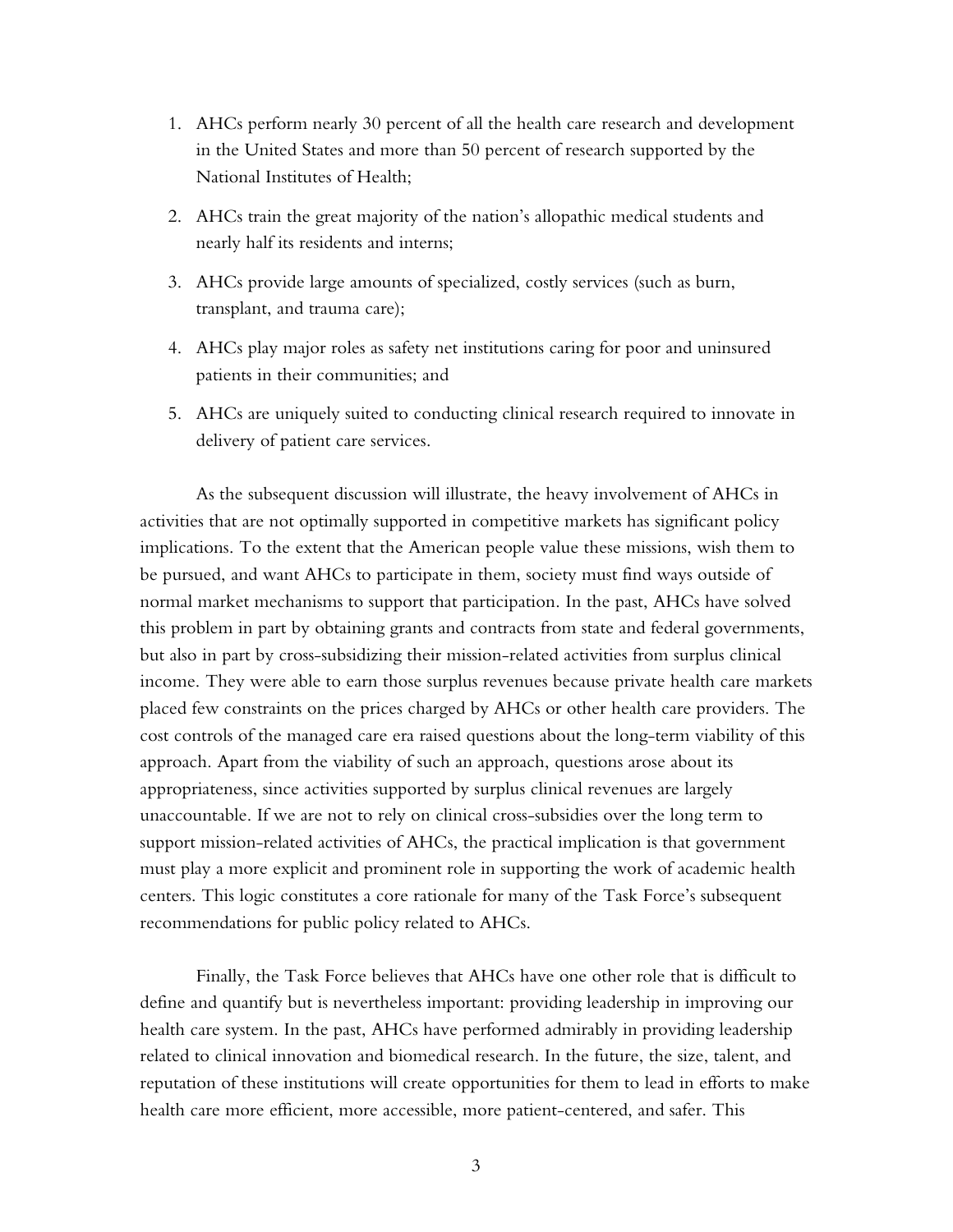perceived obligation to lead provides an important underpinning for the Task Force's subsequent recommendations concerning the future management of AHCs.

## *Heterogeneity of Academic Health Centers*

A persistent theme of this report will be to highlight the diversity of AHCs. This diversity extends to their involvement in particular social missions. Though AHCs collectively serve the social missions outlined above, they are quite heterogeneous in the extent to which they pursue each mission-related activity. Their heterogeneity reflects their histories, institutional arrangements and capabilities, and the needs of their local communities. Some AHCs are heavily involved in all of the social missions. Others participate extensively in only a few, focusing on education and indigent care, for example, or on education and high-technology services.

A mission common to all AHCs is the education of medical students, also known as undergraduate medical education (UME). Nevertheless, as judged by the size of their medical student bodies, AHCs vary considerably in the extent of their participation in UME (Figure 1). In 1999, for example, the Mayo Medical School in Rochester, Minnesota, enrolled 165 medical students (across all four years), while the University of Illinois College of Medicine in Urbana-Champaign enrolled 1,232. The average AHC enrolled 541 students.

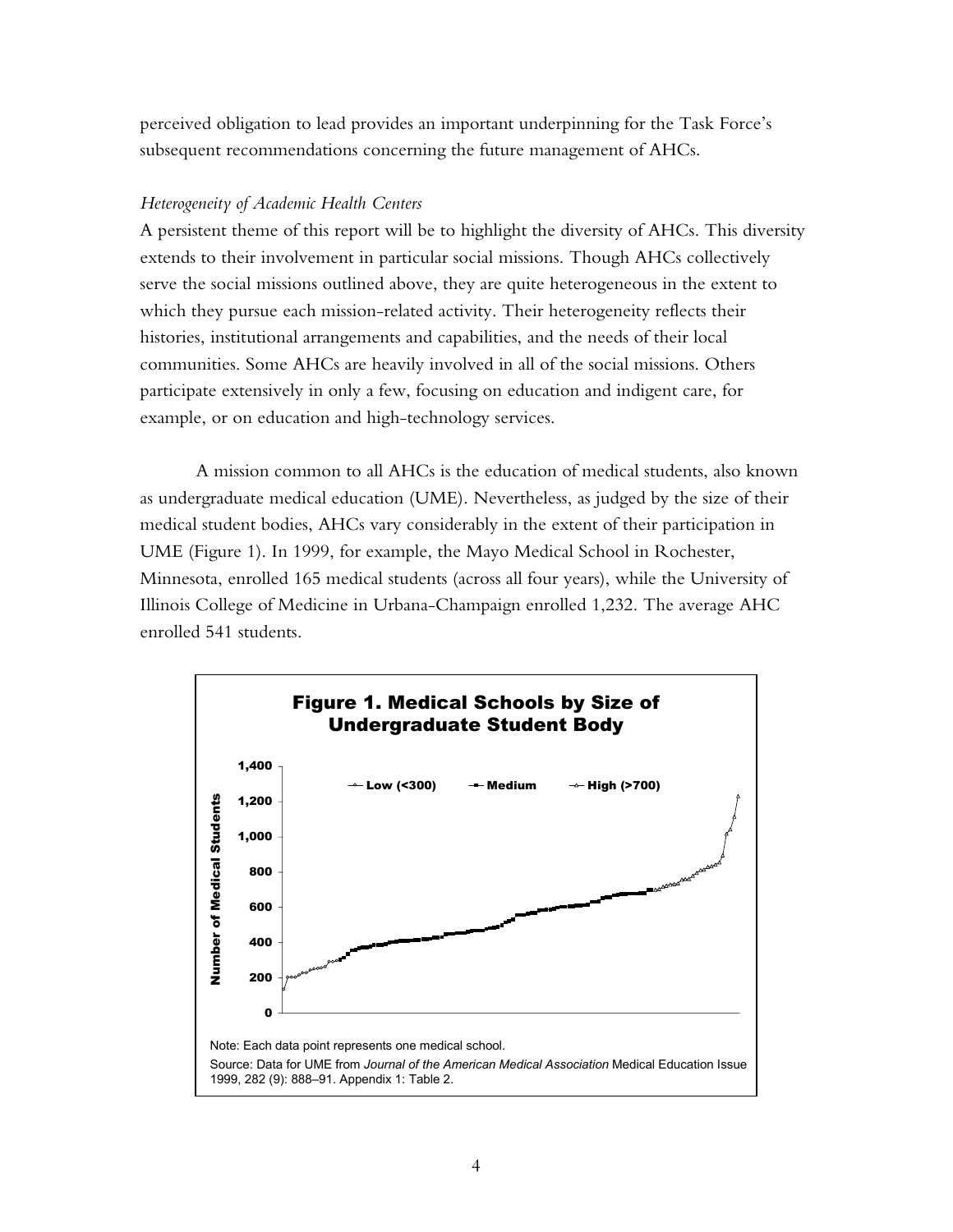Figure 2 provides further evidence of the heterogeneity of AHCs as indicated by their combined participation in the missions of UME, graduate medical education (GME), and research. The triangles represent small medical schools, defined as those with a total medical school enrollment of 300 or less. The circles represent medium-sized UME medical schools (301–699 medical students), and the squares represent large UME medical schools (700 or more students). The location of each school on the grid is determined by the rank of the medical school for research (as measured by amount of National Institutes of Health, or NIH, funding) along the horizontal axis and their ranking in terms of the number of residents being trained in affiliated hospitals along the vertical axis. For example, a school that receives the most funding from the NIH and at the same time trains the largest number of resident physicians would receive a number one on both axes; this hypothetical medical school would be plotted in the upper-right corner of the upperright quadrant, which represents both high research and GME intensity.



Figure 2 shows that some AHCs are heavily engaged in all of these missions. These schools are represented by the dark squares located in the upper-right quadrant of the grid. They have large UME enrollments, train many residents in owned or affiliated clinical facilities, and also conduct large amounts of research. At the same time, the figure shows that there are groups of AHCs that engage in all three activities but on a much smaller scale. These are represented by the cluster of black triangles (small UME schools) located in the lower-left quadrant, which represents low research and low GME intensity. Other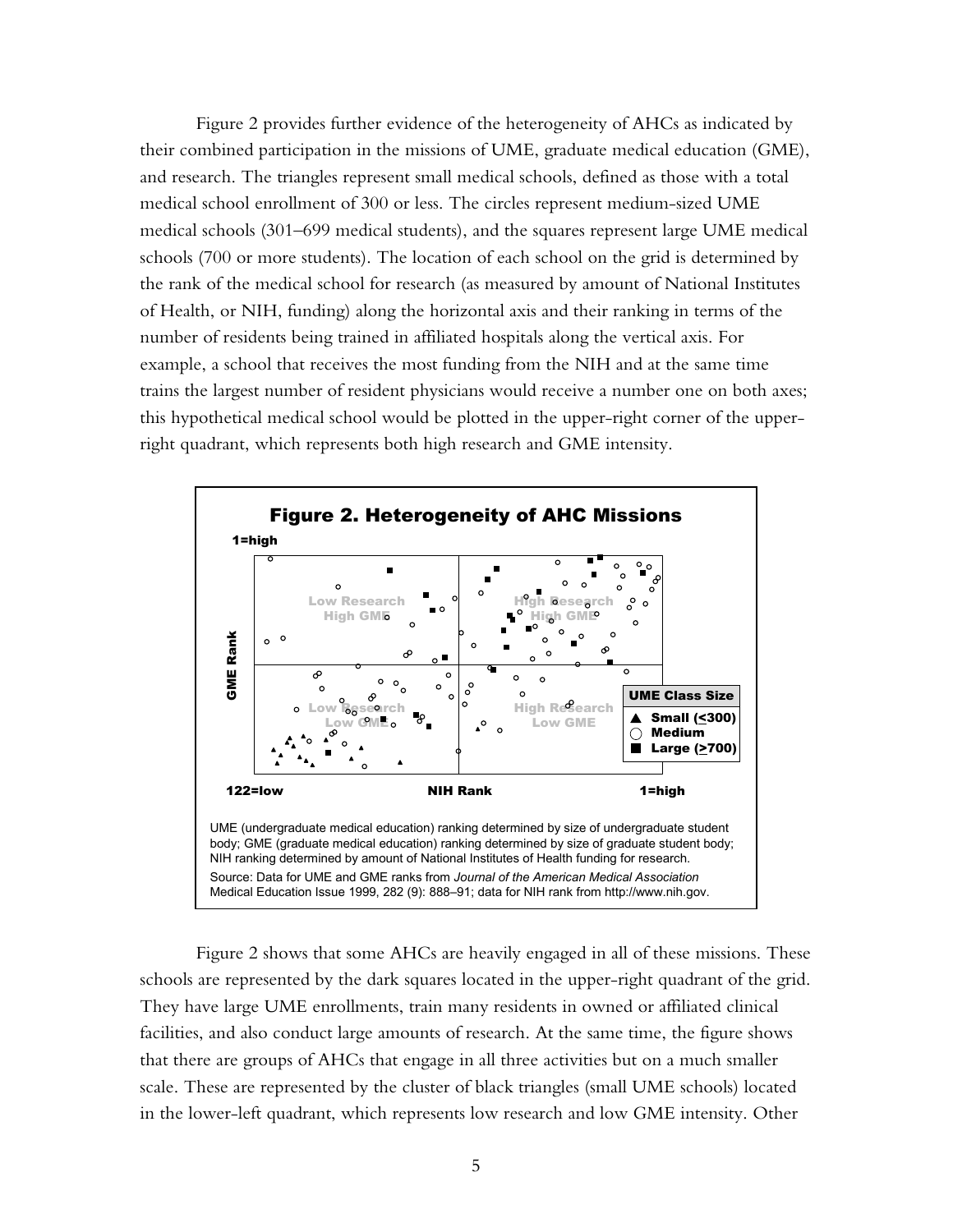AHCs participate extensively in two mission-related activities, undergraduate and graduate medical education, while performing very little research. Such AHCs are represented by the four large UME institutions located in the upper-left quadrant of the grid.

A further indication of the diversity of AHCs is variation in their geographic spheres of service and influence. Some AHCs play national and even international roles, serving patients from all over the world on a regular basis and conducting research that sets the pace for investigators around the globe. Examples include the Mayo Clinic, Johns Hopkins University, and the Harvard Medical School and its clinical affiliates. Other AHCs are largely active within particular states and regions, providing sophisticated care for patients from a given state or part of a state, educating physicians who will meet the needs of that geographic locale, and often serving as local safety net facilities. Examples include the University of California at Davis, the University of New Mexico, and the University of Texas at Galveston. Other AHCs fall somewhere in between these two poles.

#### *Interdependence of Academic Health Centers' Missions*

 $\overline{a}$ 

Despite the variation in the commitment of individual AHCs to particular missions, their missions are interdependent in a number of ways. Other things equal, combining all or several missions in one institution improves the overall effectiveness and efficiency of mission-related activities. The premise of the historic Flexner report, which gave rise to the modern AHC, was that excellent medical education could occur only in settings in which teachers and learners were active participants in the discovery of new knowledge and the application of that knowledge to patient care. $^8$  This reflects a belief, which now seems more relevant than ever, that modern medicine is a science-based endeavor, that its optimal practice requires the application of critical thinking to the interpretation of clinical data, and that the ability to think critically is promoted by exposure during medical education to the scientific process and method. In recent years, with the explosion of medical knowledge, medical educators have increasingly recognized that much of the content of medical education is destined to become outdated during the careers of most clinicians. To remain effective, those clinicians must learn in school the skills and values that support lifelong learning, including an ability to read and interpret the medical literature. Such skills and values are best instilled, many educators believe, in environments in which research and clinical innovation are occurring alongside education.

Interdependence exists as well between medical education and two other social missions: provision of rare and highly specialized services and care for the poor and uninsured. The education of specialist physicians requires that they participate in the care of sufficient numbers of patients with the rare and highly technical problems that those

<sup>8</sup> A. Flexner, *Medical Education in the United States and Canada* (Pittsburgh: Carnegie Foundation, 1910).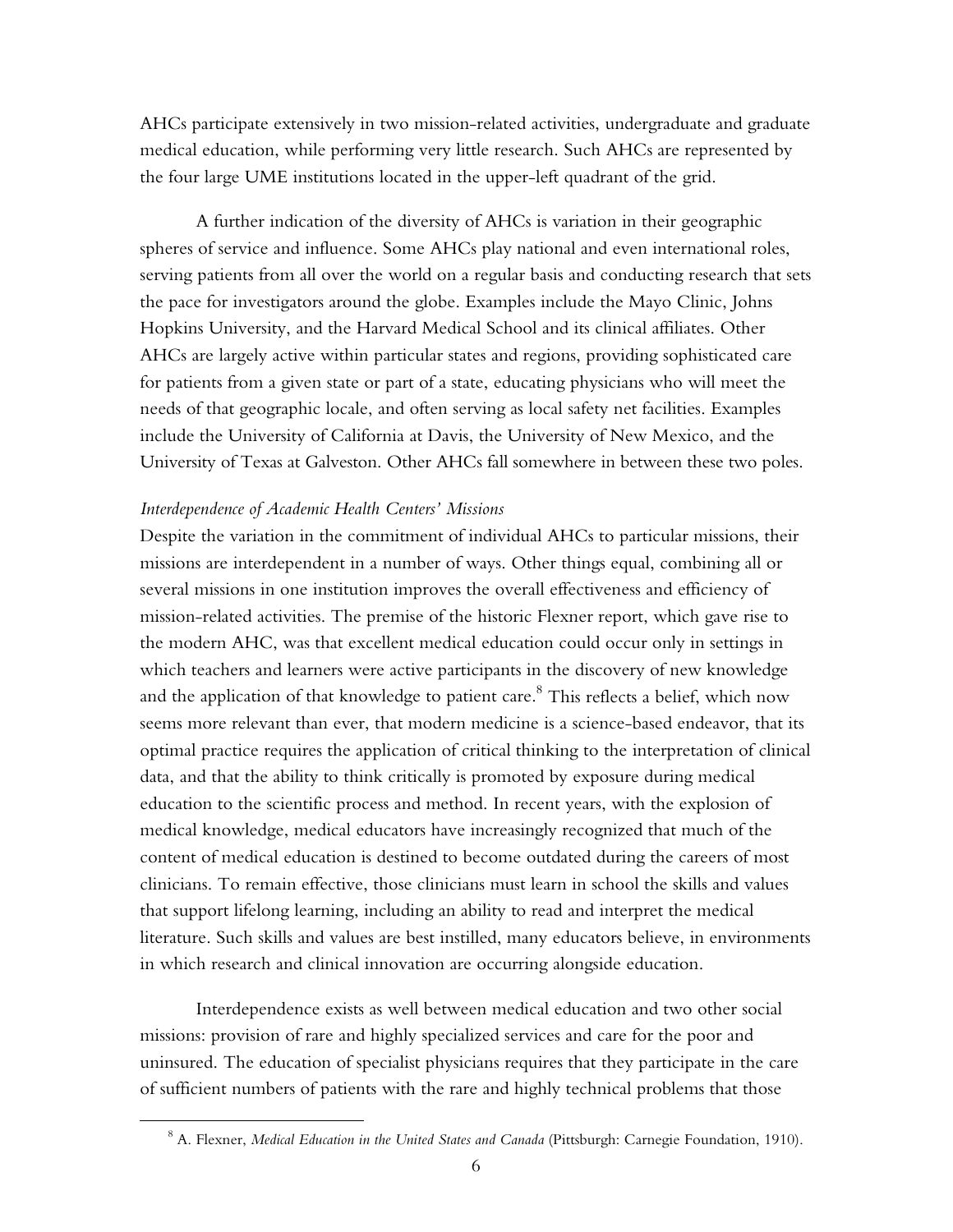specialists will be called upon to treat. Thus, certain types of medical education will occur most effectively in centers that provide this type of care. The early years of training are also a critical period in forming the professional values that will often last a physician's lifetime. If society benefits when physicians value the care of poor and uninsured patients, and feel comfortable with the problems that afflict them, then exposure to these populations during training is essential. Participation by AHCs in specialized care and in the care of poor and uninsured patients will enhance the educational mission.

Other examples of the interdependence of AHC missions could be cited. These complementarities are one reason that involvement in multiple missions is common among AHCs. The amount of participation in each mission may vary. But participation to some extent in multiple missions is almost ubiquitous among AHCs. In 1999, only two medical schools did not receive any NIH funding for research.

## *Clinical Costs of Mission-Related Activities in Academic Health Center Hospitals*

The conduct of mission-related activities in AHCs and other health care institutions is often associated with extra expenses that are not compensated in competitive health care markets. These extra expenses are manifested in part as higher clinical costs at AHCs. The performance of some missions, such as educating medical students and residents and conducting clinical research, makes the provision of care less efficient or requires extra work and the hiring of extra staff.

According to a recent analysis by The Lewin Group, the cost per case for AHC hospitals (\$8,548) was higher than the cost per case for other teaching hospitals (\$6,047) and for other urban, community hospitals (\$5,238) in fiscal year 1998 (Figure 3). $^9$  The Lewin Group analysis decomposed these total cost per case estimates to provide separate cost estimates for each of the mission-related categories for fiscal year 1998. After accounting for differences in wages, case mix, and other factors that influence cost per case, mission-related costs averaged \$2,360, or 28 percent of total costs, for AHC hospitals. By comparison, mission-related costs for other teaching hospitals accounted for only 11 percent (\$674) of total costs. For AHC hospitals, stand-by capacity (defined as the capacity to provide high-technology or intensive services whose availability is essential to a modern health care system, but that are not always in use) accounted for the largest component of mission-related costs (45 percent), with indirect medical education and research representing 42 percent and 13 percent of total mission-related costs, respectively (Figure 4). After updating these cost estimates to 2002 values using the Centers for Medicare and

 $\overline{a}$ 

 $^9$  Lane Koenig et al., "Mission-Related Costs of Teaching Hospitals: Estimates of Graduate Medical Education, Clinical Research, and Stand-by Capacity" (Unpublished manuscript, November 2002).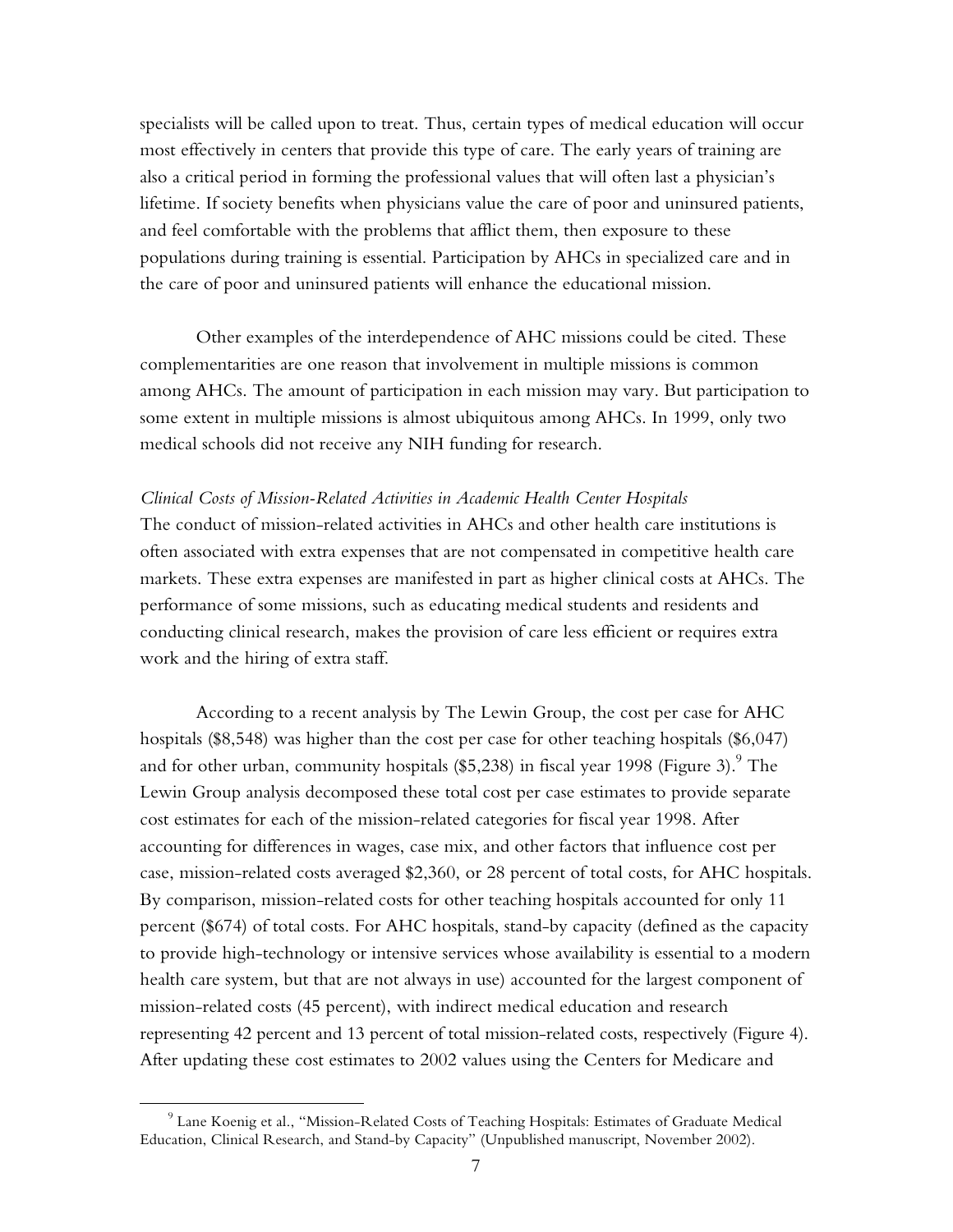Medicaid Services Prospective Payment System Hospital Input Price Index, total missionrelated costs, including medical education, are estimated to be \$11.4 billion for AHC hospitals and \$27.2 billion for all teaching hospitals (Table 1).



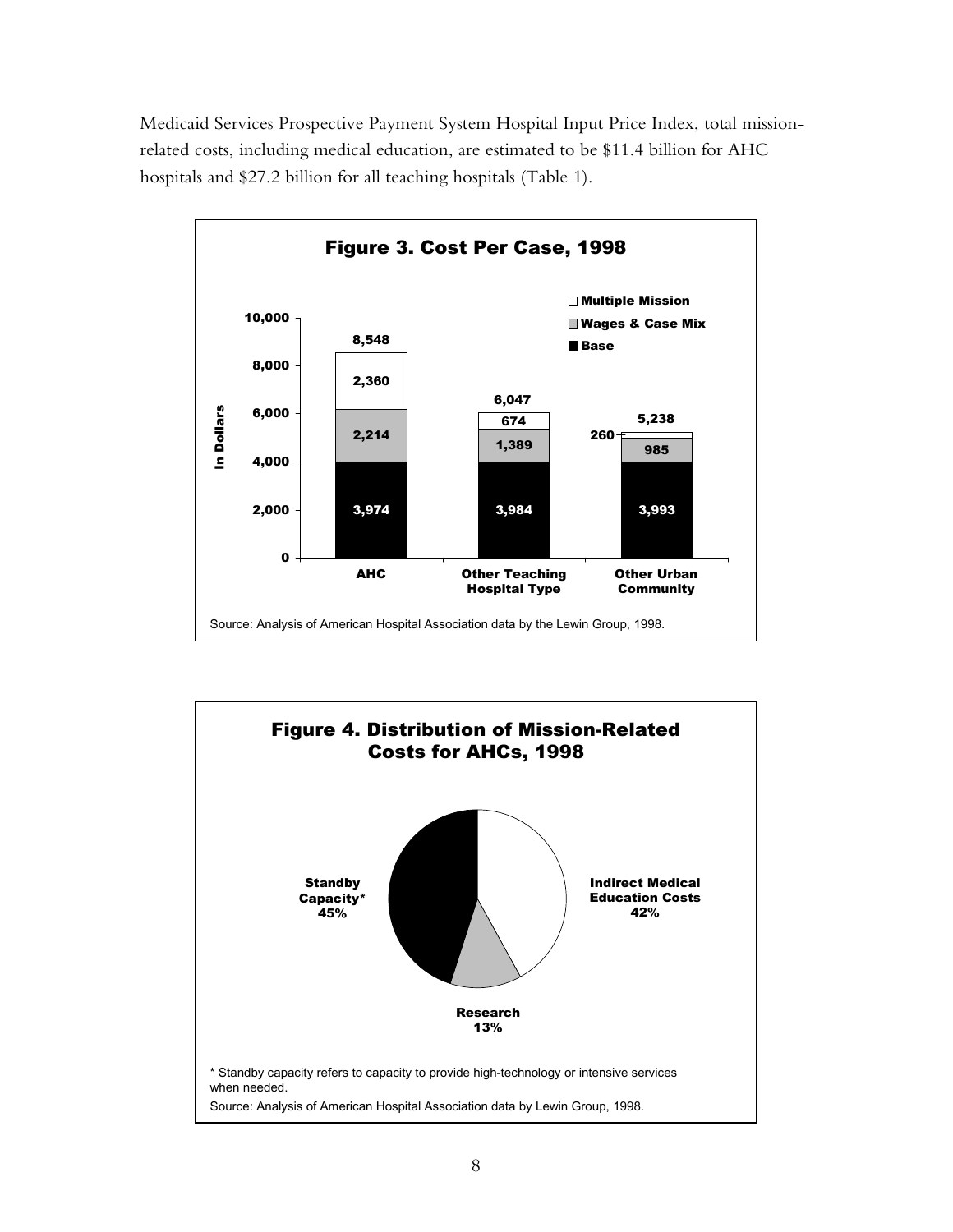|                          | <b>Direct</b><br>(DME) | Indirect<br>Ed. Costs Ed. Costs Research Capacity<br>(IME) | Costs | <b>Standby</b><br>Costs | Total<br>Costs | $N^{\star\star}$ |
|--------------------------|------------------------|------------------------------------------------------------|-------|-------------------------|----------------|------------------|
| AHCs                     | 4.2                    | 3.0                                                        | 0.9   | 3.2                     | 11.4           | 124              |
| Other teaching hospitals | 6.0                    | 3.3                                                        | 0.2   | 6.4                     | 15.8           | 1015             |
| All teaching hospitals   | 10.2                   | 6.2                                                        | 12    | 9.6                     | 27.2           | 1139             |

Table 1. Total Clinical Costs of Mission-Related Activities by AHC Status, 2002\* (\$ billions)

\* Costs have been estimated using the Centers for Medicare and Medicaid Services (CMS) Prospective Payment System Hospital Input Price Index.

\*\* N is the number of hospitals in the CMS Prospective Payment System Hospital Input Price Index. Note: Numbers may not add up due to rounding.

Source: Lane Koenig et al., "Mission-Related Costs of Teaching Hospitals: Estimates of Graduate Medical Education, Clinical Research, and Stand-by Capacity" (Unpublished manuscript, November 2002).

#### **Problems and Opportunities Confronting Academic Health Centers**

Over the last decade, AHCs have faced unprecedented challenges and opportunities. Past reports of the Task Force on Academic Health Centers have reviewed these in detail. Perhaps the most important challenge facing AHCs has been to find new sources of revenue to subsidize social missions as competitive health care markets and governmental budget tightening have reduced AHCs' margins from clinical services.

Some of these fiscal challenges may now be easing, at least in the near future. Certain forms of managed care seem to be in retreat. A concerted backlash has developed, and some experts have gone so far as to declare "The End of Managed Care."  $^{10}$  As Figure 5 illustrates, the proportion of employers offering workers the choice of participating in health maintenance organizations (the classic and most restrictive form of managed care because they constrain most tightly the network of providers that patients can use) has declined steadily during the mid- and late 1990s. Less restrictive forms of insurance, including preferred provider organizations and point-of-service plans, are being offered more commonly. Case studies by the Center for the Study of Health Systems Change also document declining enrollments in  $HMOs$  in many markets.<sup>11</sup> Early evidence further suggests provider alliances, including AHCs, have negotiated much more favorable prices

1

<sup>10</sup> R. J. Blendon et al., "Understanding the Managed Care Backlash," *Health Affairs* 17 (July/August 1998): 80–94; Milt Freudenheim, "A Changing World Is Forcing Changes on Managed Care," *New York Times* Web Edition, July 2, 2001; J. C. Robinson, "The End of Managed Care," *Journal of the American* 

<sup>&</sup>lt;sup>11</sup> Center for Studying Health System Change, *Tracking Report* (Washington, D.C.: Center for Studying Health System Change, 2002); D. Blumenthal and J. S. Weissman, "Selling Teaching Hospitals to Investor-Owned Hospital Chains: Three Case Studies," *Health Affairs* 19 (March/April 2000): 158–66.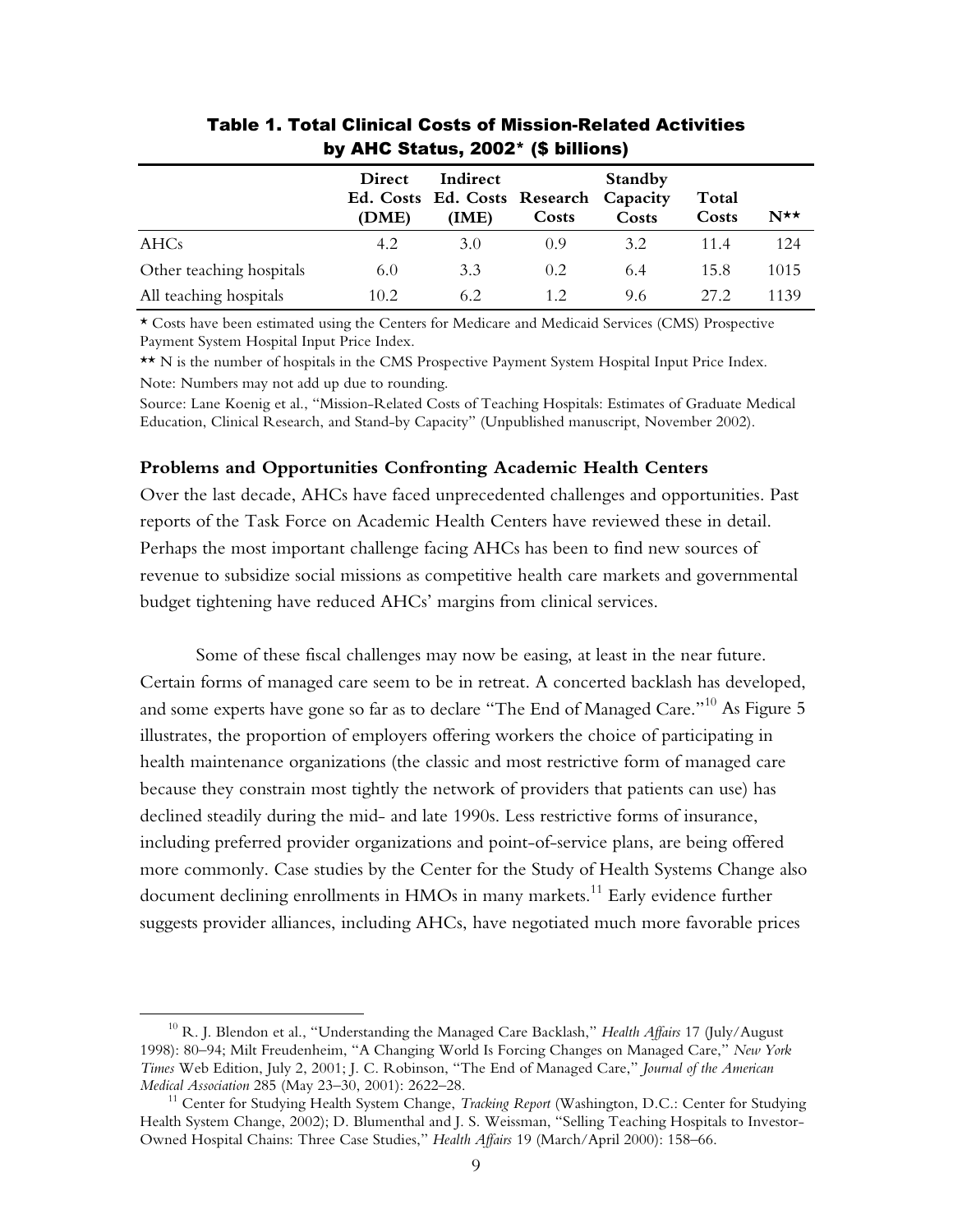

from managed care organizations in recent years, and that AHC margins might be improving as a result.<sup>12</sup>

Whether AHC margins are in fact improving is uncertain at this time. At least through the year 2000, no significant improvement in historically low net revenues had occurred for AHCs as a whole, though private AHCs may be doing better than public ones (Figure 6). Even assuming, however, that the financial fortunes of AHCs have improved since 2000, the Task Force believes that this respite from economic pressures does not in any way diminish the need for policymakers and AHC managers to think deeply and creatively about changes necessary to improve the ability of AHCs to perform their social missions now and later. First, rising health care expenditures (discussed below) will inevitably stimulate new societal restrictions on health care spending that will again affect the revenues of AHCs. The Task Force does not believe, therefore, that clinical cross-subsidies generated by AHCs provide a sufficiently reliable or accountable mechanism for funding essential societal services performed by these institutions. Second, the Task Force's examination of AHCs has revealed the need for internal reforms that will increase the efficiency, quality, and productivity of their mission-related activities.<sup>13</sup> In the past, AHCs may have focused too much on expedient approaches to meeting their short-

 $\overline{a}$ 

<sup>12</sup> Bradley C. Strunk, Kelly Devers, and Robert E. Hurley, *Health Plan–Provider Showdowns on the Rise* (Washington, D.C.: Center for Studying Health System Change, 2001).<br><sup>13</sup> The Commonwealth Fund Task Force on Academic Health Centers reports 2002, 1999, and 1997.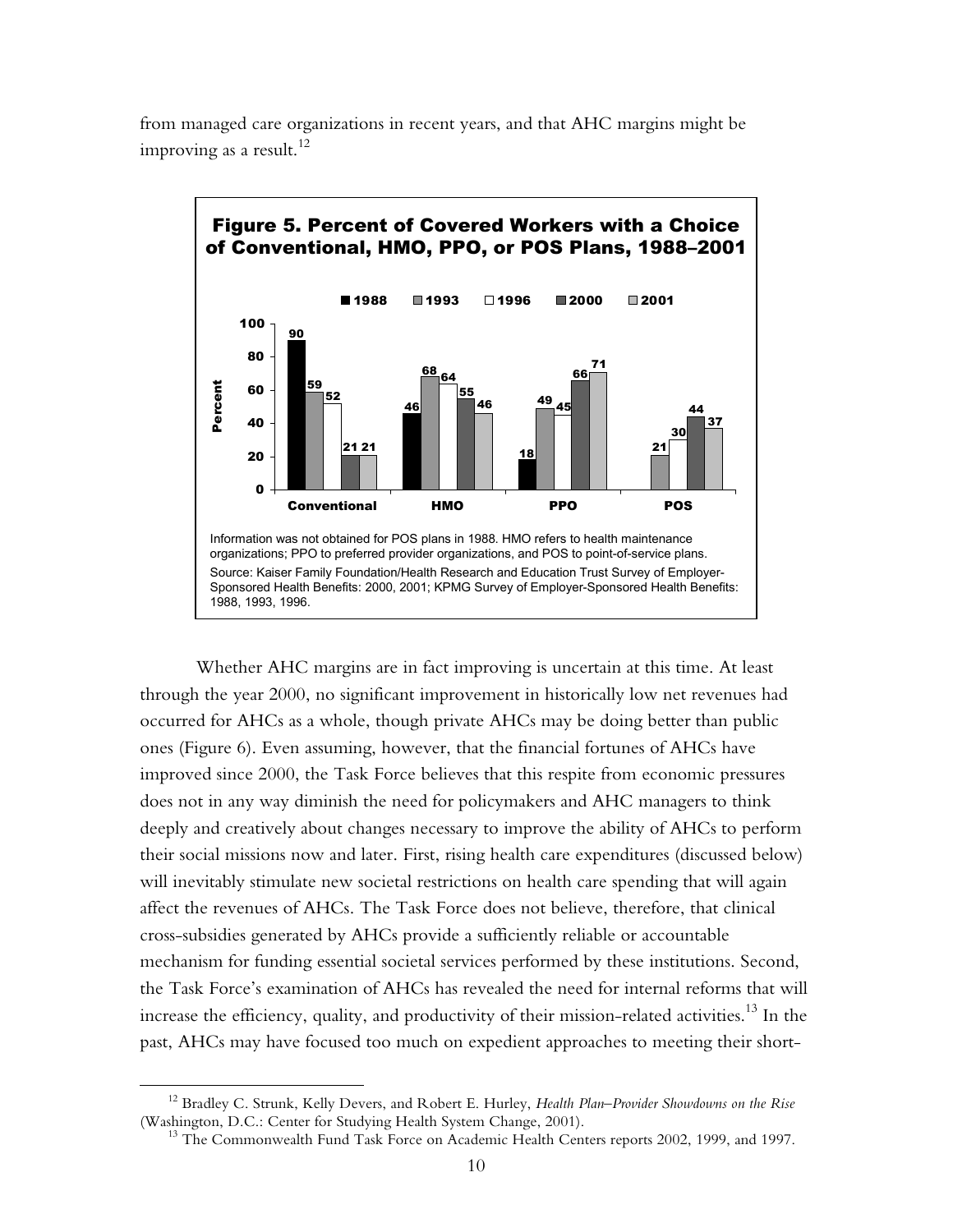term problems, such as mergers and acquisitions or changes in leadership, and paid insufficient attention to fundamental redesign of the processes of care and service that might have achieved larger and more lasting improvements in performance. Third, the changing social context of AHCs will soon create new challenges and opportunities that will stress AHCs every bit as much as the economic pressures of the 1990s. Having witnessed the damage that changes in AHCs' environmental circumstances can wreak, private managers and public policymakers should avoid complacency that may arise from the sense that they have "beaten" managed care. AHCs and policymakers should be acting now to prepare for future challenges and to better meet the health care needs of the American people in a changing social context.



# **THE CHANGING SOCIAL AND ECONOMIC CONTEXT OF THE ACADEMIC HEALTH CENTER**

As the Task Force looks to the future, immediate issues, such as the strength of managed care, actually pale in importance compared with underlying trends in the economic, social, and health care environment that will confront academic health centers. Private and public policymakers concerned about the missions of AHCs and about the institutions that serve those missions must take these trends into account when formulating short- and long-term plans.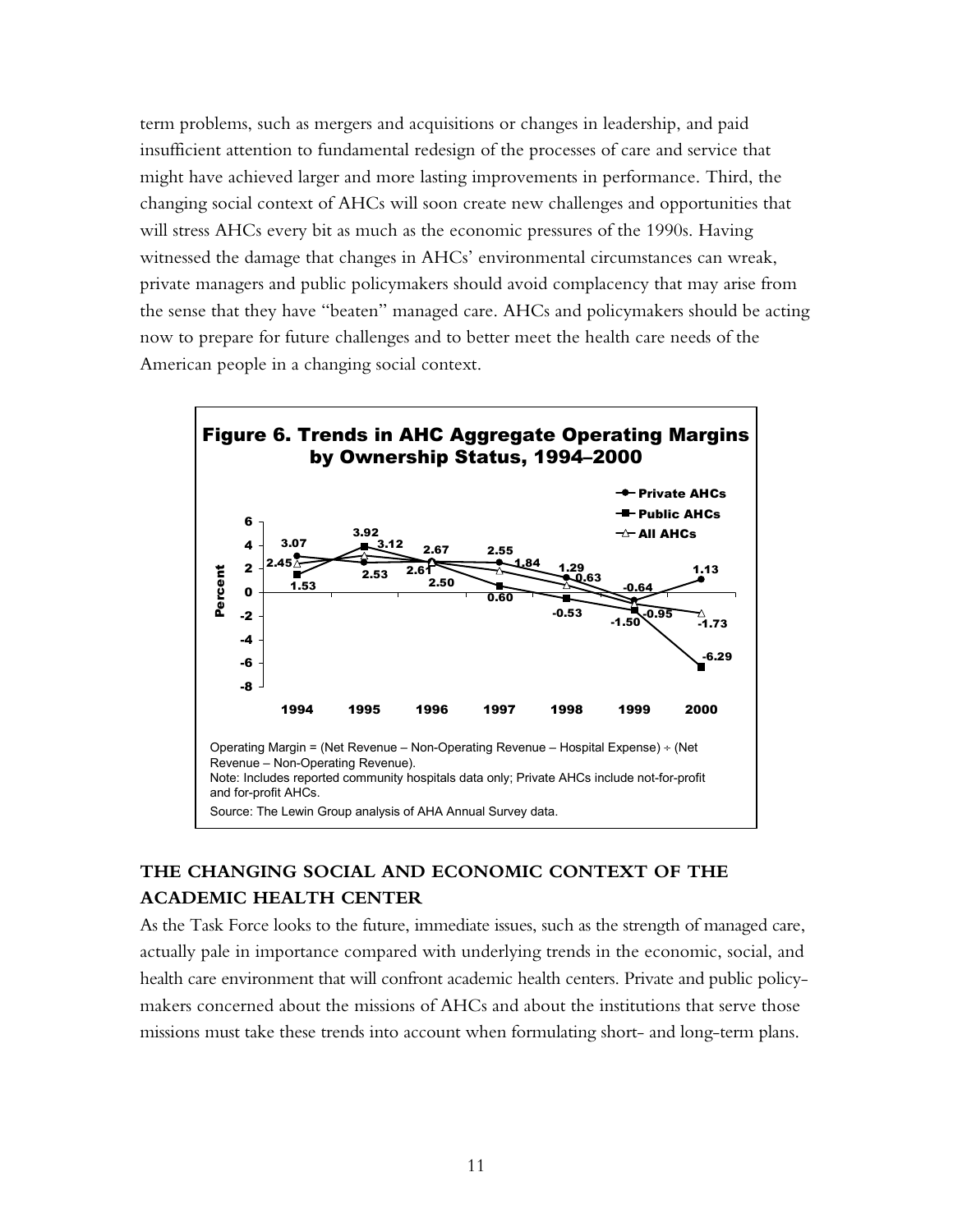## **Changing U.S. Demographics**

<u>.</u>

At least three demographic trends in the American population could have significant implications for AHCs in the future. First, the number of older Americans will increase dramatically over the next 20 years as the baby boom generation reaches maturity, with the fastest growth occurring among Americans who are 75 years of age or older (Figure 7). Second, immigration and varying reproduction rates among population subgroups will produce a U.S. population that, in 20 years, will display much greater racial and ethnic diversity than it has in the past.<sup>14</sup> Hispanics are the most rapidly growing population; they will comprise 18 percent of the population by 2025 (Figure 8). In spite of this overall growth, minority populations still tend to concentrate in selected U.S. regions (Figure 9). Third, the United States continues to experience profound shifts in where people live, a trend that seems likely to continue (Figure 10). Since AHCs exist to improve the health of the American people, changes in the characteristics of the U.S. population are likely to have important implications for the types of work they do, and in some cases, the locations of their facilities.



<sup>&</sup>lt;sup>14</sup> U.S. Census Bureau, "Resident Population by Hispanic Origin Status, 1980 to 2000, and Projections, 2005 to 2050," in *Statistical Abstract of the United States 2001* (U.S. Census Bureau, 2001).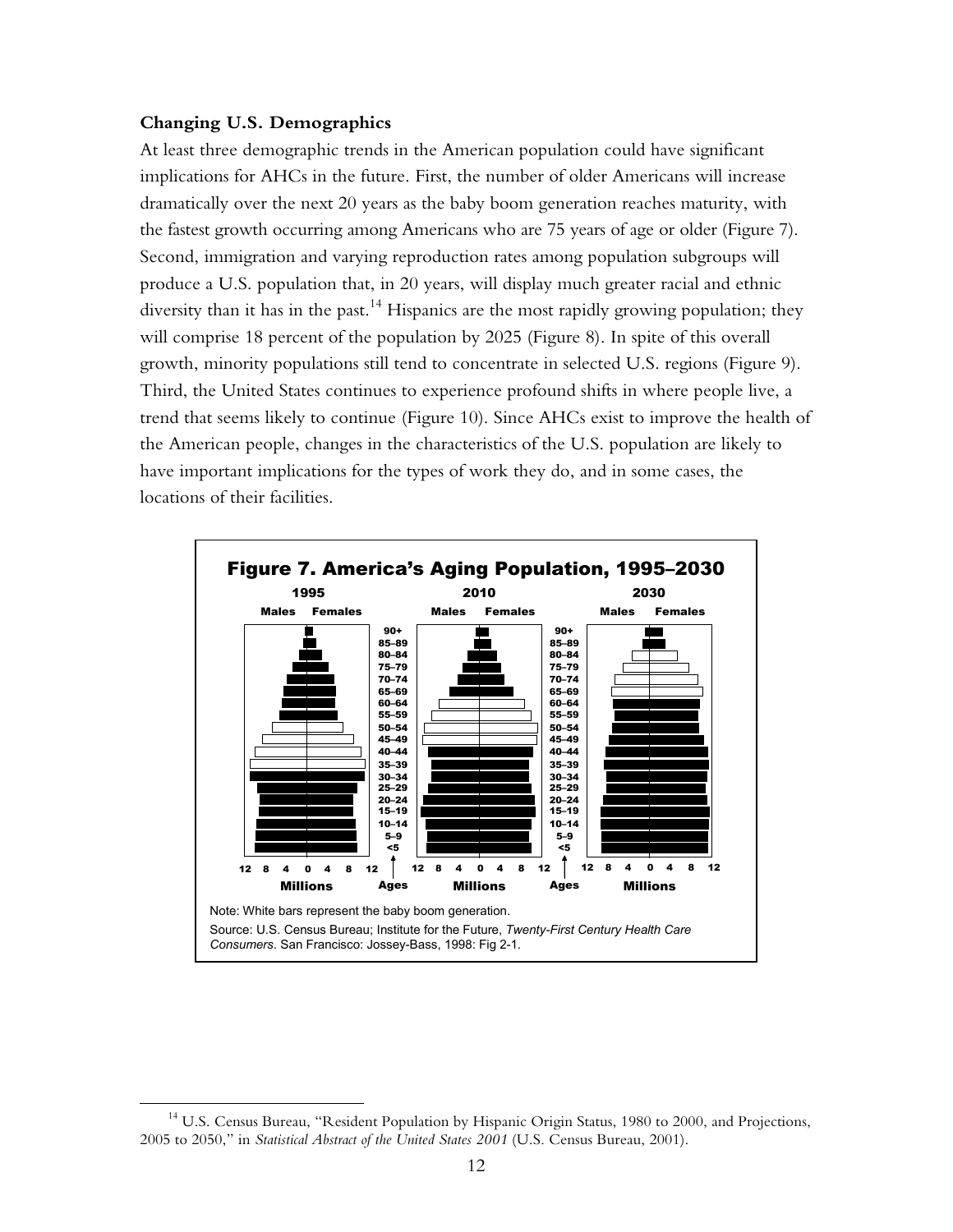

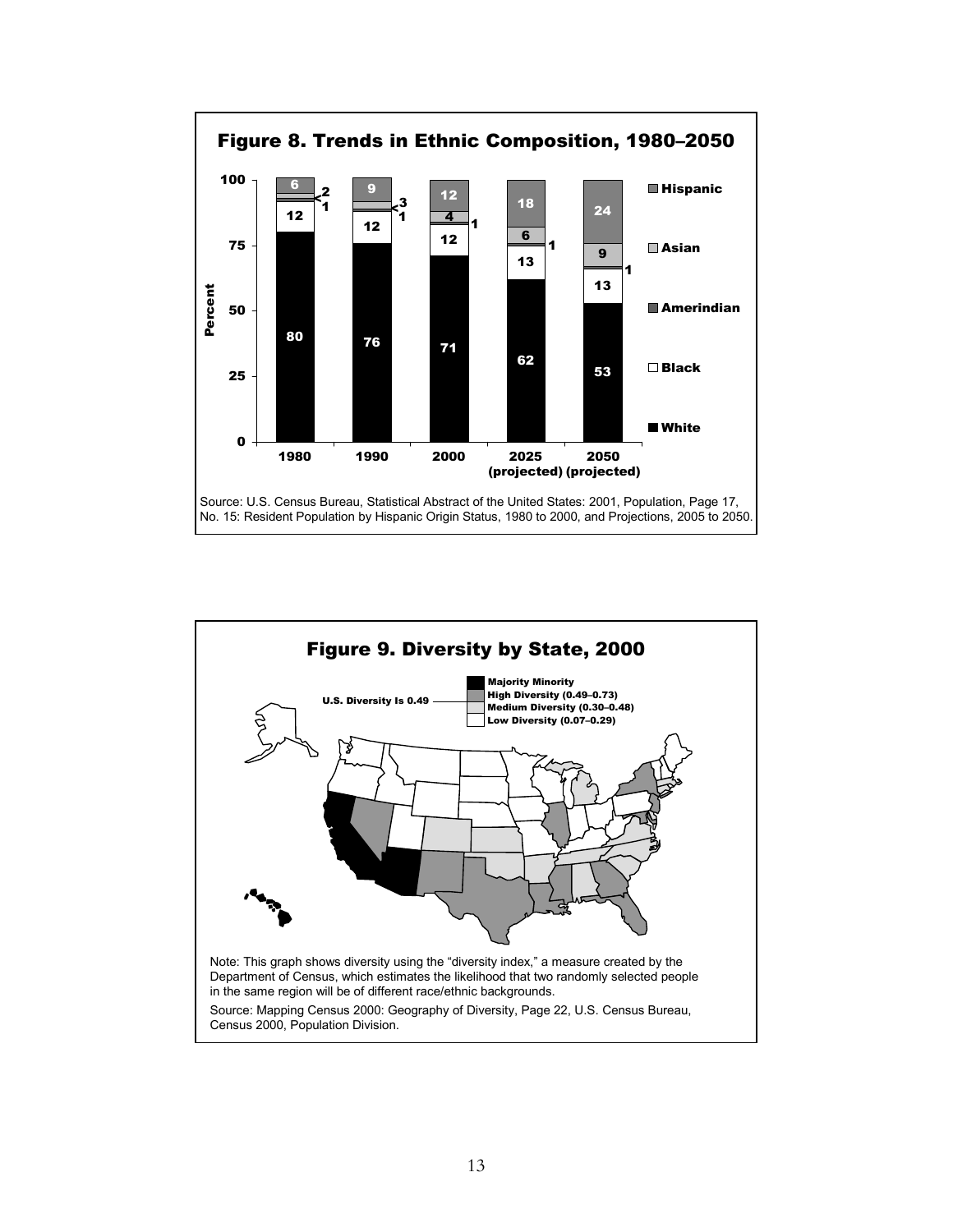

## **Changing Nature of Public Health Problems**

 $\overline{a}$ 

The terrorist attacks of September 11, 2001, dramatically drew attention to weapons of mass destruction and the potential effects of infectious diseases on the health of populations both in the United States and abroad. However, even before September 11, awareness of the importance of traditional public health issues was growing. There is increasing awareness of behavioral influences on health, including obesity, smoking, and alcoholism.15 In 1998, 23 percent of the population was obese, 24 percent smoked, and 17 percent engaged in binge drinking. These behaviors have been associated with heart disease, cancer, emphysema, asthma, diabetes, and other afflictions that represent the most frequent causes of death in the United States. Nontraditional public health issues seem likely in the future to have increased priority, as well. Certainly, one such issue is patient safety. Though disagreements exist over the magnitude of the problem, the 2000 Institute of Medicine report, *To Err Is Human,* clearly establishes medical errors as a major, avoidable threat to public health and safety, comparable with AIDS or even motor vehicle accidents (Figure 11). $^{16}$ 

<sup>&</sup>lt;sup>15</sup> R. Sturm, "The Effects of Obesity, Smoking, and Drinking on Medical Problems and Costs. Obesity Outranks Both Smoking and Drinking in Its Deleterious Effects on Health and Health Costs," *Health Affairs* 21 (March/April 2002): 245–53. 16 Institute of Medicine, *To Err Is Human: Building a Safer Health System* (Washington, D.C.: National

Academy Press, 2000).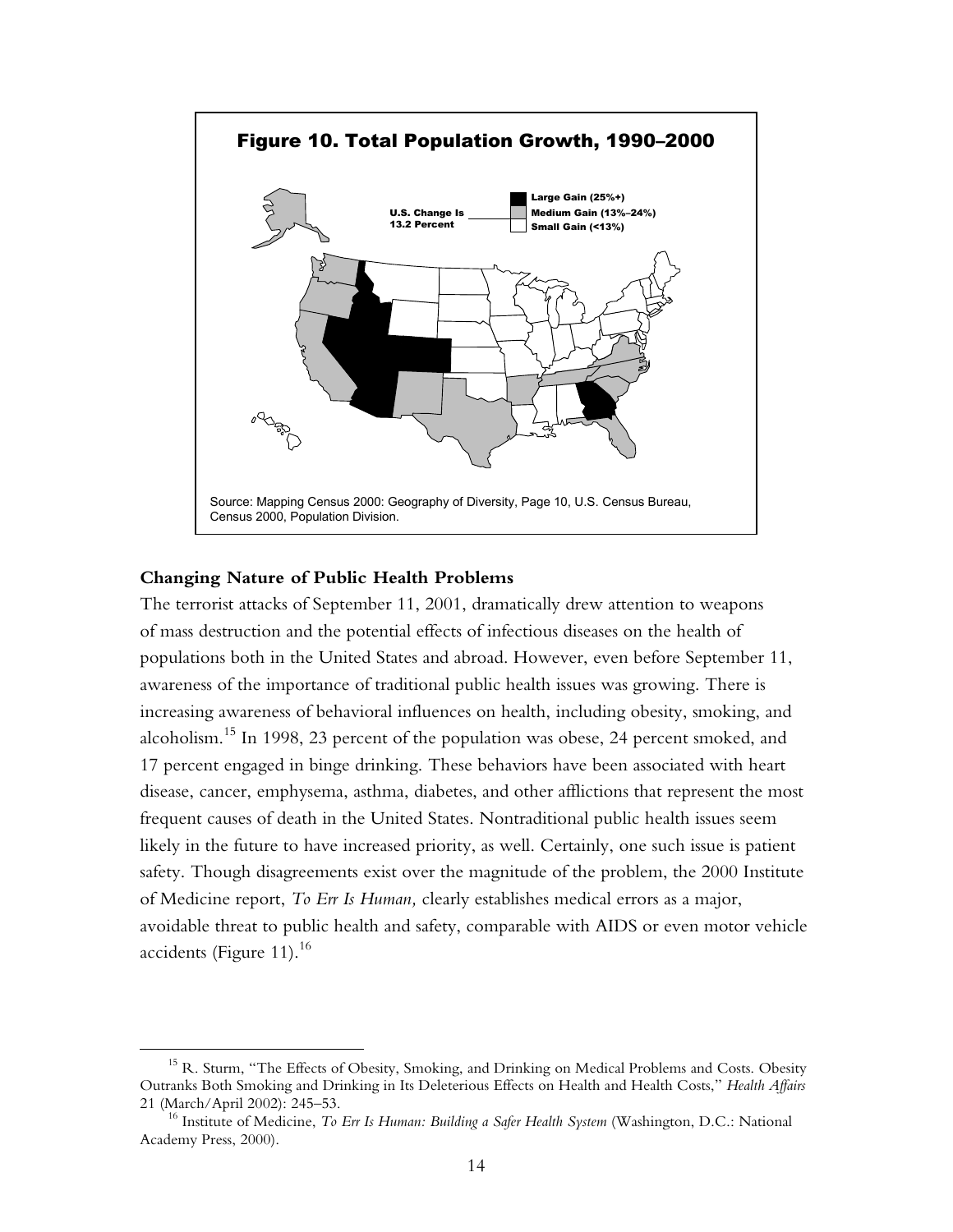

On an international level, globalization is generating new health concerns and intensifying old ones. In years past, public health officials have been concerned with diseases associated with poverty, including infectious diseases, childhood illnesses, malaria, and infant and maternal mortality. In the latter part of last century, more attention was given to diseases of affluence and older populations, including cardiovascular diseases, diabetes, and cancers. To these familiar concerns has been added a new set of public health challenges that can be described as "diseases of globalization."<sup>17</sup> Examples include AIDS, new infectious agents such as West Nile Virus and a variant of Creutzfeldt-Jakob disease, drug-resistant tuberculosis, and environmental problems such as global warming. The philanthropist George Soros argues further that developing countries have been unable to cope successfully with the stresses of globalization and, as a result, have been less able to combat these diseases because they are unable to provide important public goods, including health care and environmental protection.<sup>18</sup> At the same time, globalization has led to economic inequality and social dislocation, which are associated with the spread of unsafe sex, violence, and terrorism, including bioterrorism. In some cases, globalization also may foster unrest over issues of cross-national health inequalities. This occurs when developing nations are forced to shoulder the burden of widespread health problems but lack the resources or infrastructure necessary to take advantage of newly available treatments. For example, some African countries have agitated for pharmaceutical

 $\overline{a}$ 

<sup>17</sup> Helen Epstein and Lincoln Chen, "Can AIDS Be Stopped? " *The New York Review of Books*, March 14 2002. 18 George Soros, *George Soros on Globalization* (New York: PublicAffairs, 2002).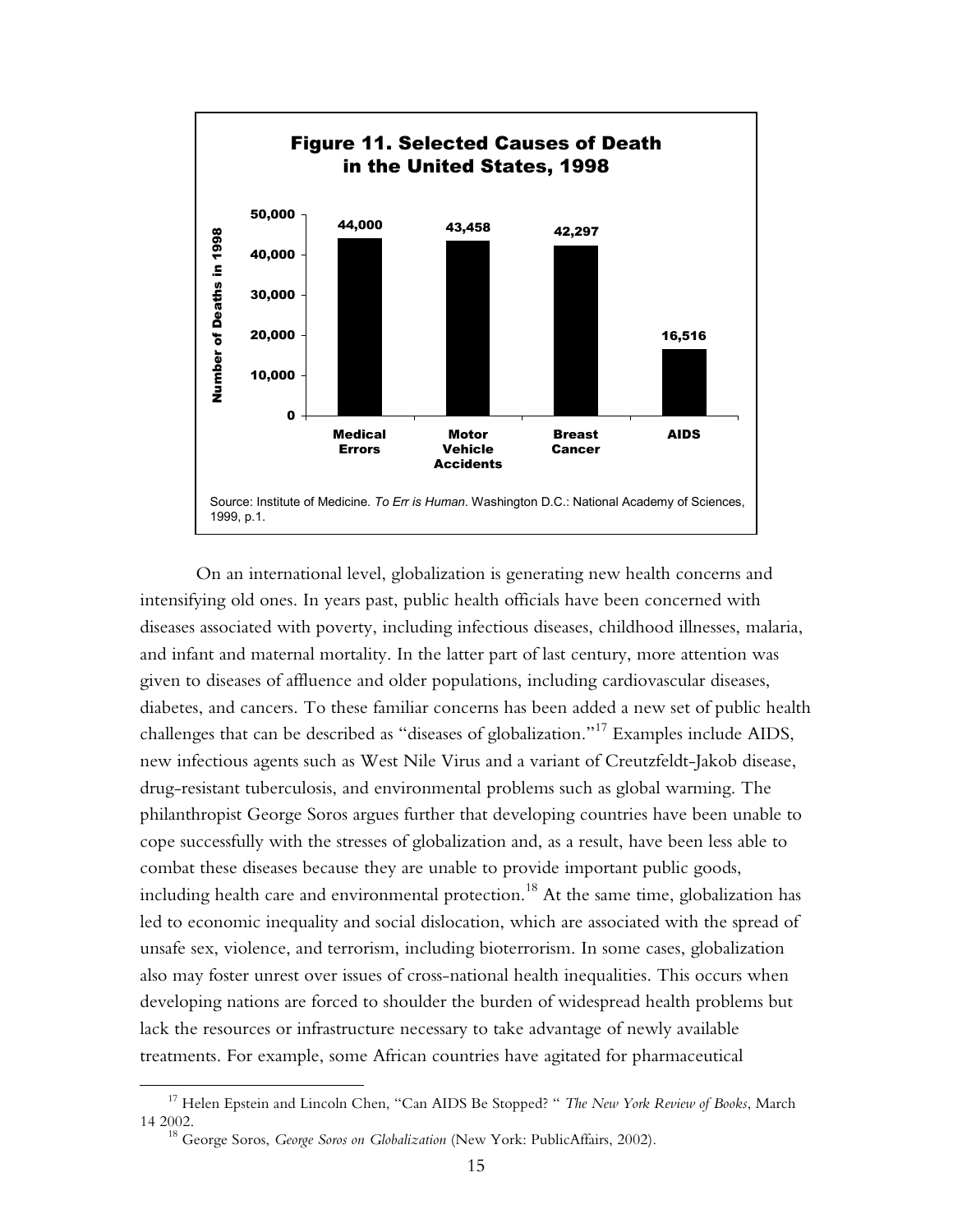companies to lower the price of drugs that treat AIDS. These concerns have the potential to threaten the entire globe and can only be addressed through coordinated, cross-national efforts.

These developments in public health present challenges for AHCs that will require them to revive neglected areas of research and to expand medical education. AHCs can lead the way toward enhanced understanding of microbiology, epidemiology of infectious illnesses, population-based strategies for preventing diseases and limiting their spread, and the effect of systems and human factors as causes of medical injury.

## **National and International Economic Trends**

 $\overline{a}$ 

A number of powerful and persistent economic trends seem likely to have profound effects on the environment in which AHCs function over the next several decades. The first trend is globalization, that is, the spread of market forces around the world, with most countries engaging in freer trade and widespread deregulation. For the United States, open markets and international competition mean that international trade and investment play a much greater role in our economic life than before. The second trend is the revolution in information technology and telecommunications, which has vastly improved communications and increased the pace at which we compete in global markets. The third trend is the emergence of a knowledge-based economy. This economy is dominated by intangible assets and resources such as the unique knowledge held by individual firms, a focus on services, and marketing of valuable patents. These three trends are creating a world in which innovation is often more important than industrial production, and in which the pace of change is accelerating.<sup>19</sup>

The explosion of Internet usage has likewise led to multiple new applications for health care with potentially profound implications for all providers and consumers of services in the United States and abroad. A Robert Wood Johnson Foundation publication defines the new phenomenon of "eHealth" as the "use of emerging information and communication technology, especially the Internet, to improve or enable health and health care. This term bridges both the clinical and nonclinical sectors and includes both individual and population health-oriented tools."<sup>20</sup> The availability of new

<sup>&</sup>lt;sup>19</sup> As an illustration, there has been strong growth in exports of "weightless" products. For example, the value of U.S. exports in business, technical, and professional services grew 11 percent per year from 1992 to 1999, financial services income grew on average by 19.4 percent a year, and royalties and licensing grew by 8.3 percent per year during this period, compared with a figure of about 6 percent for all exported services, generally. See U.S. Council of Economic Advisers, "Economic Report of the President," (Washington, D.C.: 107th Congress, 1st Session, 2001).<br><sup>20</sup> T. R. Eng, *The eHealth Landscape: A Terrain Map of Emerging Information and Communication* 

*Technologies in Health and Health Care* (Princeton, N.J.: Robert Wood Johnson Foundation, 2001).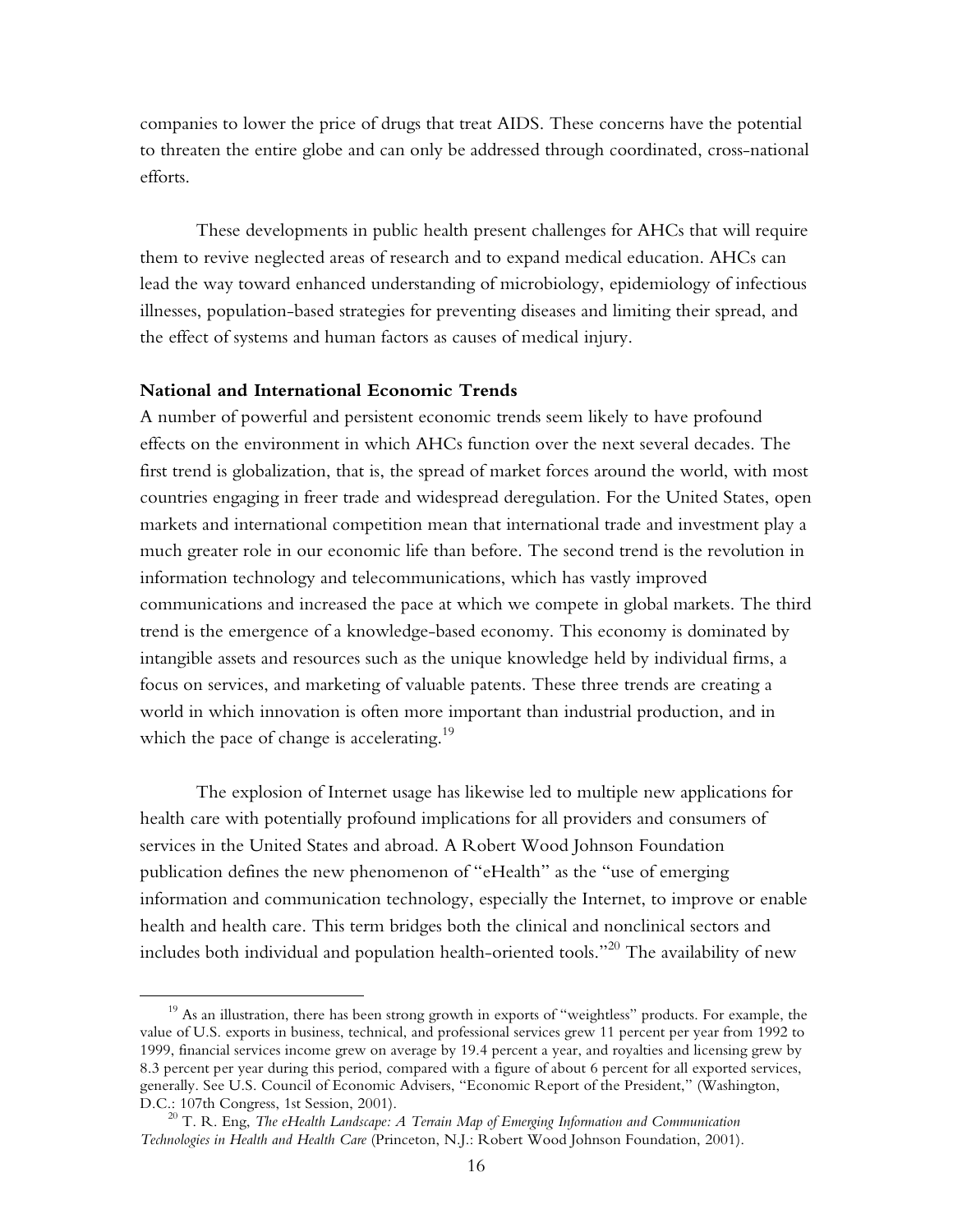electronic sources of health information can empower both patients and physicians to improve the health care services they receive and provide, and may create unpredictable changes in the optimal organization of services. The eHealth revolution has drawbacks, as well. The quality of health information provided on the Internet and World Wide Web is highly variable. Poor information can lead to inappropriate self-treatment by consumers, or burden health care providers with the task of correcting misleading or incorrect information. Other eHealth concerns include threats to privacy and confidentiality, unequal access to information by disadvantaged consumers, and problems integrating eHealth strategies into other segments of the health care system.

Whereas many ideas and services are readily traded in global markets, until recently health service delivery has been almost exclusively a local activity. However, advances in telecommunication and robotics are permitting the delivery of health services over long distances.<sup>21</sup> This raises the prospect that health care services may be susceptible to export in new, unanticipated ways. If so, it is possible to imagine a highly competitive international trade in a variety of health care services for which academic health centers and other U.S. health care institutions would be in strong competitive positions. The clear message from the changing economy is the evolving cross-disciplinary nature of the health product. AHCs are uniquely situated as health providers to establish working relationships with other university departments in order to develop new levels of service. But AHCs must also be prepared to respond nimbly to potential new competitive challenges from American and international providers of remote health care services. In the future, academic health centers may find themselves competing not just with the hospital down the road, but with medical centers across the continent and even abroad.

#### **Rising Health Care Expenditures**

 $\overline{a}$ 

Health care expenditures in the United States have resumed their apparently relentless upward surge. In retrospect, the mid-1990s provided only brief relief from a trend that has persisted with temporary interruptions throughout most of the last century. After a short period of relative calm, private health insurance premiums are again outpacing other economic indicators (Figure 12). The *New York Times* reported that HMOs in 2001 asked for increases in premiums more than 18 percent over the prior year, with some companies charging as much as 60 percent more.<sup>22</sup> Our ability to control health care costs has met with mixed success as a nation. From the introduction of Medicare and Medicaid in the 1960s up until the early 1990s, health costs increased at a clip of 11 percent per year—far

<sup>&</sup>lt;sup>21</sup> Craig A. Sable et al., "Impact of Telemedicine on the Practice of Pediatric Cardiology in Community Hospitals," *Pediatrics* 109 (January 2002): E3.

<sup>&</sup>lt;sup>22</sup> Milt Freudenheim, "Medical Costs Surge as Hospitals Force Insurers to Raise Payments," *New York Times*, May 25, 2001.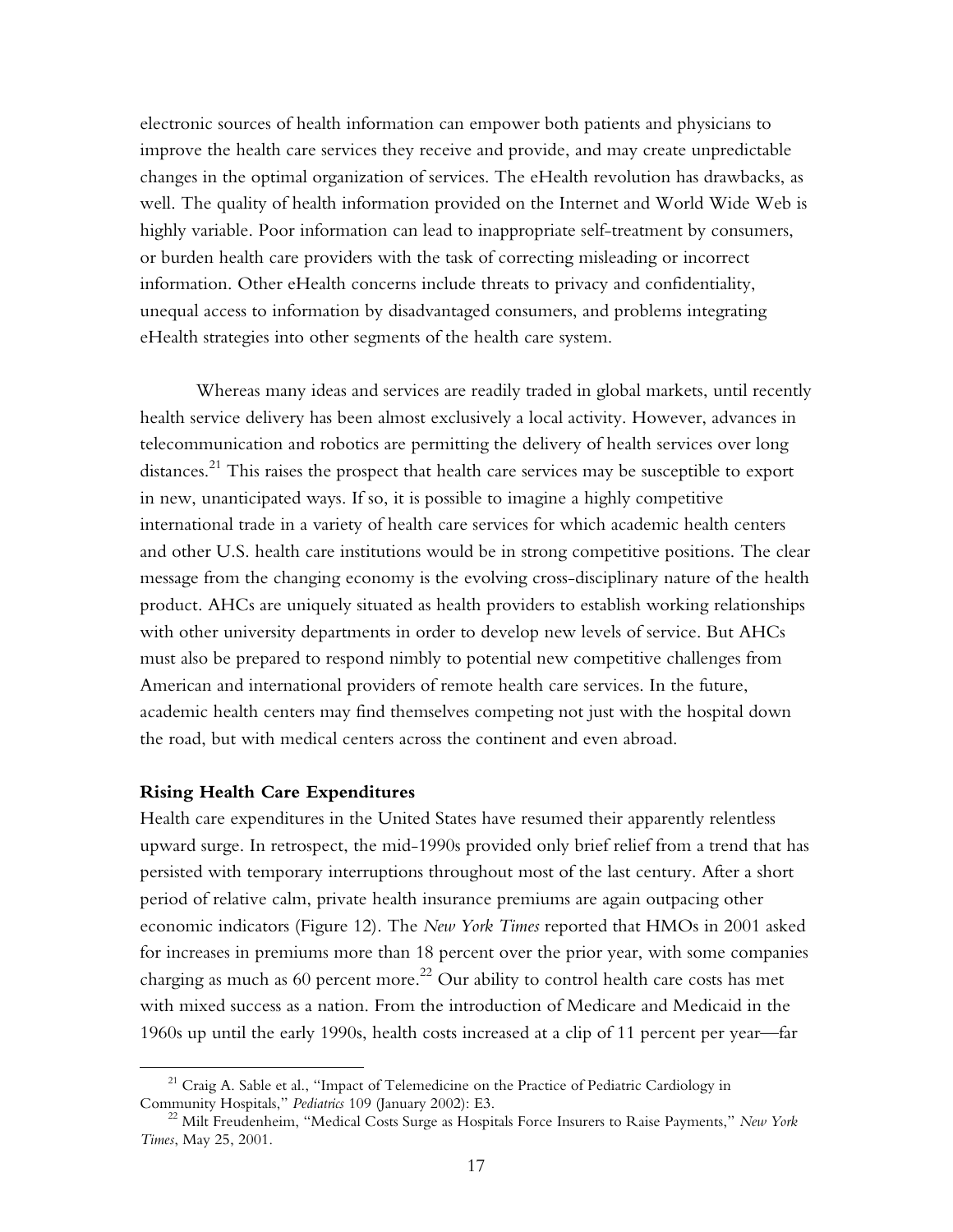more than other economic indices.<sup>23</sup> As Figure 13 demonstrates, no effort to contain the rise in health care costs in the United States has had sustained success. Whether it was the wage and price controls or the "voluntary effort" of the 1970s, or the threat of President Clinton's health plan in the 1990s, or managed care, health cost inflation invariably has returned to levels that cause this sector to consume more and more of the domestic product.<sup>24</sup> The likely persistent increases in health care expenditures will be an important environmental factor affecting the future of AHCs. In particular, it seems likely that purchasers of care will find new approaches to constraining health care expenditures that will in some way or other reduce revenues of AHCs in the future. This will place inevitable, renewed pressure on their ability to cross-subsidize mission-related activities.



1

<sup>&</sup>lt;sup>23</sup> Institute for the Future and Robert Wood Johnson Foundation, *Health and Health Care 2010: The Forecast, the Challenge* (San Francisco: Jossey-Bass, 2000).

<sup>&</sup>lt;sup>24</sup> Drew E. Altman and Larry Levitt, "The Sad History of Health Care Cost Containment as Told in One Chart. Managed Care Is Not Alone in Its Failure to Solve the Health Care Cost Problem," *Health Affairs* Web Exclusive (January 23, 2002).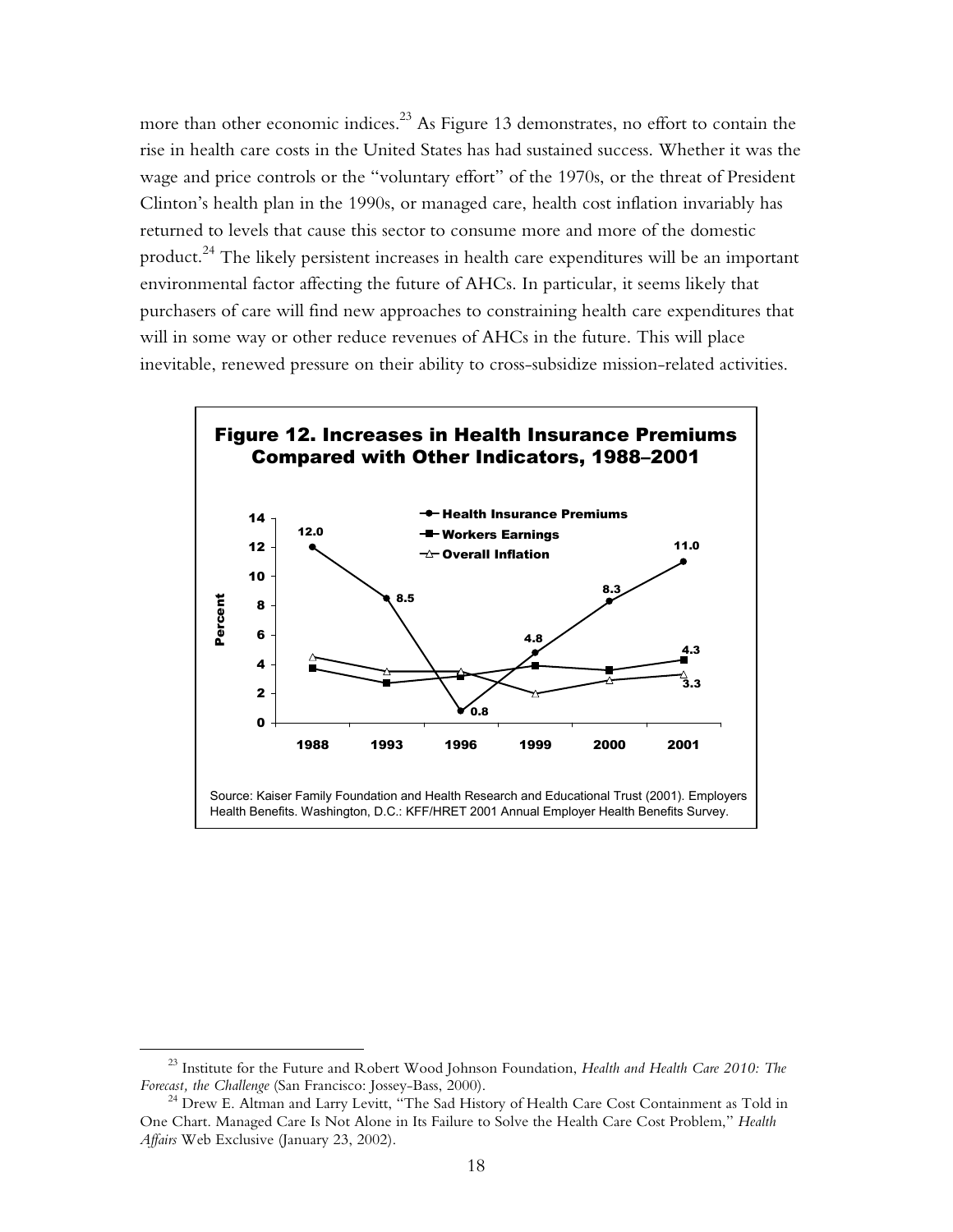

### **The New Health Care Consumerism**

1

As participants in the delivery of health care services, AHCs cannot ignore trends in the expectations of the customers and patients who use those services. A new consumerism, accelerated by shifting financial responsibility from employers onto the shoulders of their employees, now characterizes the patients who arrive daily at the doors of AHCs. According to the Institute for the Future, the new health care consumer has four demands: 1) unfettered access to information; 2) choice among health plans, providers, and treatments; 3) the opportunity to be an active participant in their care, including making decisions about diagnostic procedures and treatments; and 4) a level of customer service comparable to what is achieved from the retail and finance sectors.25 The Institute of Medicine, in its report, *Crossing the Quality Chasm,* notes that patients expect their caregivers, and especially their physicians, to interpret health information for them and to help judge its value.<sup>26</sup> The report finds that there is an overarching "desire for trustworthy information (often from an individual clinician) that is attentive, responsive, and tailored to an individual's needs."27

<sup>&</sup>lt;sup>25</sup> Institute for the Future, *Twenty-First Century Health Care Consumers* (San Francisco: Jossey-Bass, 1998).

<sup>&</sup>lt;sup>6</sup> Institute of Medicine, *Crossing the Quality Chasm: A New Health System for the 21st Century* 

<sup>(</sup>Washington, D.C.: Committee on Quality of Health Care in America, National Academy Press, 2001). 27 Ibid., p. 50.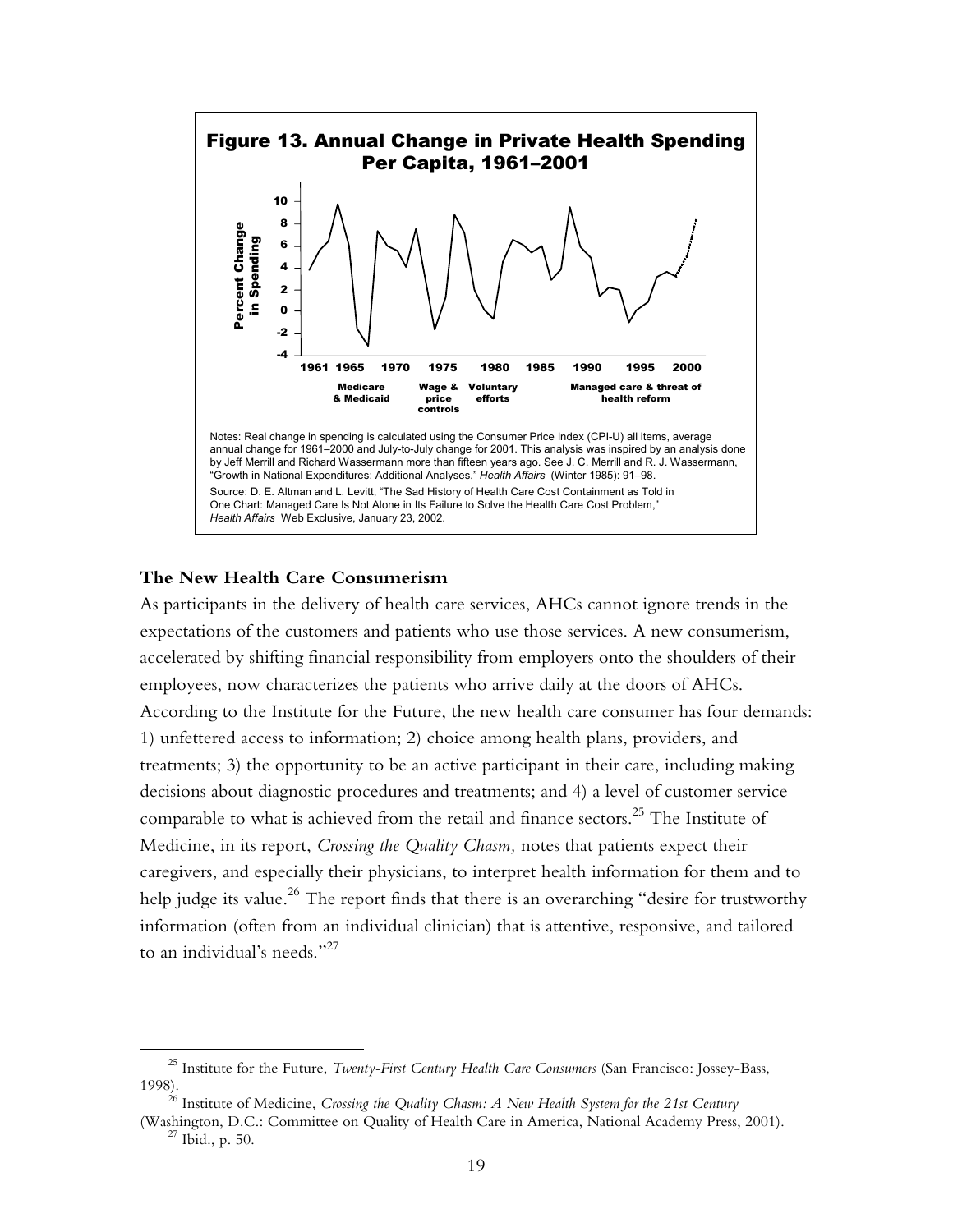To serve their missions in a consumer-driven environment, AHCs will need to explore the implications of these cultural changes for research, education, provision of high-technology and rare services, clinical innovation, and the care of underserved populations. Indeed, with respect to this latter mission, the implications of consumerism have not been adequately explored. Much of the talk about the new consumer pivots on the demographic segment of the U.S. population with large disposable incomes and good access to information technologies. Disadvantaged patients, with low incomes, less education, and limited literacy, do not have the same access to information and may not be able to take full advantage of the data that are available to them. There is nevertheless a growing trend toward recognizing their needs in the clinical setting. A call for a culturally competent medical workforce draws from the extensive literature on racial and ethnic disparities in health and health care, and on the impact of culture, race, and ethnicity on access to timely, high-quality health services. Even providers whose main practice is in previously racially homogeneous communities are experiencing greater exposure to the increasing diversity of the U.S. population. Evidence suggests that provider–patient communication is directly linked to patient satisfaction, adherence to provider advice, and, subsequently, health outcomes. $^{28}$  Thus, it is incumbent on practitioners in the new health care environment to understand that different cultures may possess different values, beliefs, and behaviors regarding health and well-being. These include variations in how patients recognize their symptoms, thresholds for seeking care, ability to communicate symptoms to a provider who understands their meaning, ability to understand the prescribed management strategy, expectations of care (including preferences for or against diagnostic and therapeutic procedures), and adherence to preventive measures and medications. AHCs will be critical in preparing future physicians for the challenges of the new consumerism in general, and for the needs of diverse and vulnerable populations in particular.

#### **Persistent and Increasing Disparities in Access to Care**

1

Since AHCs have a prominent role in caring for disadvantaged populations, their missions will necessarily be affected by trends in the number and characteristics of such populations. Two developments have important implications in this regard. A recent report from the Institute of Medicine found substantial evidence that racial and ethnic disparities in health care exist, and that they result in unacceptable consequences for health outcomes.<sup>29</sup> Although such disparities were found to exist in a broader context of racial inequality, some of the more popular explanations, such as underlying differences in socioeconomic status, patient preferences, and biological makeup, did not account for the full extent of

<sup>&</sup>lt;sup>28</sup> M. Stewart et al., "Evidence on Patient–Doctor Communication," *Cancer Prevention and Control* 3 (February 1999): 25–30.

<sup>&</sup>lt;sup>29</sup> Institute of Medicine, *Unequal Treatment: Confronting Racial and Ethnic Disparities in Health Care* (Washington, D.C.: National Academy Press, 2002).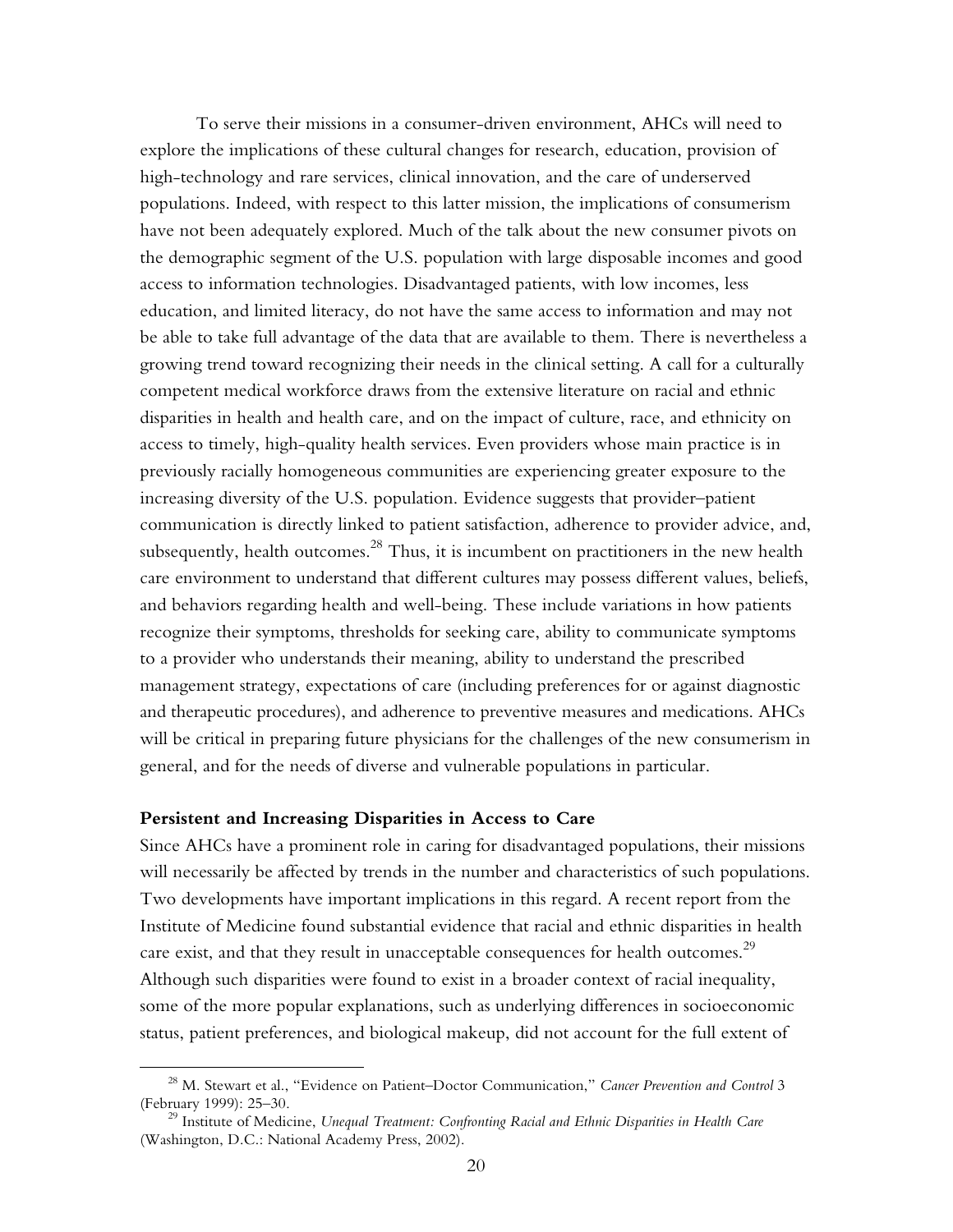disparities. Thus, the report concluded that the health care of minorities is influenced in part by racial bias and stereotypical beliefs on the part of providers and patients. AHCs might be expected to take a leadership role in implementing the policies recommended by the Institute of Medicine, such as increasing awareness of disparities among providers and other stakeholders, increasing the number of minorities among health professionals, supporting the use of community health workers, and enhancing cultural competencies of individual practitioners as well as the systems in which they operate. As they educate young health professionals, conduct research, and care for vulnerable patient groups, AHCs must confront the implications of these cultural, racial, and ethnic differentials in access to health care services.

A second important trend concerns the number of uninsured in the United States. During the late 1990s, the United States enjoyed a reprieve from relentlessly increasing numbers of uninsured in our population (Figure 14). The main reasons for the lower numbers were a strong economy with more workers in higher-wage jobs that offered health insurance benefits, flat growth in premiums, and expansion of the Children's Health Insurance Program (CHIP), which decreased the number of uninsured poor children. However, some fear that recent economic trends have unleashed a potentially devastating combination of forces, a "perfect storm" that could increase dramatically the number of uninsured people in the United States.<sup>30</sup> Changes in the unemployment rate are particularly troubling. A new analysis from Massachusetts Institute of Technology, the National Bureau of Economic Research, and the Henry J. Kaiser Family Foundation shows that, for every 100 people who lose their jobs, 85 will also lose their insurance. In other words, a one-percentage point rise in the unemployment rate leads to an increase of 1.2 million uninsured.<sup>31</sup> Rapidly rising health insurance premiums also will increase the number of uninsured because of the difficulty some people will have in maintaining their coverage. Rising premiums combined with even a mild recession could increase the percentage of uninsured nonelderly Americans to as high as 23 percent nationally in the next six to seven years, with the number reaching 60 million or more (Figure 15). As providers of disproportionate amounts of service to uninsured and poor populations, AHCs must be prepared to deal with the likely financial pressures. To do so, they will need to improve the efficiency with which they care not only for uninsured patients but for all their patients, and to make the case for universal coverage more effectively at national levels.

 $\overline{a}$ 

<sup>&</sup>lt;sup>30</sup> Miller, *A Perfect Storm* (2001).<br><sup>31</sup> Henry J. Kaiser Family Foundation, *Rising Unemployment and the Uninsured* (Henry J. Kaiser Family Foundation, 2002 [cited March 21, 2002]); available from www.kff.org.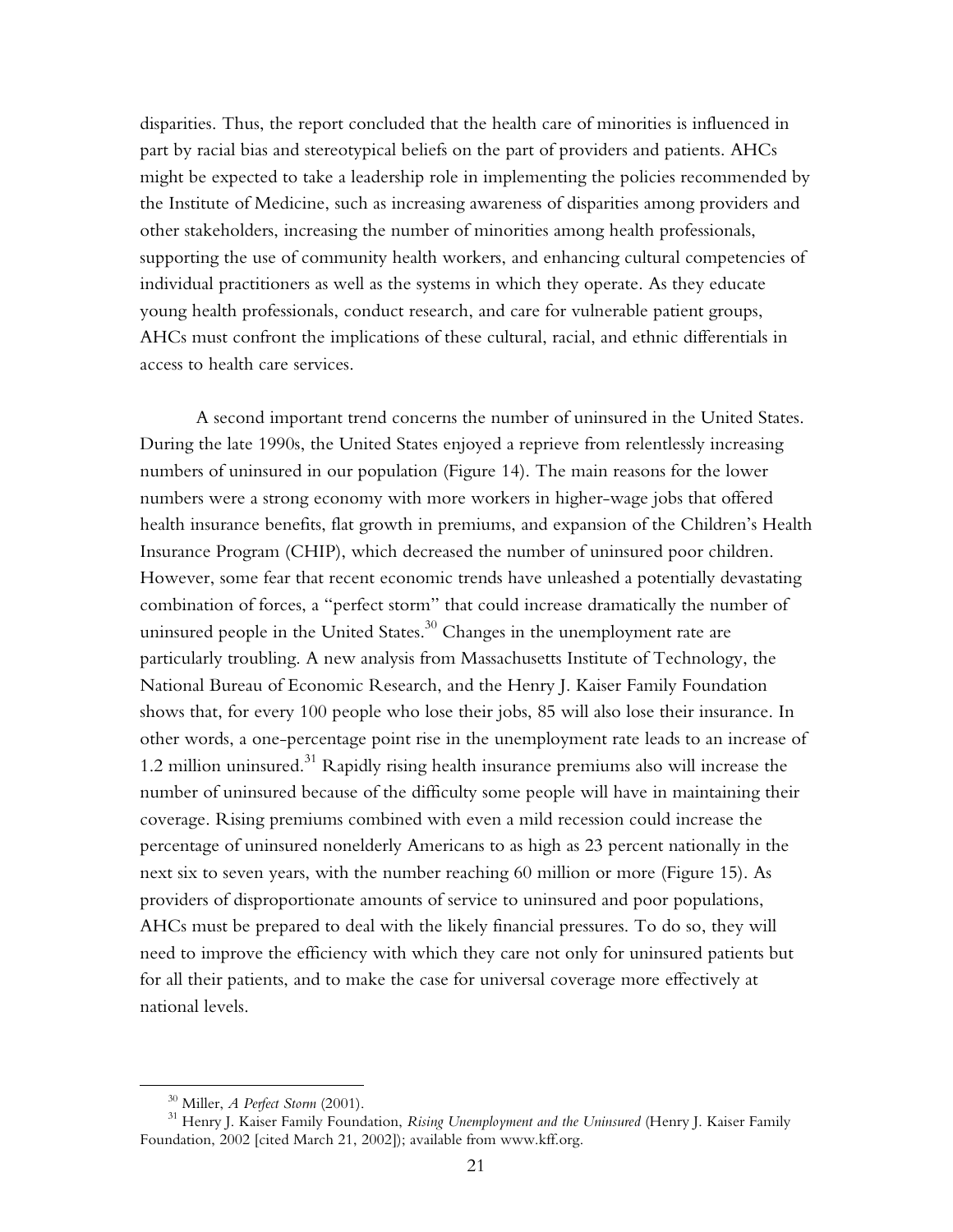

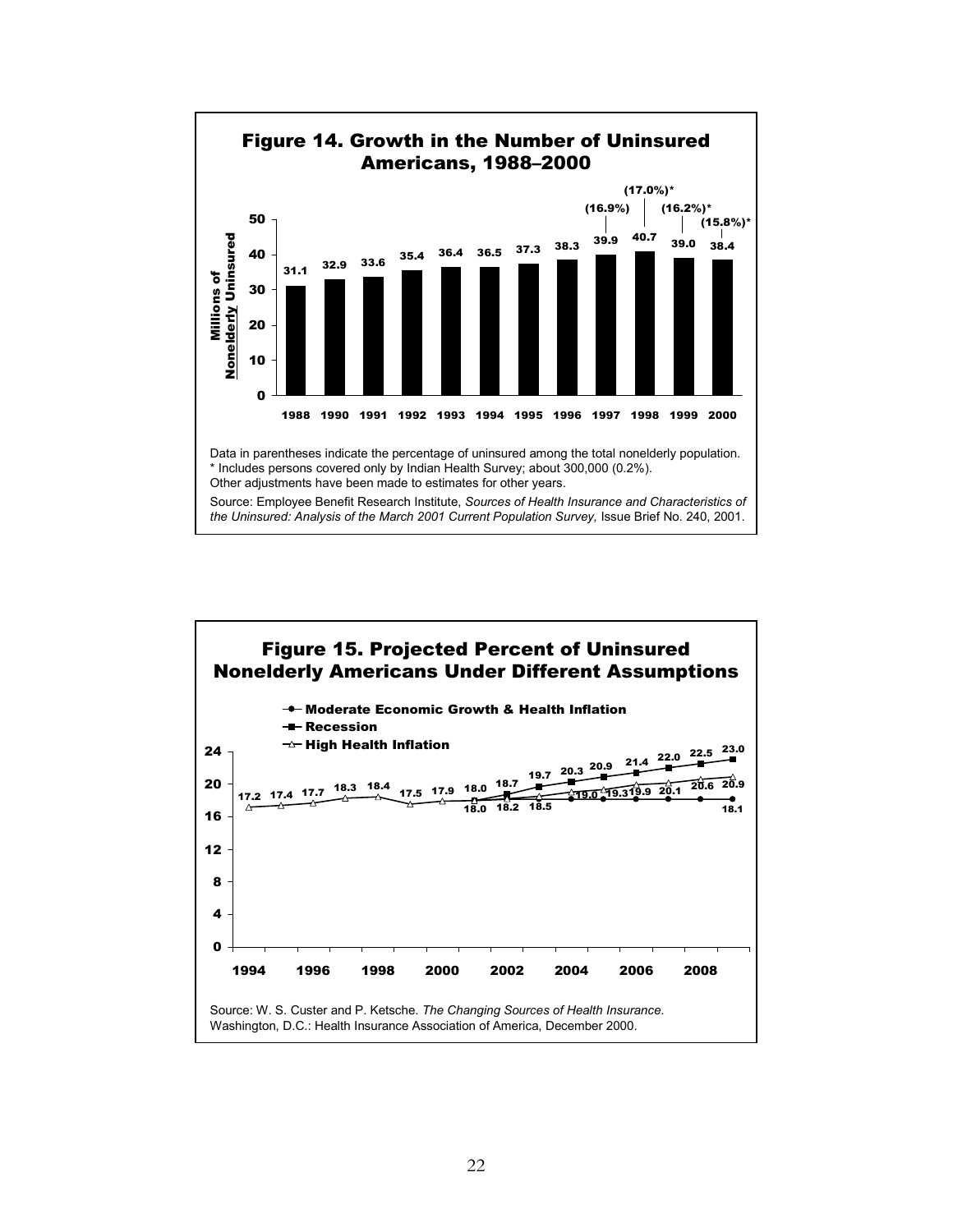**Changing Concepts of the Health Care System's Organization and Function**  Over the next several decades, AHCs and other health providers will confront changes in fundamental concepts of how the health care system should be organized to serve the needs of the larger society. The urge to develop these concepts reflects deep frustration with the intractability of the health care system's basic problems in the areas of quality of care, cost, and access to services. Past solutions have failed to provide relief, and new paradigms are desperately sought.

One attempt to provide this conceptual guidance is embodied in *Crossing the Quality Chasm.*<sup>32</sup> Though nominally about solving the health care system's quality problems, this report proposes sweeping changes that would affect all aspects of the health care system. The report outlines six aims for health care improvement. (See box on next page.) To achieve these ends, it proposes a number of concrete recommendations:

- Instead of care based primarily on visits and episodes of illness, individuals with chronic illnesses need to be treated in "continuous healing relationships."
- Instead of professional control and autonomy as the predominant mode of practice, care should be customized to individual needs (patient-centered), ceding more meaningful control to the patient and improving coordination and cooperation among caregivers.
- Information needs to be shared and to flow freely, while at the same time protecting confidentiality and privacy. New information systems need to be designed.
- Health delivery systems should move rapidly toward evidence-based models. The infrastructure to support this mode of practice needs to be developed.
- Realigned payment systems should seek to encourage appropriate levels of care, the use of generic drugs instead of expensive, heavily marketed alternatives, and care coordination.

As leaders in the provision of health care services and as educators of young physicians, AHCs will be called upon in the future to participate in achieving this or some other vision of a future and perhaps fundamentally changed health care system. How AHCs approach this challenge will profoundly affect the likelihood of health system improvement.

 $\overline{a}$ 

<sup>32</sup> Institute of Medicine, *Crossing the Quality Chasm* (2001).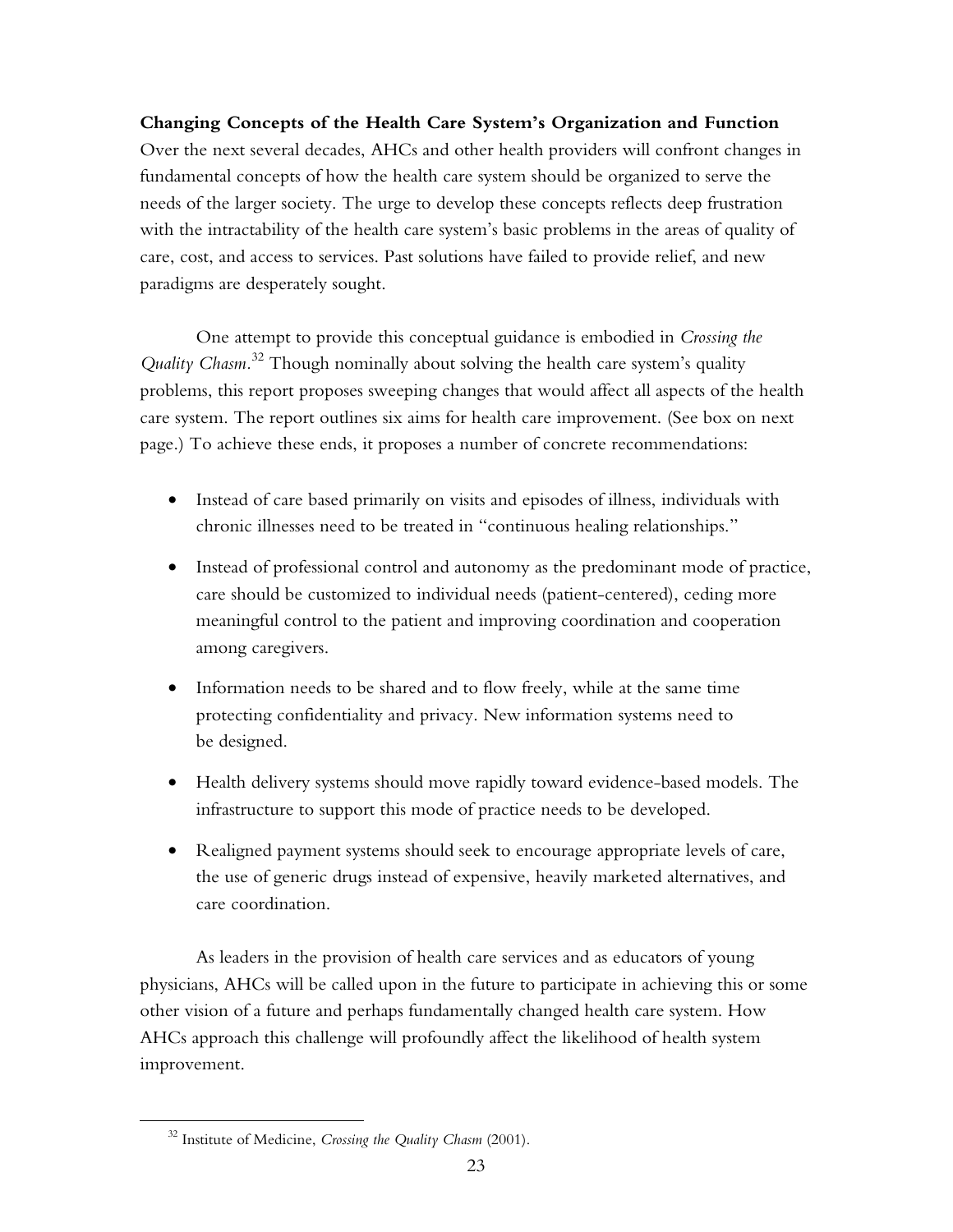#### **Six Aims for Health System Improvement**

- *Safety:* avoiding injuries to patients from the care that is intended to help them.
- *Effectiveness:* providing services based on scientific knowledge to all who could benefit, and refraining from providing services to those not likely to benefit.
- *Patient-centered care:* providing care that is respectful of and responsive to individual patient preferences, needs, and values, and ensuring that patient values guide all clinical decisions.
- *Timely:* reducing waits and sometimes harmful delays for both those who receive and those who give care.
- *Efficient:* avoiding waste, including waste of equipment, supplies, ideas, and energy.
- *Equitable:* providing care that does not vary in quality because of personal characteristics such as gender, ethnicity, geographic location, and socioeconomic status.

From Institute of Medicine, *Crossing the Quality Chasm*

#### **Role of Government in the Health Care System**

1

The Task Force believes that the future environment of the AHC will be characterized not only by significant change but by important areas of stability. One likely area of stability for the next decade will be the political and ideological context in which AHCs will have to meet existing and new responsibilities. The federal government in particular, and government in general, will continue to play an active role through existing programs, such as Medicare, Medicaid, and CHIP. However, the Task Force believes that control of our health care system will remain dispersed and decentralized, and that the private sector will continue to play the dominant role in shaping future directions of the health care system.

National polls showed that, prior to September 11, 2001, Americans had little faith in government. Most (69 percent) expressed the view that the federal government will "do what is right" only some or none of the time. After 9/11, there was a dramatic increase in the public's regard for government. In October/November 2001, 41 percent of respondents thought the government would do what is right only some or none of the time, compared with 58 percent who thought this would happen always or most of the time.<sup>33</sup> In post-9/11 surveys, Robert Putnam, professor of government at Harvard University, found "a sharper appreciation of public institutions' role in addressing not just

<sup>33</sup> Henry J. Kaiser Family Foundation, *National Survey on Civil Liberties* (Kaiser Family Foundation, Kennedy School of Government, available from http://www.kff.org/content/2001/3209/ CivilLibertiesToplines.pdf.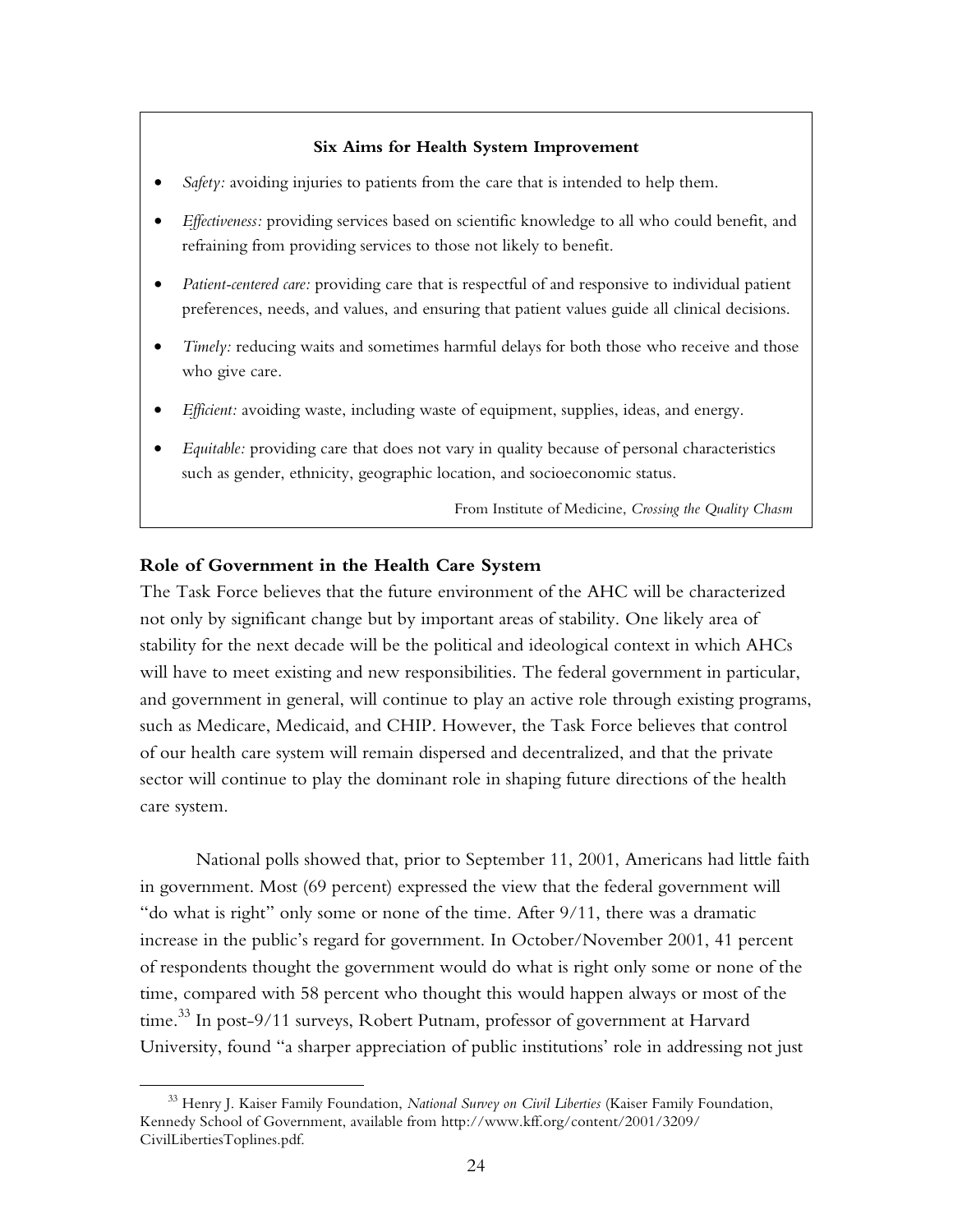terrorism but other urgent national issues," as demonstrated by a 51 percent increase in the proportion of respondents expressing increased trust in government.<sup>34</sup>

However, the depth and durability of these attitudinal changes are uncertain; even if they persist, it is far from clear that they would affect the willingness of Americans to entrust greater control to government over the financing and organization of domestic services such as health care. From October to December 2001, the issue of terrorism fell from first to third on a list of top concerns of Americans.<sup>35</sup> Health care was sixth. Americans have traditionally distrusted concentrated power in any sector, private or public, and these attitudes are unlikely to change quickly. Without a change in Americans' fundamental trust of government, effective action to deal with the problems of lack of insurance will prove difficult. Thus, AHCs should not expect relief any time soon from the financial pressures of caring for uninsured populations. This will make it ever more important that they make their internal management of services as efficient as possible.

## **THE CHANGING WORK OF THE ACADEMIC HEALTH CENTER**

Changes in the broader society in which AHCs reside will cause changes in society's health-related needs. These developments have profound implications for each of the social missions currently fulfilled by AHCs:

The *education mission* will confront requirements:

- to prepare health professionals to care effectively for an older, more ethnically and culturally diverse, and increasingly assertive patient population that displays a higher aggregate burden of chronic illness and functional impairment (even though many individuals may live longer, healthier lives);
- to prepare health professionals for exponential growth in the knowledge available to serve patient needs and for accelerating change in the technologies of medicine and health care;
- to prepare health professionals to be responsible and effective citizens of a constantly changing, increasingly complex, and more accountable health care system;
- to make effective use of powerful, new, and ever-transforming technologies for learning and teaching;

<u>.</u>

<sup>&</sup>lt;sup>34</sup> R Putnam, "Bowling Together," *The American Prospect* 13 (February 11, 2002): 20–22.<br><sup>35</sup> R. J. Blendon, "The Impact of Terrorism and the Recession on Americans' Health Priorities," *Health Affairs* Web Exclusive (January 16, 2002).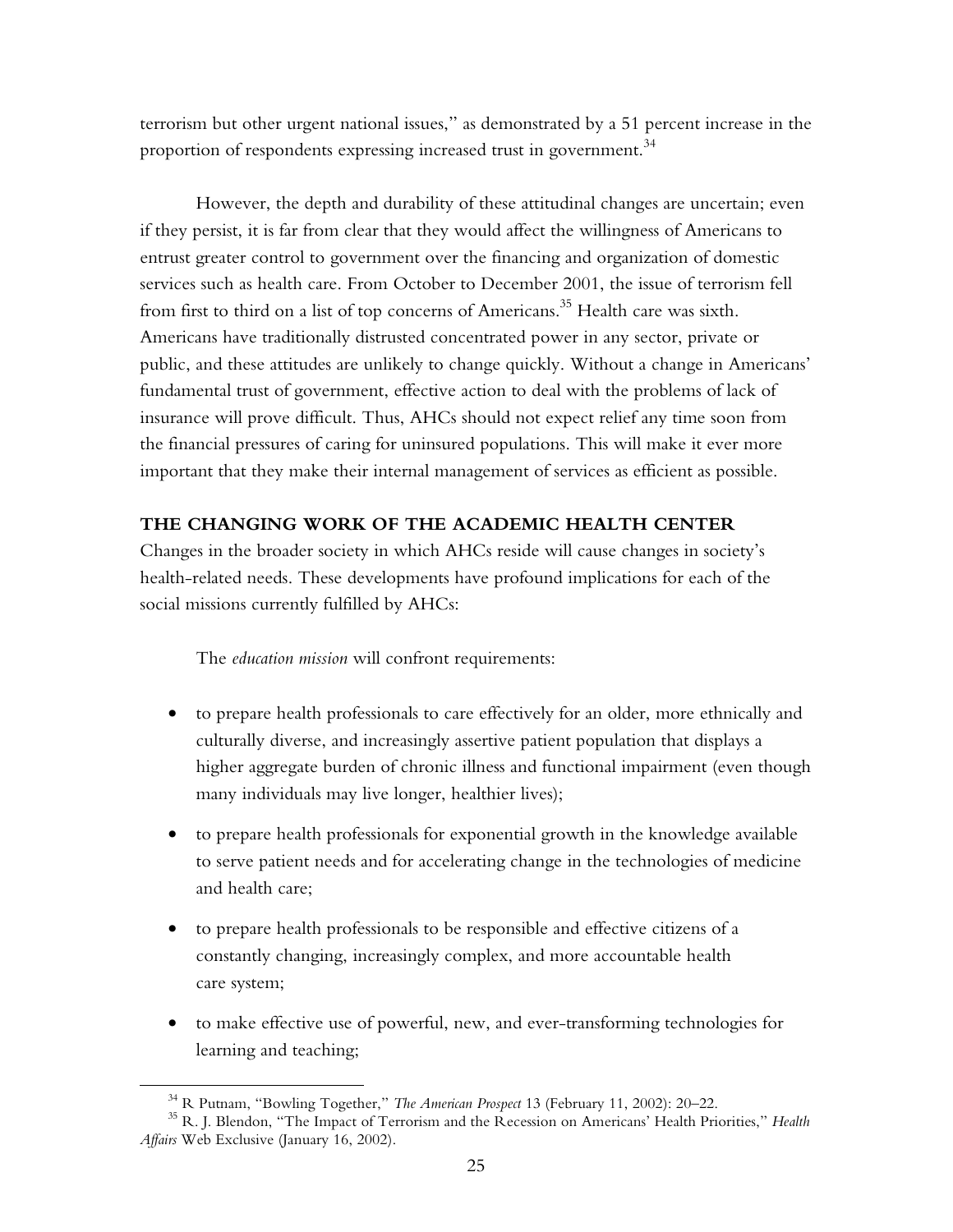- to prepare health professionals to participate in population-based strategies for improving health and to support and understand the value of public health initiatives; and
- to prepare health professionals to provide care as part of multidisciplinary teams and to participate in lifelong learning.

The *research mission* will confront requirements:

- to take full advantage of opportunities for interdisciplinary work that cut across the traditional relationships among basic sciences (biological, physical, and computational) as well as clinical, behavioral, and social sciences;
- to develop new knowledge that will empower health professionals to care more effectively for populations that are older, chronically ill, functionally impaired, diverse, and assertive;
- to move new knowledge into clinical practice as rapidly and appropriately as possible;
- to work with industry in a manner that accomplishes the critical goal of technology transfer while preserving essential academic values;
- to broaden participation in patient-oriented research by an increasingly diverse population;
- to improve the efficiency of research in a resource-constrained environment;
- to confront ethical challenges in such areas as protection of human participants of research, advances in stem cell and cloning technologies, increasing abilities to modify the human genome, and ever-growing capacity to extend the duration of human life; and
- to train the next generation of researchers.

The *high-technology and specialized services mission* will confront requirements:

• to continually improve the quality and efficiency of these services, and to demonstrate that quality and efficiency through objective performance measurement;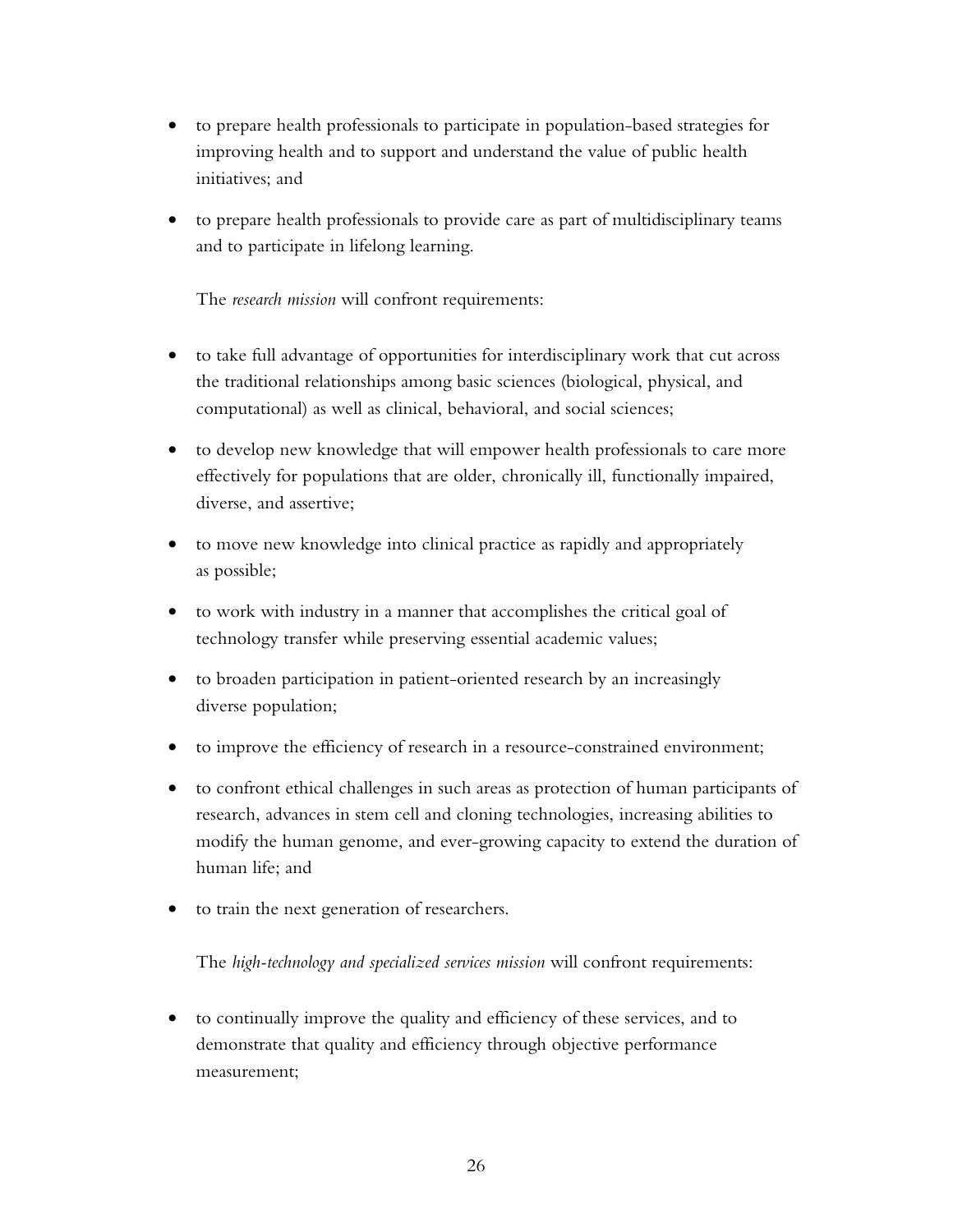- to incorporate new information technologies into the provision of hightechnology and specialized services, so as to improve their quality and efficiency;
- to compete in an increasingly global market for the provision of health care services;
- to participate in virtually and actually integrated health care systems in ways that ensure patients receive care in the most appropriate location from the standpoint of the cost and quality of service;
- to ensure that services are equitably available to all who need them;
- to ensure that care embodies, insofar as possible, the aims of the *Crossing the Quality Chasm* report: that it is patient-centered, safe, and responsive to the needs and wishes of patients served; and
- to adopt new and perhaps initially inefficient therapeutic methods and technologies and participate in the process that refines them to encourage their widespread adoption into medical practice.

The *indigent care mission* will confront requirements:

- to minimize disparities in care provided to patients of different economic, social, racial, cultural, and ethnic backgrounds;
- to continually improve the quality and efficiency of services available to poor and uninsured patients;
- to adapt to the likely persistence of incremental, uncoordinated, and incomplete governmental and private efforts to provide financial access to care for uninsured Americans; and
- to play a role in caring for immigrant populations.

All of these challenges will be confronted in a world that is functionally smaller as a result of communications technology and economic globalization, so that AHCs will increasingly face the requirement and opportunity to compete with institutions and serve populations located throughout the developed and underdeveloped worlds.

# **FUNDAMENTAL QUESTIONS**

The scope and pace of social change in the United States, and the corresponding challenges to the missions of AHCs, raise a series of fundamental questions about the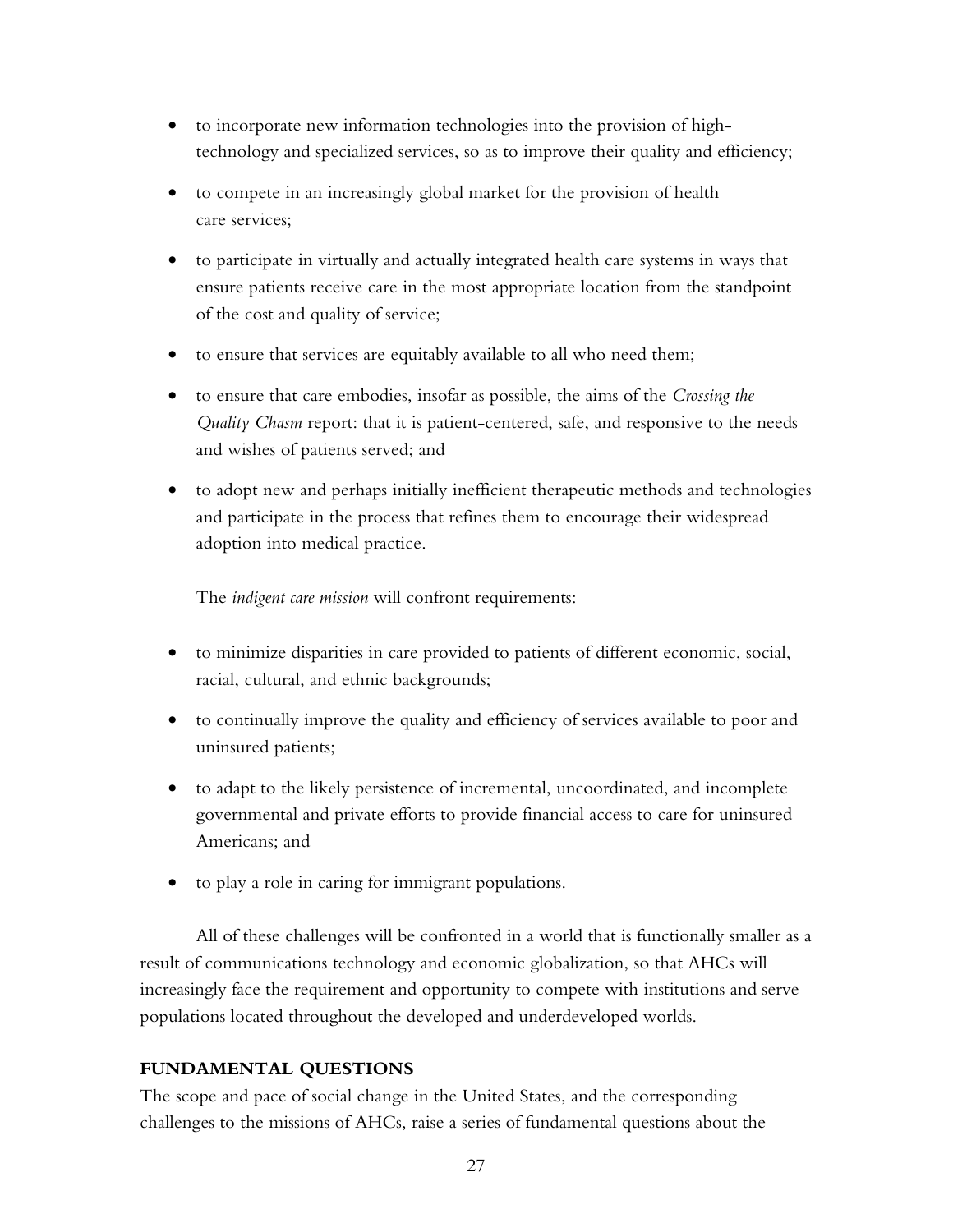future role of the academic health center and the way AHCs should be organized and managed. These questions include:

- Do we still need the missions of AHCs, and do we need AHCs to perform them?
- If we do need AHCs to continue to conduct their mission-related activities, how many AHCs do we need and where should they be located?
- What should the AHC of the future look like? How should it be organized, financed, and managed and how should it pursue its missions?
- What changes, if any, are needed to public policy and private management to ensure that AHCs in the future will fulfill their social missions as effectively as possible?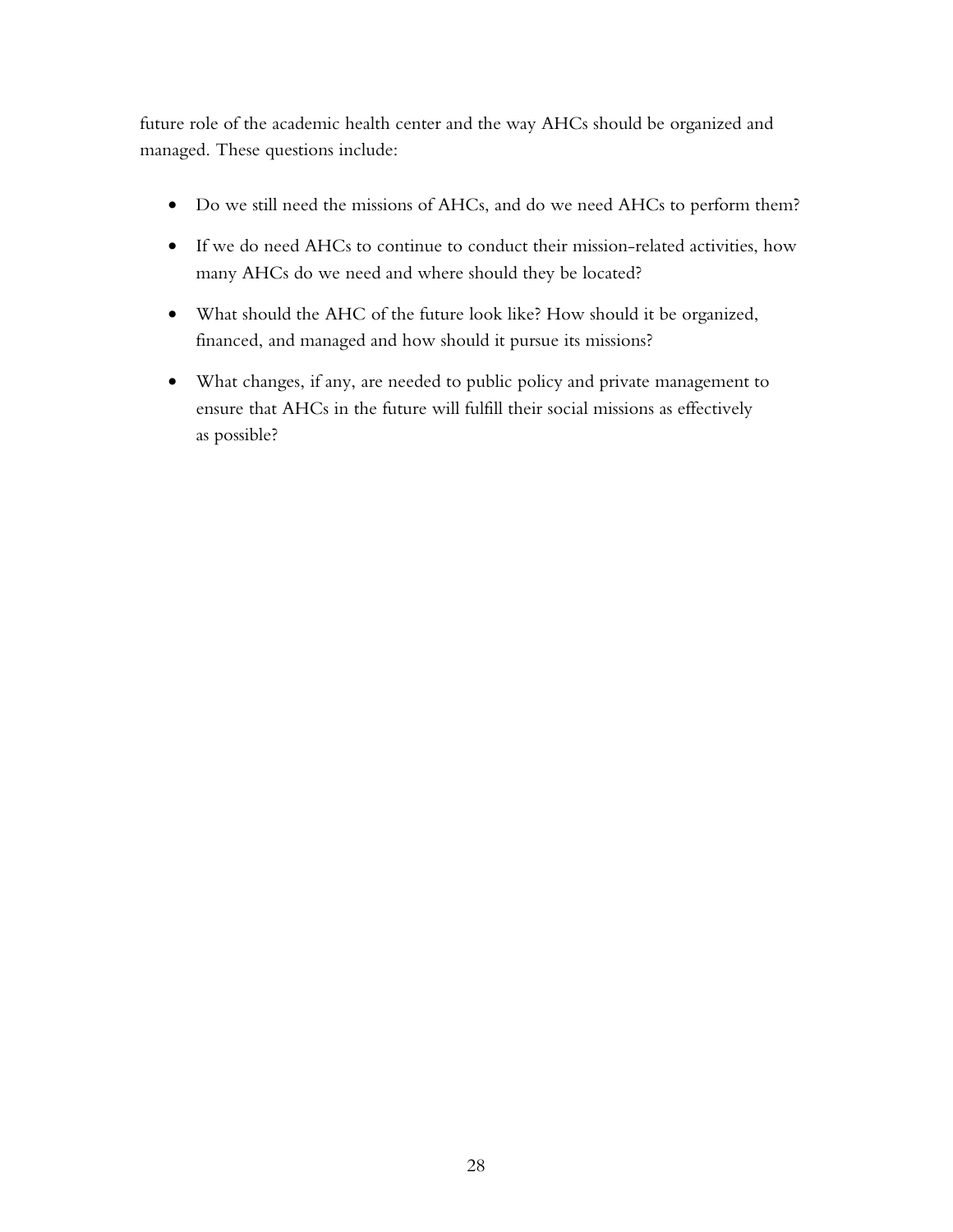# **II. PRINCIPLES GUIDING THE FUTURE ROLE AND CONFIGURATION OF THE ACADEMIC HEALTH CENTER**

In answering these questions, The Commonwealth Fund Task Force on Academic Health Centers has been guided by certain basic principles:

- The overriding purpose of academic health centers is to improve the health and health care of their communities and of the larger society in which they reside. Their social missions—teaching, research, provision of rare and high-technology services, continuous innovation in care, and care of the indigent—are means toward that larger end.
- These social missions are significant contributors to public welfare and are likely to grow more important in the foreseeable future. Thus, society should find ways to support institutions that serve these missions.
- The U.S. health care system should be open to and experiment with new methods of pursuing teaching, research, provision of rare and high-technology services, continuous innovation in patient care, and care of the indigent. In the future, some of these activities may be appropriately conducted to a greater extent by institutions other than academic health centers. No particular institution or institutions are entitled to claim ownership of the missions pursued by AHCs. The rights and responsibilities associated with these activities are acquired through demonstrating the quality and quantity of work performed.
- AHCs should demonstrate leadership within the U.S. health care system by seeking continually to analyze and improve their performance in all dimensions.
- Given their unique position at the interface between the university and the health care delivery system, AHCs face the special challenge of demonstrating leadership in both academia and the marketplace. This will require that they simultaneously strengthen their academic ties with their parent universities and maintain sufficient freedom of action to compete successfully in an increasingly challenging clinical environment.
- AHCs should maintain their strong role in working to reduce disparities in health and health care between less fortunate members of our society and those with greater advantages. Pursuing this role requires that AHCs work closely with partners in their local communities devoted to the same purpose.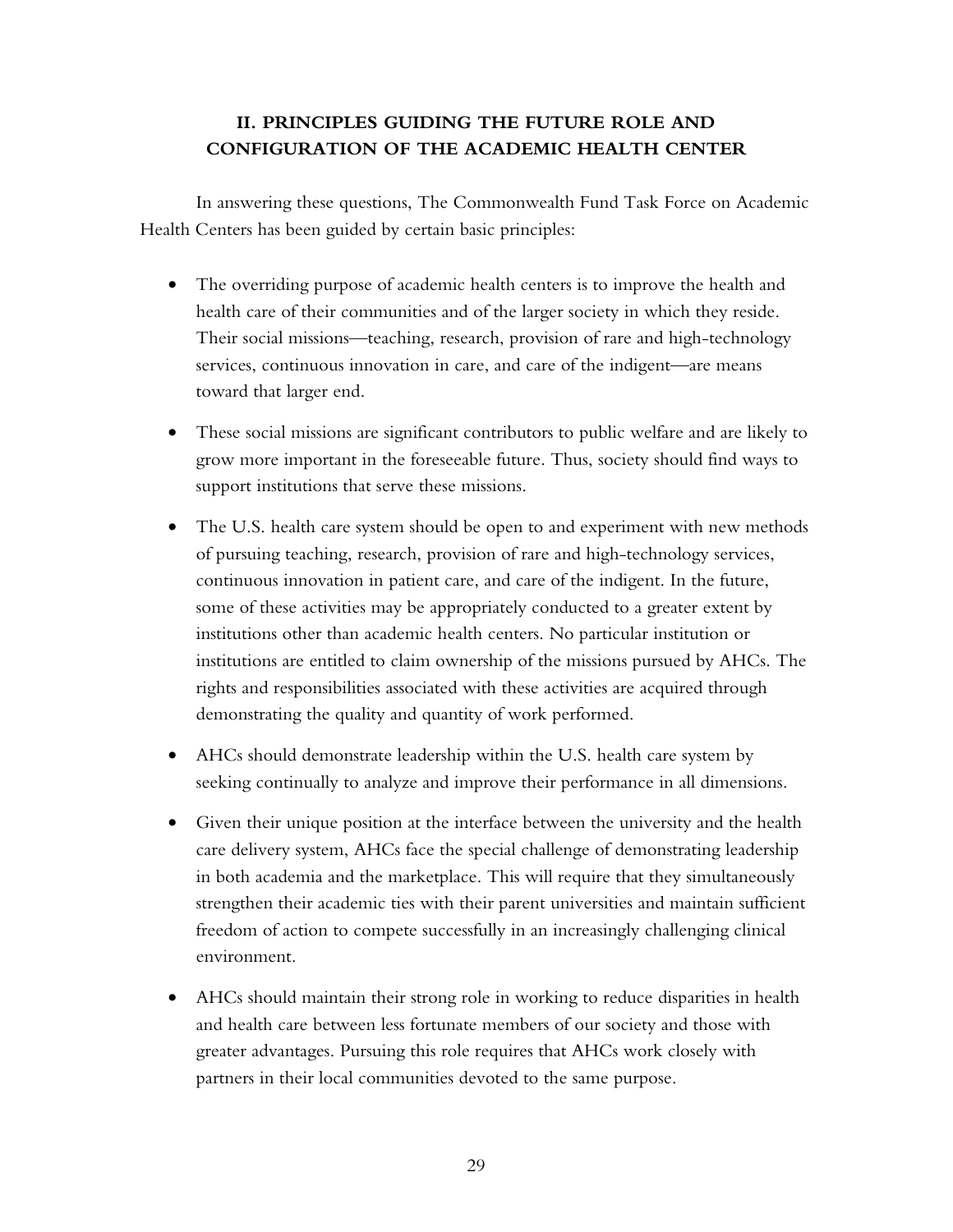- Like all health care institutions, AHCs must be accountable to the larger society. They should demonstrate their value by measuring their own performance, sharing those data openly, and providing evidence of continuous improvement.
- AHCs are and should remain heterogeneous, pursuing their social missions through an increasing variety of institutional arrangements. Not all academic health centers can or should pursue their social missions in the same manner or pursue all missions to the same extent.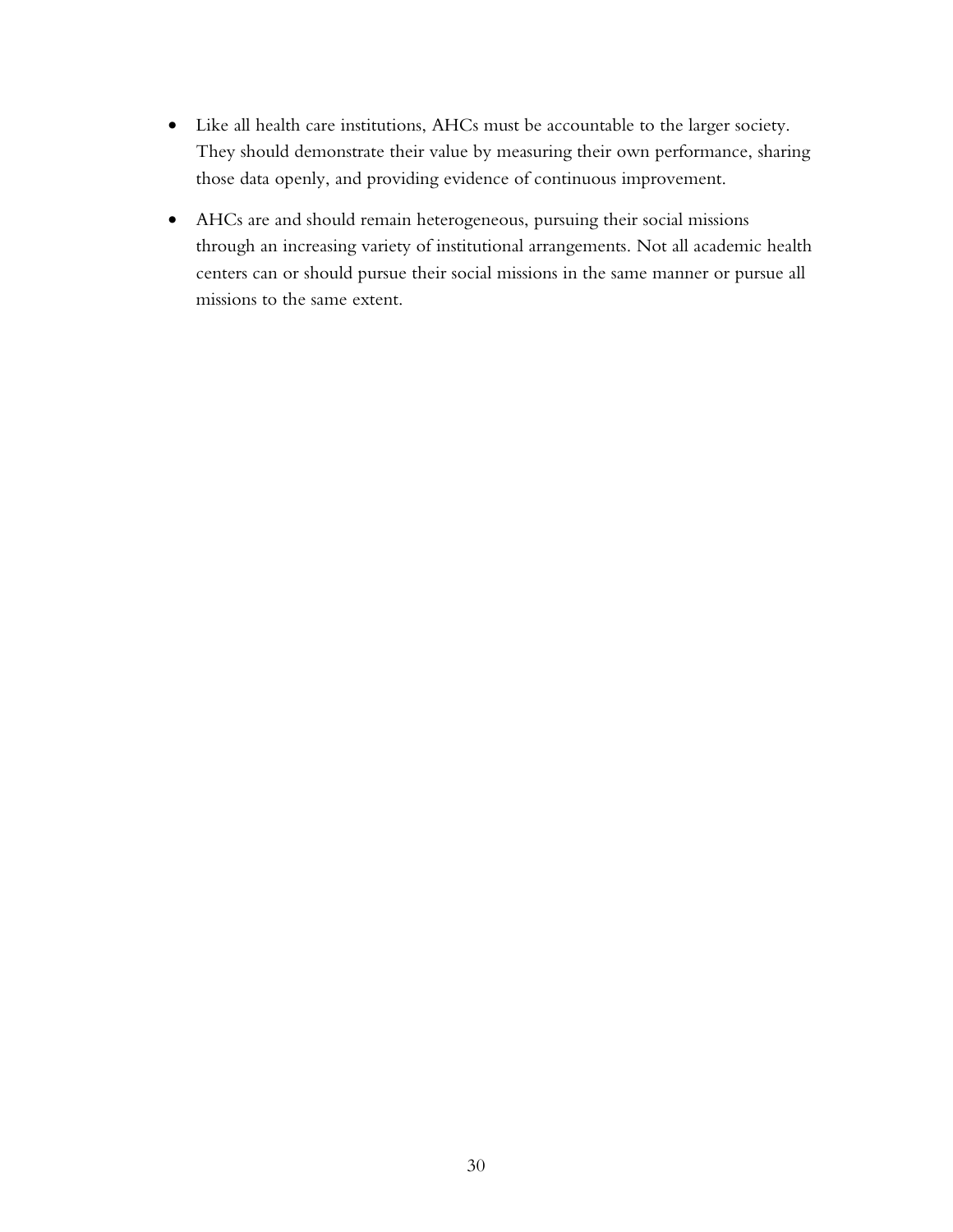### **III. ENVISIONING THE FUTURE OF THE ACADEMIC HEALTH CENTER**

We outline our vision of the future AHC by responding to the fundamental questions outlined in Section I. The first three questions are addressed in this section. The fourth question, relating to recommendations for policy and management, is addressed in Section IV.

## **DO WE STILL NEED ACADEMIC HEALTH CENTERS?**

Given the social, economic, and demographic environment, the Task Force concluded that the social missions served by AHCs have enduring value and that the importance of those functions is likely to grow dramatically in the future. Thus, some way to sustain the social missions associated in the past with AHCs will be necessary. Furthermore, given their strong past involvement in these social missions, their accomplishments, and their unique advantages (including the ability to exploit the interdependence of those missions), academic health centers are likely to remain vital to the successful pursuit of those missions and to the overriding goal of improving health. To conclude otherwise would require answering the following questions:

- Which other institutions should perform the nearly 50 percent of National Institutes of Health–funded research now conducted by medical schools and their closely affiliated educational and clinical facilities?
- Which other institutions should teach the nation's health professionals, and how would those students be prepared to participate in, and partake in the results of, biomedical research and clinical innovation in the future?
- Which other institutions will train the next generation of clinical and clinically oriented biomedical researchers?
- Which other institutions will provide their clinicians the protected time necessary to conduct clinical research and to experiment with new forms of clinical care?
- Which other institutions will serve as providers of last resort in their communities, serving the patients with the most rare and difficult illnesses, and the patients whom no one else will accept because they are otherwise economically unattractive?
- Which other institutions will test and implement nascent clinical practices when they are still relatively unproven?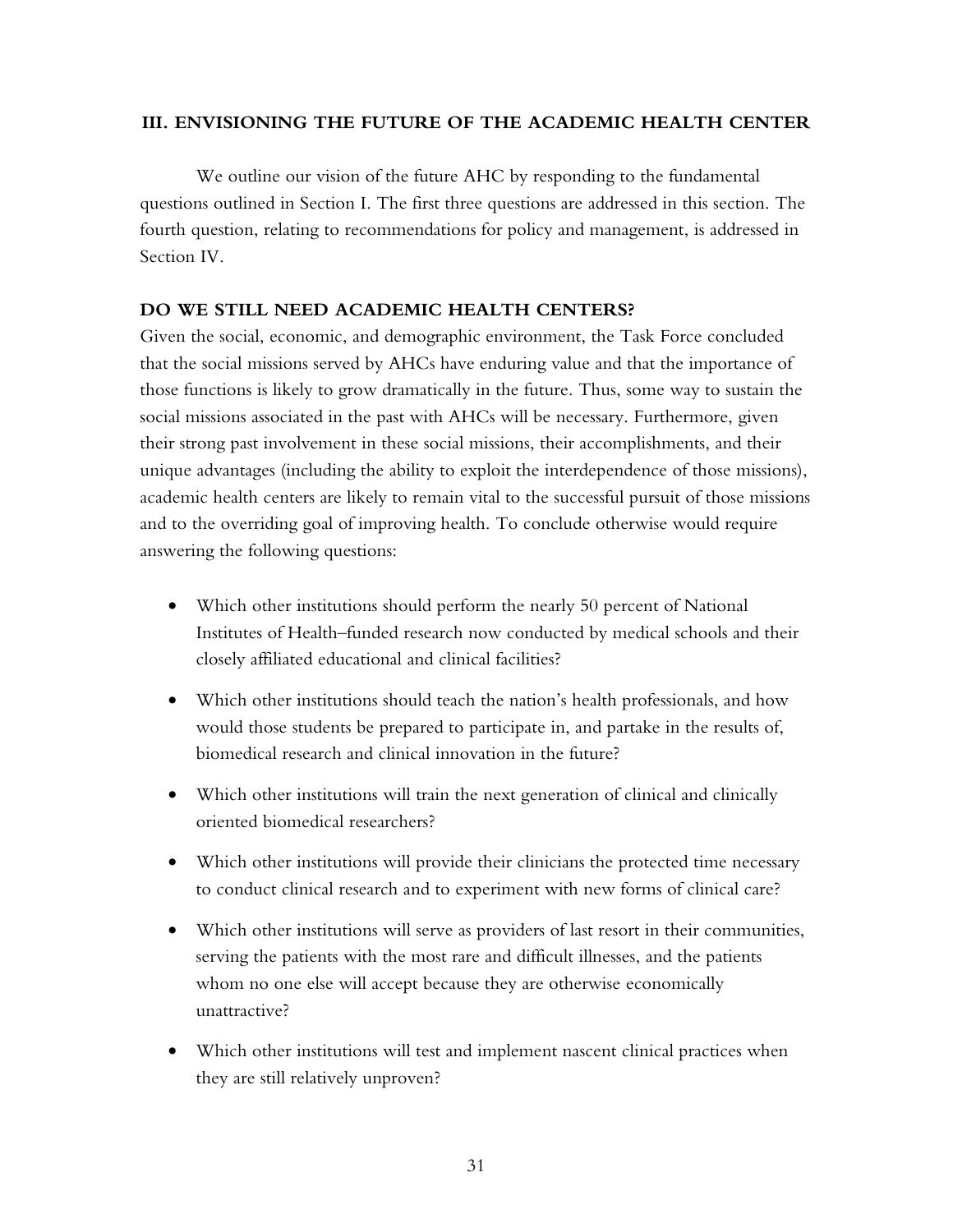The Task Force found it difficult to imagine how the United States could maximize the health of its citizenry without institutions resembling academic health centers. The AHC model has some basic attractions that argue for its continued role in a future health care system. These attractions flow from the unique and essential interdependence of AHC missions. In economic terms, those missions have characteristics of joint products. That interdependence suggests that performing them in the same institutions, as AHCs uniquely do, has significant benefits for the quality and efficiency of those activities. It seems inefficient at best, and foolhardy at worst, to dismantle the infrastructure that AHCs have developed without first firmly establishing the advantages of any alternative approach to pursuing their missions.

The fact that a powerful reason exists for the continued utility of AHCs makes it all the more important that they continue to change and evolve alongside the needs of society. The Task Force firmly believes that AHCs must address issues related to the management, organization, culture, and conduct of their mission-related activities. The Task Force has commented extensively on needed changes in past reports. In reviewing the research missions of AHCs, the Task Force recommended that AHCs take steps to reengineer the research enterprise so as to improve efficiency and reduce costs, provide researchers and staff with formal training in the management of research, establish research consortia, and engage in centralized purchasing of research supplies and equipment.<sup>36</sup> Other recommendations for research included increasing the academic standing and prestige of clinical researchers in the AHC and raising investment in applied research and development of new cost-reducing health care technologies. The Task Force's report on the specialized care missions of AHCs recommended that AHCs should continue their efforts to reduce the costs and/or increase the value of high-technology and specialized care and that they should be actively involved in quality improvement and patientcentered activities related to those services.<sup>37</sup> Further, AHCs should ensure the appropriate use and availability of their high-technology and specialty care services. Concerning the education missions of AHCs, the Task Force recommended that AHCs should make the continuous improvement of medical education one of their highest priorities, that they develop new capabilities to measure the costs and quality of medical education, and that they establish mechanisms that encourage faculty to engage in educational activities and to expand and improve their teaching skills.<sup>38</sup> AHCs should address these and other issues if they are to fulfill their ultimate purpose of contributing as effectively as possible to the health of the American people.

1

<sup>&</sup>lt;sup>36</sup> The Commonwealth Fund Task Force on Academic Health Centers (1999).

<sup>&</sup>lt;sup>37</sup> The Commonwealth Fund Task Force on Academic Health Centers (2000).

<sup>&</sup>lt;sup>38</sup> The Commonwealth Fund Task Force on Academic Health Centers (2002).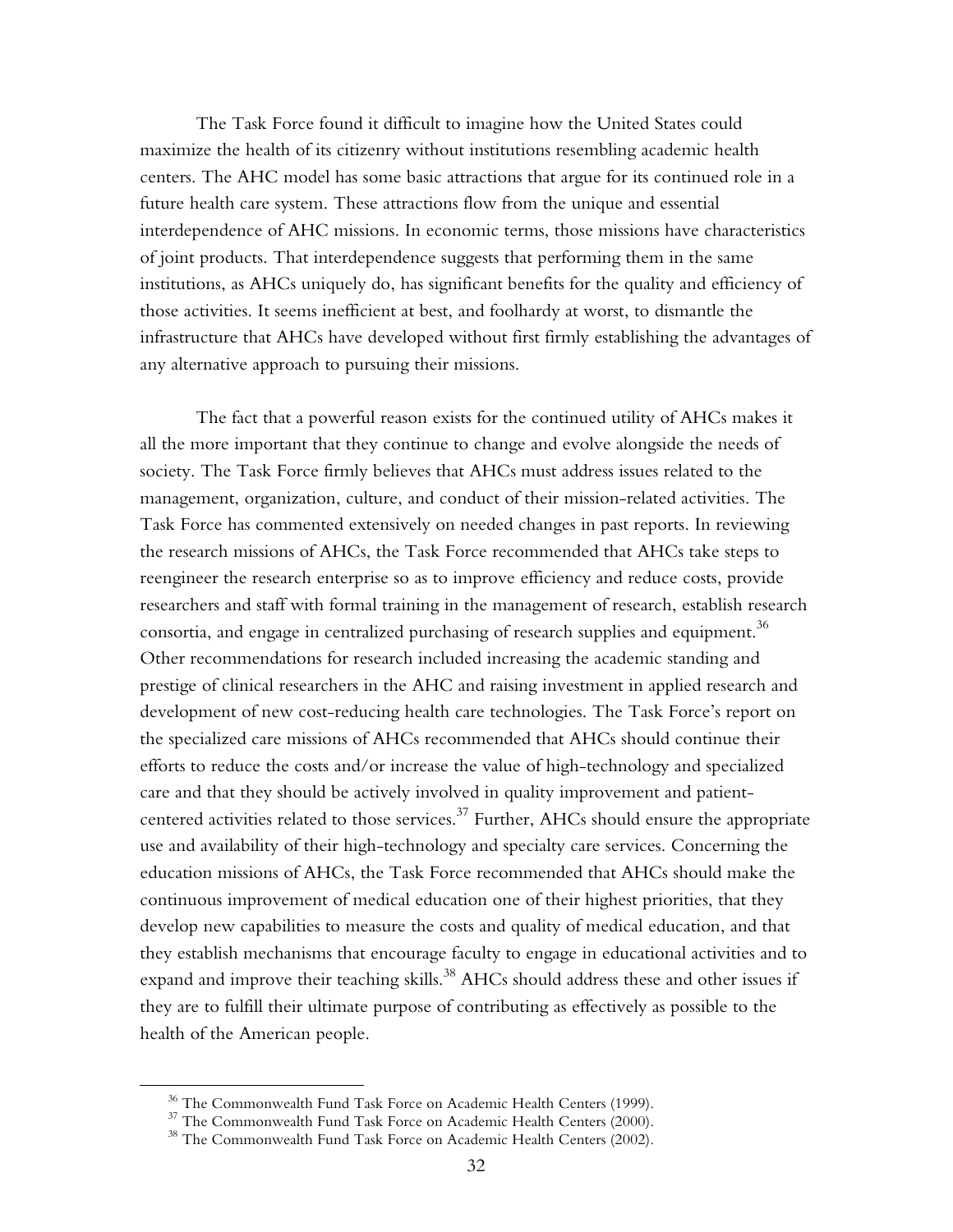Furthermore, the Task Force believes that, in the future, it may prove necessary to undertake more research, education, clinical innovation, and indigent care in organizations that are not part of universities or do not resemble AHCs as we currently know them. Such institutions have included in the past, and will continue to include in the future:

- With respect to biomedical research: freestanding research institutes; basic science facilities within universities; independent community-based clinical research networks; and industrial laboratories.
- With respect to health professional education: community-based sites for graduate health professional education, including individual and group practice settings; community health centers; and community hospitals and clinics.
- With respect to specialized and high-technology services: referral centers other than university-based clinical facilities and nondomestic providers of services with demonstrated capacity to provide less expensive and/or higher-quality services at a distance.
- With respect to care for poor and underserved populations: a broad array of health care providers in local communities.

Competition from other types of organizations will improve the performance and responsiveness of AHCs to the needs of the larger society (as it already has in patient care) and will benefit both AHCs and the American people. Furthermore, academic health centers arguably play too large a role in the provision of some mission-related activities at the current time. For example, in the area of clinical research, AHCs have no comparative advantage in performing routine industry-funded clinical trials that are intended purely to accumulate data for regulatory or for marketing purposes. Recently, AHCs have appropriately started to deemphasize such activities after a frantic, somewhat indiscriminate effort to attract industrial research funding during the increasingly competitive financial environment of the 1990s.<sup>39</sup> Similarly, past work of the Task Force has demonstrated that indigent care has become more concentrated in AHCs during the managed care era. $^{40}$  The unplanned and unexamined shift of this social mission toward one set of health care institutions needs to be reconsidered with a view to the viability of AHCs and the quality and convenience of care available to poor and underserved populations.

 $\overline{a}$ 

<sup>&</sup>lt;sup>39</sup> K. Getz, *Top AHCs Turn Away from Industry-Sponsored Trials* (Boston: CenterWatch, 2002).<br><sup>40</sup> The Commonwealth Fund Task Force on Academic Health Centers (2001).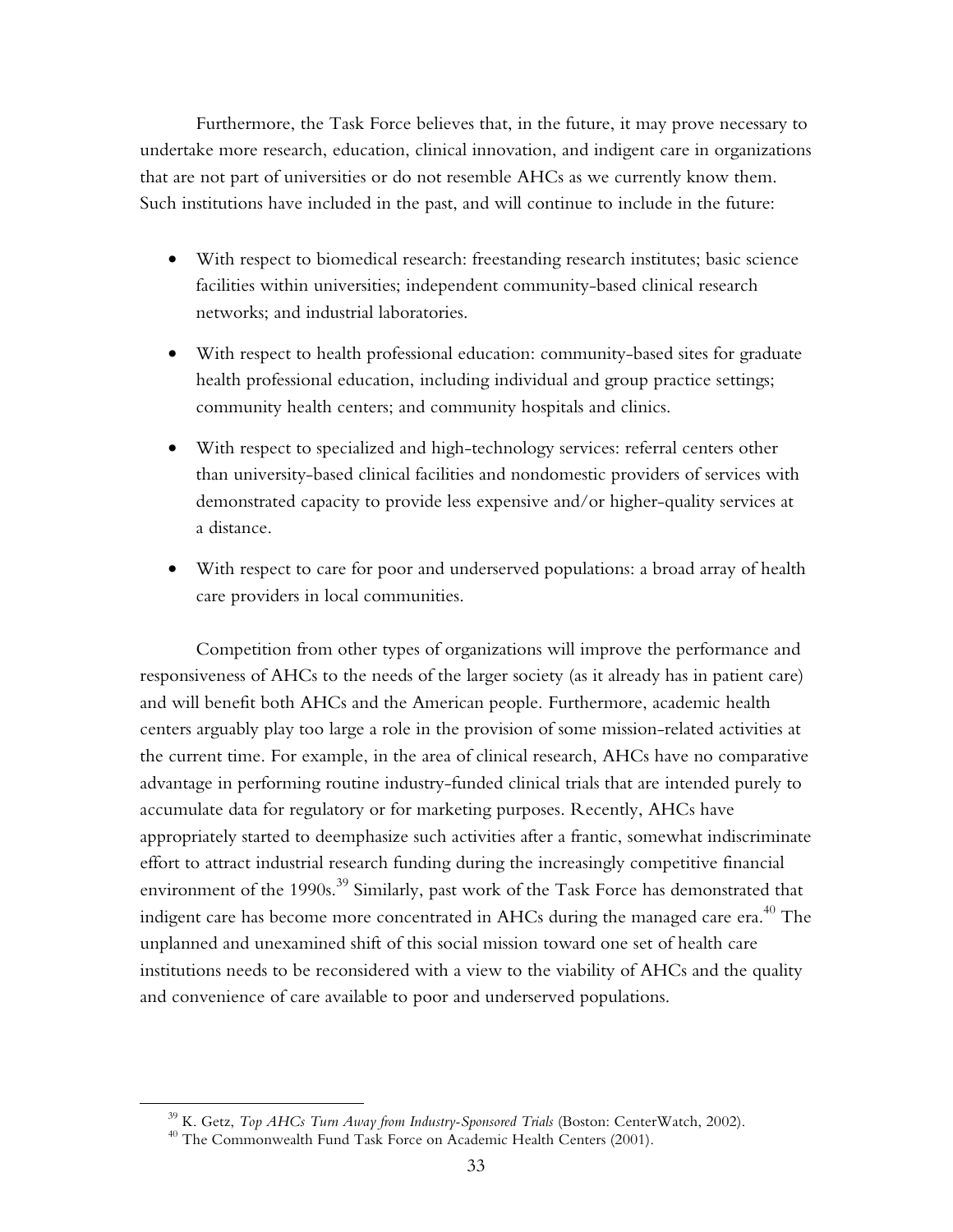## **HOW MANY DO WE NEED, AND WHERE DO WE NEED THEM?**

The optimal number and location of AHCs (and of other institutions that perform similar functions) depend on the health care needs and aspirations of the American people and the distribution and composition of the nation's population. A number of trends cited above suggest that those health care needs will grow in the future and that demand for services traditionally provided by AHCs will consequently increase. This leads the Task Force to conclude that the national capacity to perform research, teaching, clinical innovation, and highly specialized and indigent care will most likely have to increase over time. New communications technologies for providing these services at a distance may somewhat reduce pressures to create new AHCs to meet these demands, but it seems imprudent to arbitrarily reduce the number of AHCs even if some reduction might be desirable in certain locations, or if alternative organizations demonstrate their capability to meet national needs for mission-related activities. Given the shift of the U.S. population to the West and South, any growth in the capacity of the AHC sector, especially with respect to teaching and provision of highly specialized services, is likely to be needed first in those locales. According to this logic, the recent opening of new medical schools in Florida and Nevada seems consistent with prevailing demographic requirements. Similarly, the downsizing or closing of AHCs in some northeastern communities may not be entirely inappropriate, painful as it is for the affected institutions. Nevertheless, the contraction of the AHC sector in such places as Boston and Philadelphia must be carefully monitored to ensure that key mission-related activities, which often serve national rather than strictly local purposes, are not adversely affected. Similarly, where the clinical affiliates of AHCs provide essential local clinical services, the loss of these services could create deficits in capacity that will need to be addressed.

# **WHAT SHOULD THE ACADEMIC HEALTH CENTER OF THE FUTURE LOOK LIKE?**

To contribute as effectively as possible to the health and health care of the American people, the future academic health center will have to be prepared for change and uncertainty. AHCs, collectively and individually, must be able to learn quickly and act expeditiously—to learn about the evolving needs of the American people and new ways to serve those needs, and to implement rapidly and effectively the changes necessary to respond to those needs and opportunities.

Collectively, AHCs will be more effective in meeting these challenges if they consist of an array of institutions that are diverse in size, in the extent to which they pursue their missions with differing levels of intensity, and in the ways in which they are organized and managed. A pluralistic AHC community will offer opportunities for cross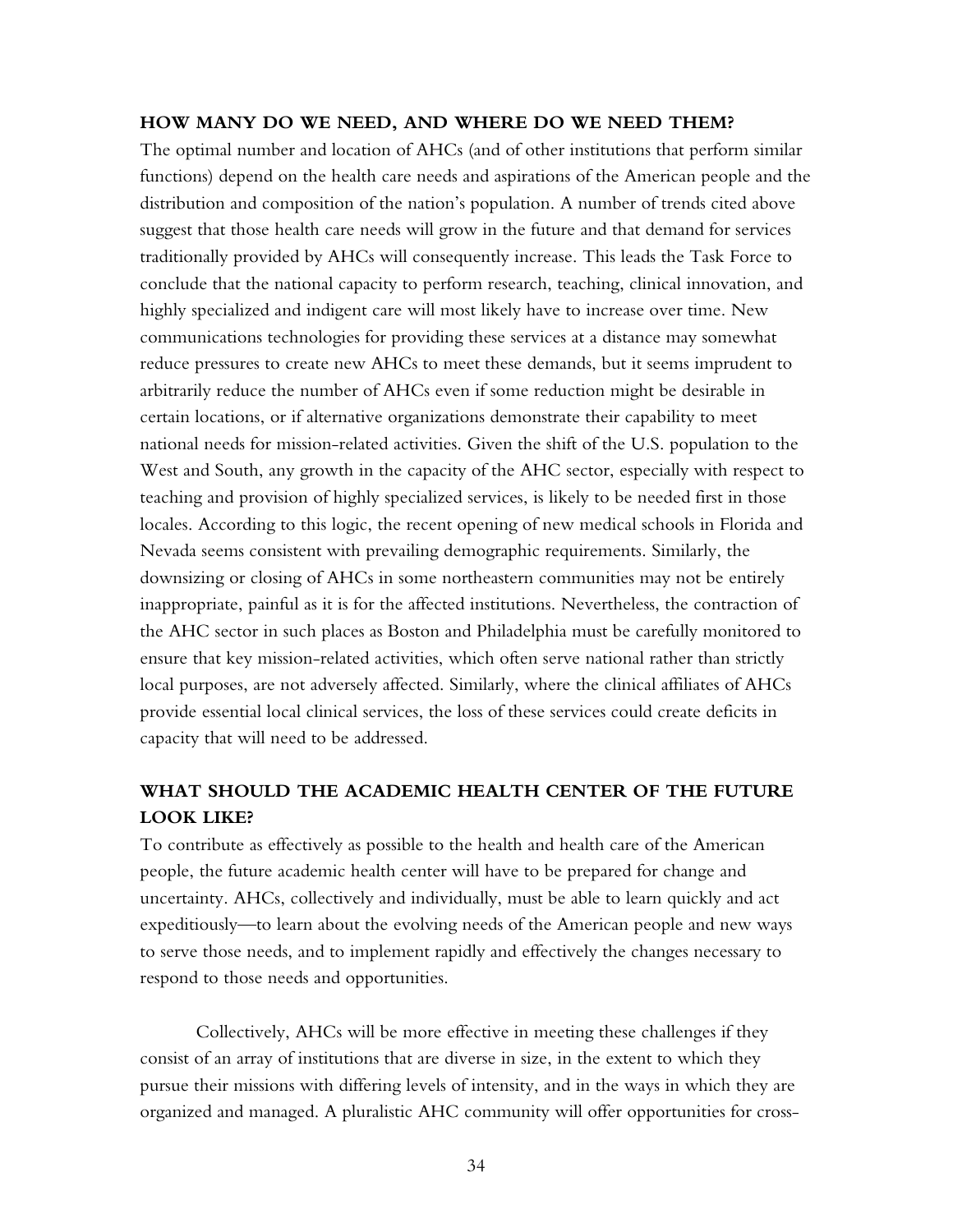institutional learning and for experimentation with alternative approaches to management and governance. However, amidst this diversity, certain institutional characteristics will facilitate effective response to the changing demands on AHCs. These characteristics can be grouped into two classes: cultural and organizational.

Institutional culture refers to the deeply shared assumptions, beliefs, and ideologies of members of an organization.<sup>41</sup> Cultural characteristics often associated with nimble organizations include openness, learning, teamwork, continuous improvement, accountability, and patient-centeredness. While some of these cultural characteristics, such as a commitment to unfettered inquiry and learning, should be inherent to academic communities, they have not always been exhibited by all parts of the complex institutions that constitute modern AHCs. For example, studies in health care have demonstrated that medical errors are associated with poor communication patterns and an inability to learn from prior experience.<sup>42</sup> Similarly, other characteristics, such as teamwork, accountability, and patient-centeredness, have not always been emphasized by many  $AHCs$  in the past.<sup>43</sup> While the need to adopt such cultural characteristics may be immediate, transforming the culture of AHCs is likely to be a lengthy and complex process. AHC leaders must be patient, recognize the potential positive and negative effects of culture on their organization's future, and implement and evaluate their actions in light of the organization's culture.44

Organizationally, AHCs will be more effective in enhancing their missions if they:

- rely increasingly upon and provide authority to interdisciplinary structures to accomplish their work;
- display greater organizational nimbleness, flexibility, and openness to new management styles and approaches;

 $\overline{a}$ 

<sup>&</sup>lt;sup>41</sup> M. W. Peterson and M. G. Spencer, "Understanding Academic Culture and Climate," in *Organization and Governance in Higher Education*, M. W. Peterson, E. W. Chaffee, T. H. White, eds. Fourth Edition (Needham, Mass.: Simon and Schuster Custom Publishing, 1991: 140–154).<br><sup>42</sup> Institute of Medicine, *To Err Is Human* (2000).<br><sup>43</sup> E. G. Campbell et al., "Understanding the Relationship Between Market Competition an

Ratings of the Managed Care Content of Their Undergraduate Medical Education," *Academic Medicine* 76 (January 2001): 51–59; The Commonwealth Fund Task Force on Academic Health Centers (1999); The Commonwealth Fund Task Force on Academic Health Centers (1997); Institute of Medicine, *Crossing the Quality Chasm* (2001), p. 48. 44 W. Tierney, "Organizational Culture in Higher Education: Defining the Essentials," *Organization and* 

*Governance in Higher Education,* M. W. Peterson, E. W. Chaffee, T. H. White, eds. Fourth Edition (Needham, Mass.: Simon and Schuster Custom Publishing, 1991: 126–139).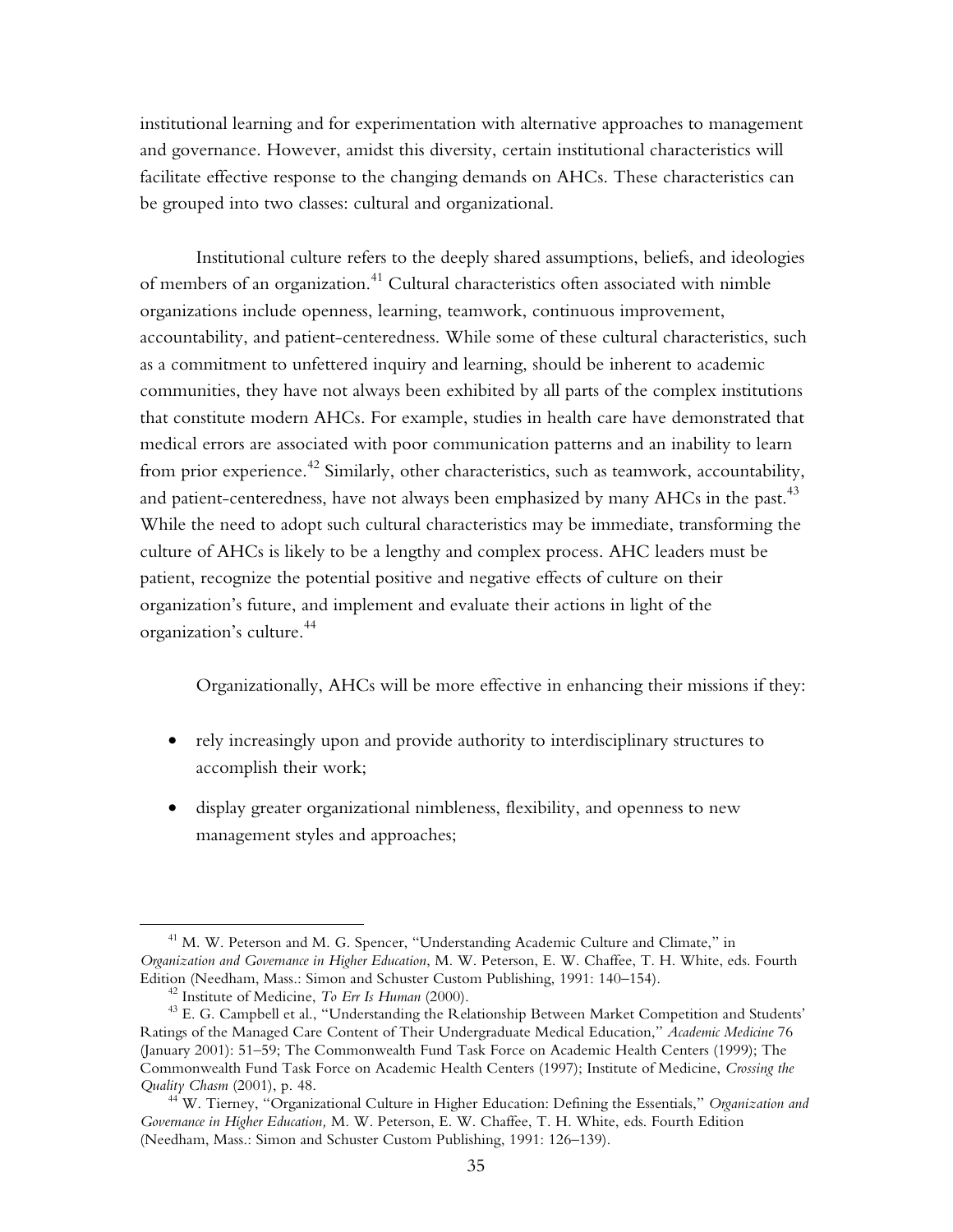- develop sophisticated knowledge management capabilities that include greatly enhanced capabilities for communication within and between AHCs and between AHCs and their communities;
- develop advanced measurement systems to enable accountability both internally and externally;
- develop financial management systems that align incentives across functions and enable managers to reward excellence;
- consciously learn from other organizations inside and outside the health care system; and
- develop capable, transparent, robust information systems that support all of their mission-related activities.

## **RESEARCH IN THE FUTURE ACADEMIC HEALTH CENTER**

In the future, most AHCs will specialize in certain elements of the research mission. Only a small minority will attempt proficiency in the wide array of research—including basic, clinical, social, behavioral, nursing, and public health research—now undertaken within the broad AHC community. AHCs will treat their research portfolios strategically, seeking balance and diversification among areas of study and engaging in strategic planning to chart their long-term research agendas. Interdisciplinary work will be the norm in all research fields, and interdisciplinary structures will have the authority to promote faculty, allocate space, and hire and fire personnel.

The research missions will hold themselves accountable through validated performance metrics that will be available both to internal managers and external funders. The Wellcome Trust has demonstrated how research funding, outputs, and impact can be analyzed on a national basis. $^{45}$  The feasibility of replicating this analysis in the United States should be investigated.

### **MEDICAL EDUCATION IN THE FUTURE ACADEMIC HEALTH CENTER**

Future AHCs will also specialize in certain elements of the educational mission. A minority will attempt proficiency in the array of educational functions undertaken within the broad AHC community such as education related to primary care, specialty care, preparation for teaching and research, training for organization and management, nursing education, public health training, training in the social and behavioral sciences, and dental

 $\overline{a}$ 

<sup>45</sup> G. Dawson et al., *Mapping the Landscape. National Biomedical Research Outputs 1988–1995* (London: Wellcome Trust, 1998).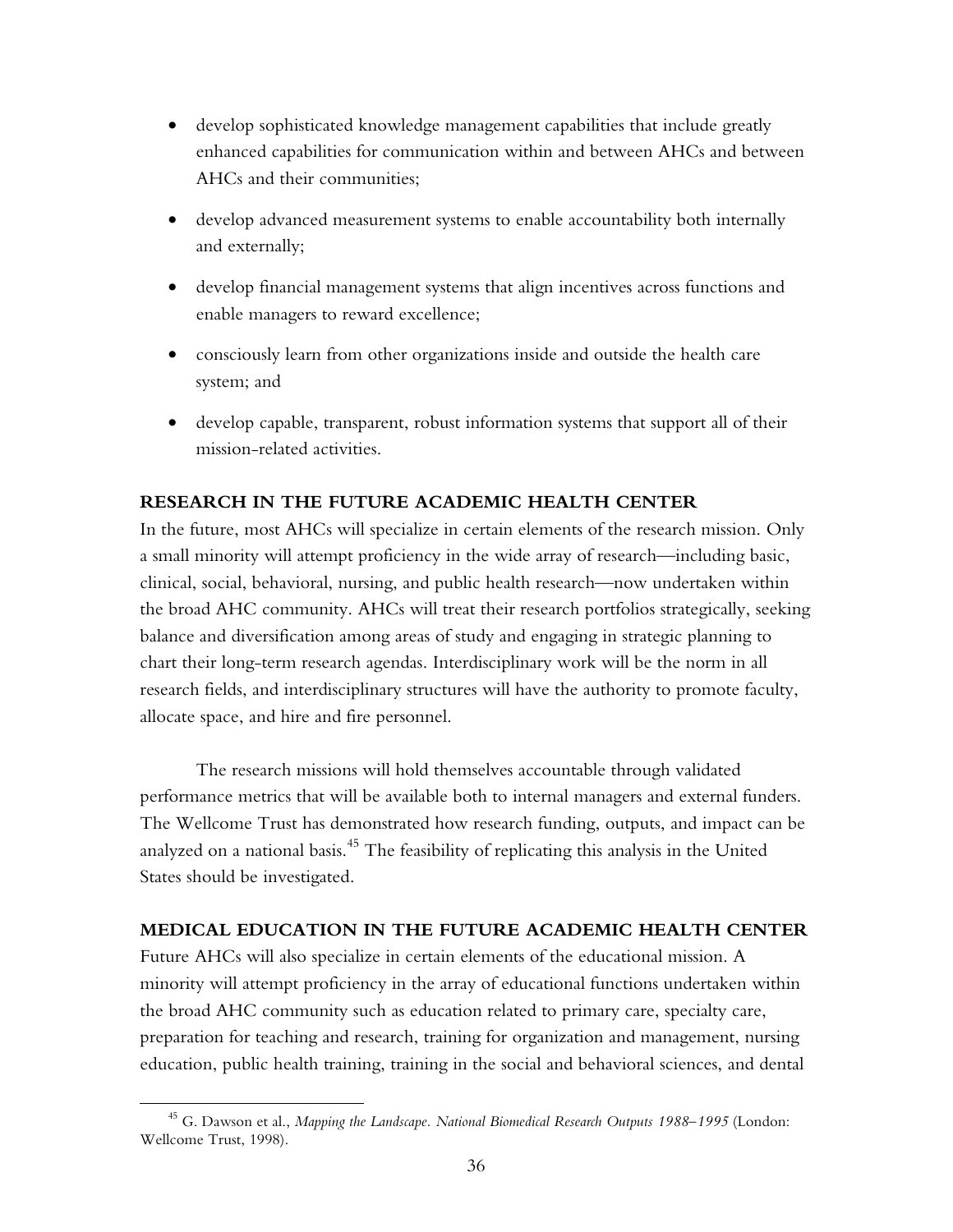and veterinary training. Trainees may move physically and virtually among AHCs to gain additional education if their own institution does not have all the resources or programs they seek.

Future AHCs will rely heavily on powerful new educational technologies, which will themselves be in constant flux. Some students may undertake substantial parts of their preclinical and clinical training using online education and simulated experiences. Some medical schools will provide large portions of their preclinical education via the Internet. For certain curricular components, part of the educational experience will occur in small groups, oriented toward problem-solving experiences that will help to prepare clinicians for lifelong learning. Learning in the traditional lecture format will be increasingly uncommon. AHCs will incorporate training in leadership and team-building into their basic educational curricula and will remain open to training new types of health professionals to meet the changing health care needs of the U.S. population and its health care workforce. Reforms in governmental policies supporting and regulating graduate medical education may be necessary to permit AHCs to accomplish these objectives.

The use of computer simulation for teaching clinical skills will complement actual clinical experience, which in turn will be broader and more diverse than current experiences. Clinicians of all types will get more intense training in types of care that reflect the needs of the changing American population, including: management of chronic illness, care of elderly and disabled individuals, and care of culturally and ethnically diverse populations. The trend toward increased training in non-hospital settings will continue and accelerate, as will training in skills necessary to function in an increasingly complex, accountable health care system. These competencies include the ability to work in multidisciplinary health care teams, to participate effectively and provide leadership in quality management and improvement activities, to develop and interpret data on performance measurement, and to interact effectively with an assertive patient population. Education in the future will include proficiency in medical informatics as a core competency. Clinicians will be trained to assist patients in obtaining online information useful to patient self-management.

The evaluation of the quality of medical education may continue to be vested in professional organizations such as the Liaison Committee on Medical Education and the Accreditation Council for Graduate Medical Education (ACGME). In the area of undergraduate medical education, the Association of American Medical Colleges has undertaken the Medical School Objectives Project to assist medical schools in revising undergraduate medical education curricula and producing physicians capable of meeting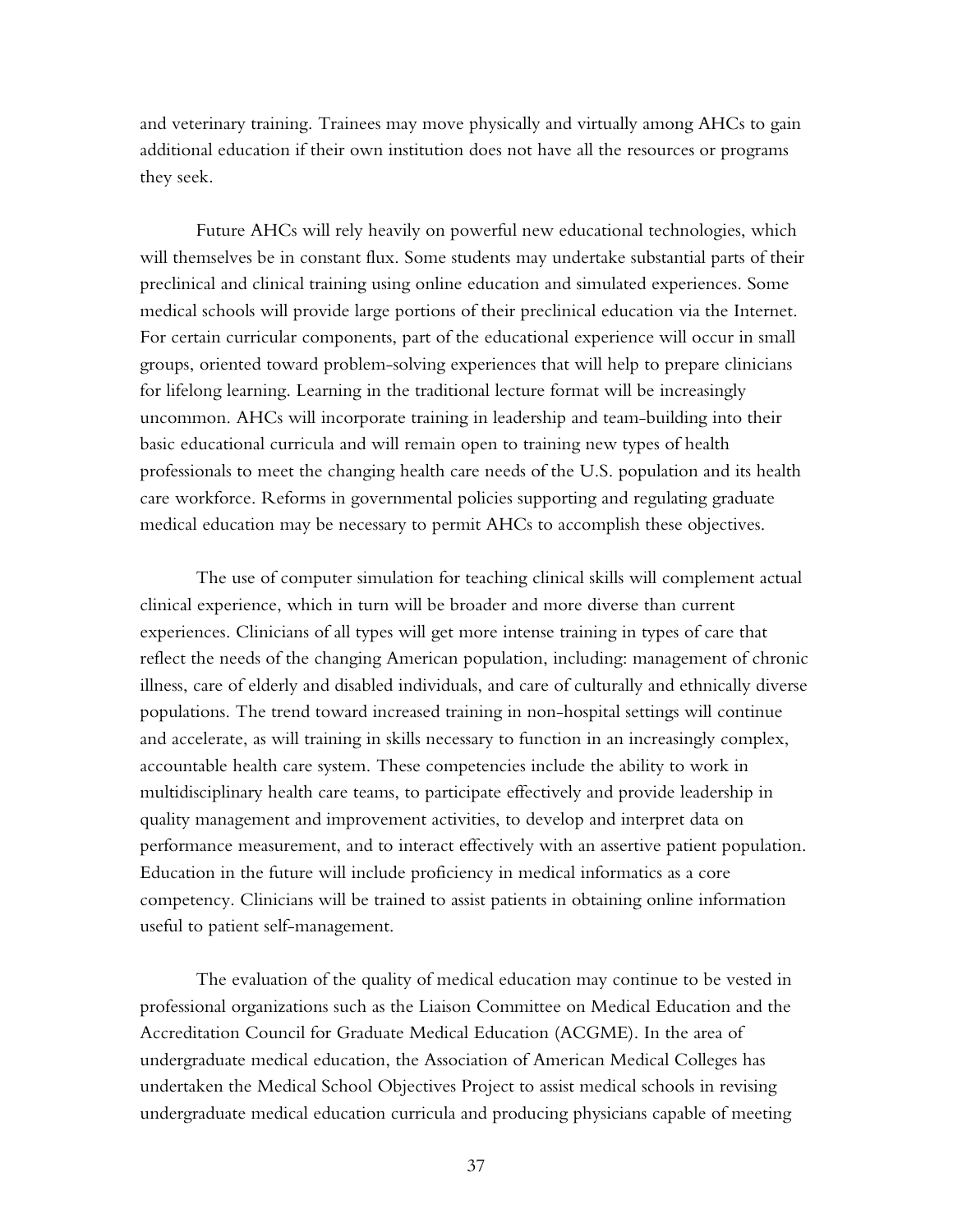the nation's future health care needs.<sup>46</sup> While the project recommendations have been implemented at some medical schools, additional implementation efforts will be needed in the future.

In terms of graduate medical education, the ACGME has shown leadership by establishing a set of six general competencies that all resident physicians should be expected to develop.<sup>47</sup> These competencies will be increasingly taught and tested in future programs, and residents will not graduate until they demonstrate:

- 1. *Patient Care* that is compassionate, appropriate, and effective for the treatment of health problems and the promotion of health.
- 2. *Medical Knowledge* about established and evolving biomedical, clinical, and cognate (e.g., epidemiological and social-behavioral) sciences and the application of this knowledge to patient care.
- 3. *Practice-Based Learning and Improvement* that involves investigation and evaluation of their own patient care, appraisal and assimilation of scientific evidence, and improvements in patient care.
- 4. *Interpersonal and Communication Skills* that result in effective information exchange and teaming with patients, their families, and other health professionals.
- 5. *Professionalism* as manifested through a commitment to carrying out professional responsibilities, adherence to ethical principles, and sensitivity to a diverse patient population.
- 6. *Systems-Based Practice* as manifested by actions that demonstrate an awareness of and responsiveness to the larger context and system of health care and the ability to effectively call on system resources to provide care that is of optimal value.

The ACGME plans to incorporate the assessment of those competencies into graduate medical education program reviews conducted by Residency Review Committees. In preparation for these new evaluation requirements, the ACGME has produced a "Toolbox of Assessment Methods," consisting of 13 assessment methods and references to articles in which more complete information about each method can be found. These methods are being refined in pilot projects and demonstrations, with input

1

<sup>46</sup> Association of American Medical Colleges, *Report I: Learning Objectives for Medical Student Education,* Association of American Medical Colleges, 1998. Available at: http://www.aamc.org/meded/msop/ msop1.pdf.<br><sup>47</sup> Accreditation Council for Graduate Medical Education, "Outcomes Project," (ACGME, 1999).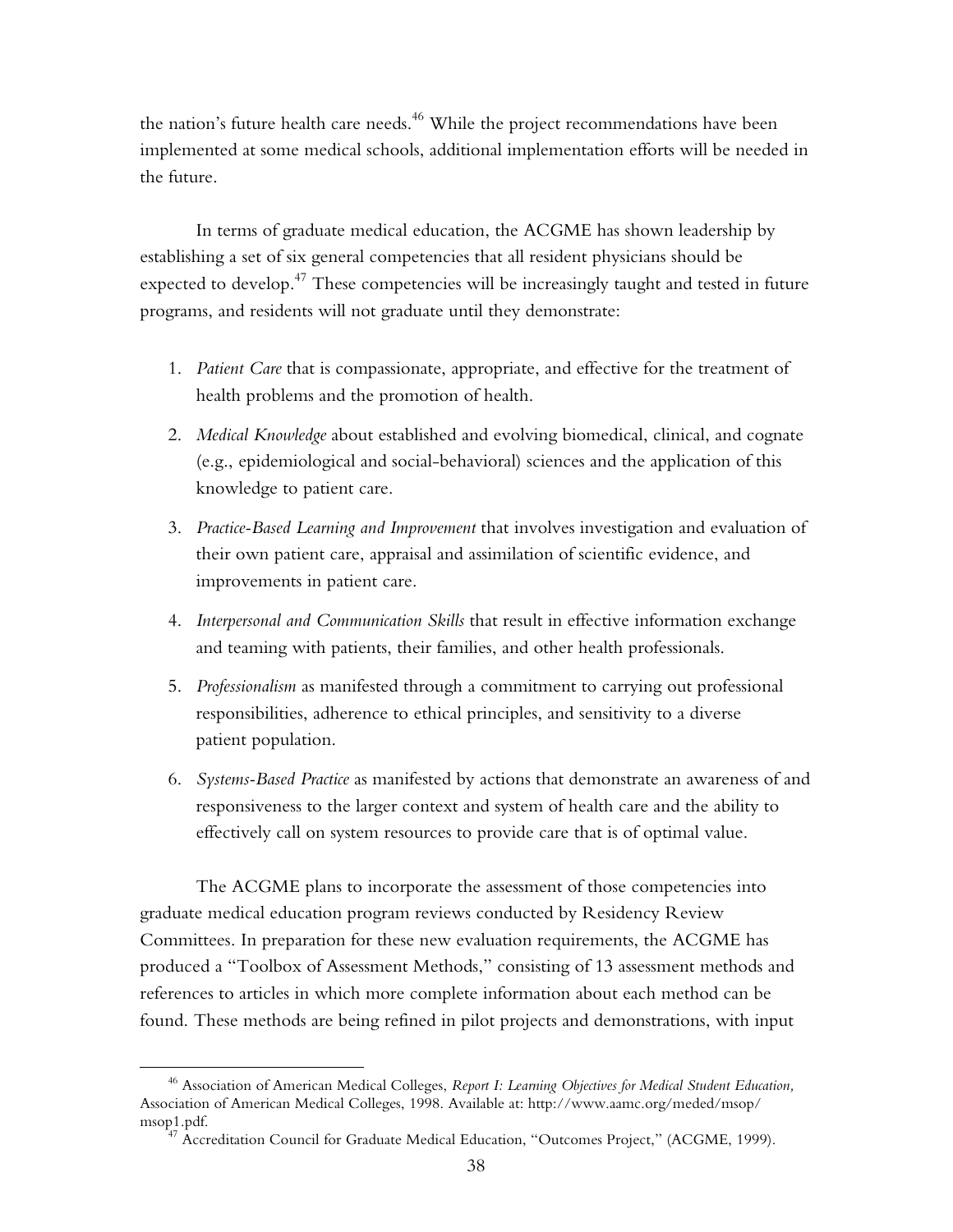from specialty boards and medical experts. The ACGME and similar organizations should take the next step by working with AHCs to identify best educational practice based on the results of assessments conducted with its new measurement tools.

To assist the ACGME policymakers as well as their own faculty and academic leaders in achieving these educational aspirations, future AHCs will undertake significantly more research and evaluation concerning optimal methods to educate the future health care workforce.

### **CLINICAL CARE IN THE FUTURE ACADEMIC HEALTH CENTER**

In the future, some AHCs will specialize in the provision of certain types of services. A small minority will remain equally capable in the full continuum of care, including primary and preventive services, secondary care, high-technology and specialized services, long-term care, mental health services, and rehabilitation. Most AHCs will focus their efforts on high-technology and specialized services, and, within that area, on a subset of such care. But some AHCs will specialize in primary and community-based services. Regardless of their particular clinical focus, all AHCs will have relationships with other local and national academic and nonacademic institutions that enable them to offer patients the right care in the right place, and to ensure that trainees have necessary clinical exposures.

AHCs will provide leadership in adopting new technologies, new methods of organizing care, and new methods of accountability. AHCs will identify, value, support, and promote both clinical researchers and master clinicians—individuals who have demonstrated the ability to translate new basic knowledge into clinical care. AHCs will have advanced information systems, use electronic medical records, automate ordering of services and communication among physicians and with patients, and provide real-time computerized decision support for clinicians and patients that embodies up-to-date guidelines and protocols. Multidisciplinary teams will provide the majority of care in academic health centers. Some AHCs will provide care regionally, nationally, and internationally using robotics and telemedicine, and by competing in new national and international markets for provision of specialized and high-technology services. AHCs will routinely measure critical indicators of cost, outcomes, and quality, and these data and knowledge will be shared with internal and external groups to improve performance and meet purchasers' information needs. AHC care will be virtually or actually integrated with care in a full array of alternative sites, so that movement of patients between levels and locations of service occurs in a seamless and patient-centered manner.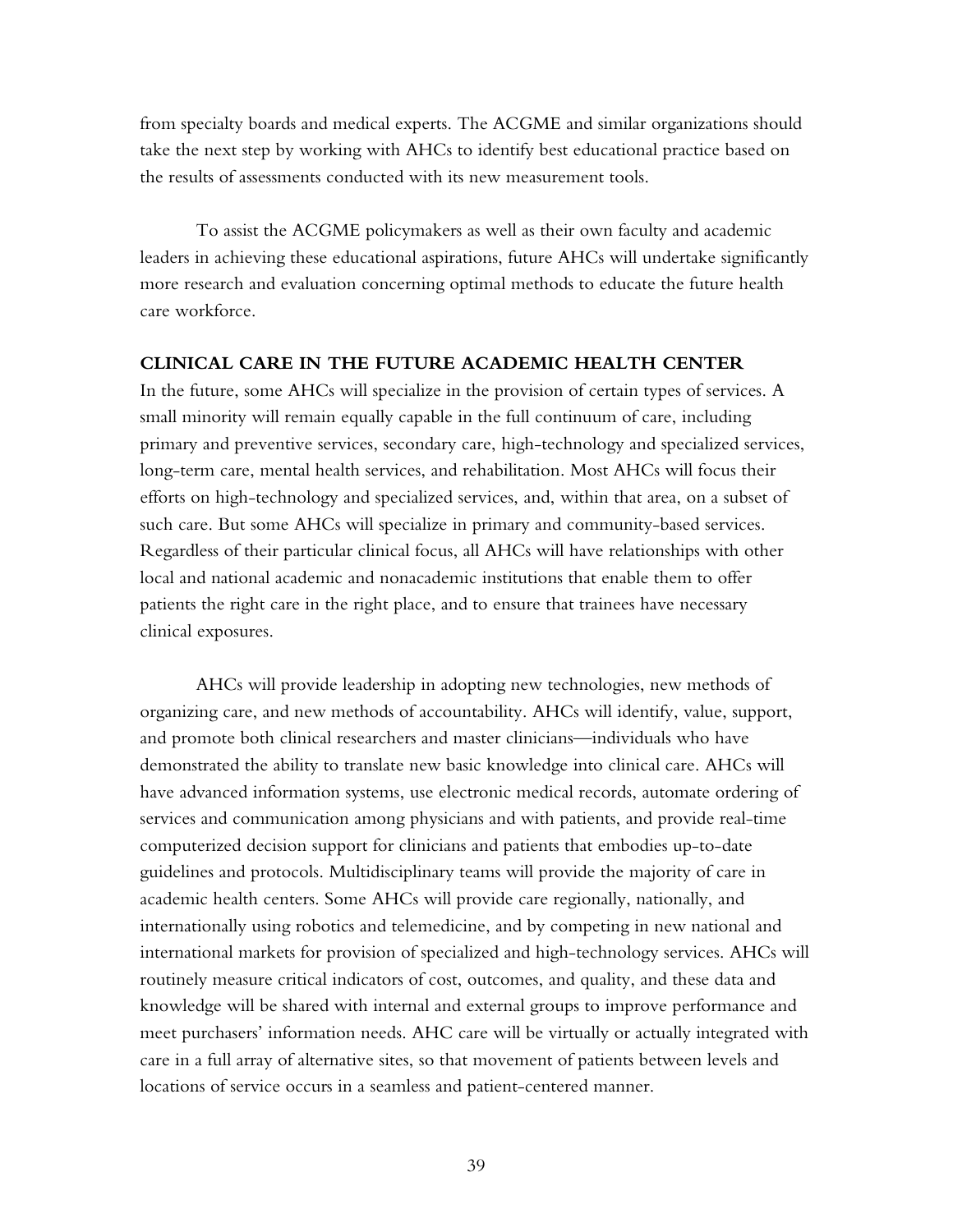No single model of the relationship between AHCs and their clinical facilities will prove essential to success in performing the clinical missions of these institutions. Some AHCs will own key clinical institutions, while others will not. But close, interdependent, and collaborative relationships will be necessary to fulfilling the potential of AHCs in the future.

# **CARE OF VULNERABLE POPULATIONS IN THE FUTURE ACADEMIC HEALTH CENTER**

In the future, most AHCs will maintain a strong commitment to care of poor, underserved, or economically unprofitable patient populations. This will be true of both publicly and privately owned facilities, though the involvement of public facilities will continue to be substantially larger than that of private ones. The involvement of AHCs in indigent care will continue because of their traditions, their sense of community responsibility, and their location in urban centers.

In its previous report on AHCs and indigent care, the Task Force acknowledged that providing care for patients who cannot pay is a mission that few institutions actively seek unless there are ways to cover the associated expenses.<sup>48</sup> Therefore, the viability of these indigent care activities will continue to depend on the availability of financing for this mission. The special needs of publicly owned institutions, including Veterans Administration facilities, will need to be recognized because of the large role these institutions play in care for poor populations.

The future AHC will also maintain a commitment to serving vulnerable populations aside from financially disadvantaged groups. These populations include certain racial and ethnic minorities, high-risk mothers and children, the chronically ill and disabled, persons with HIV/AIDS, mentally ill and disabled individuals, alcohol or substance abusers, victims of violence and abuse, the homeless, immigrants, and refugees.<sup>49</sup>

AHCs will continue to have major responsibilities to care for patients with special medical needs, the "medically vulnerable." These individuals need services that are rare, highly specialized, complex, innovative, or not readily available from providers in their communities. Many of these services involve care such as advanced burn or trauma care, transplant services, inpatient care for AIDS patients, and highly sophisticated neonatal intensive care. Importantly, AHCs accept transfers from less capable hospitals and provide standby capacity for critical community resources, such as trauma and burn care units,

 $\overline{a}$ 

<sup>&</sup>lt;sup>48</sup> The Commonwealth Fund Task Force on Academic Health Centers (2001).

<sup>49</sup> Lu Ann Aday, *At Risk in America: The Health and Health Care Needs of Vulnerable Populations in the United States*, 2nd ed., *Jossey-Bass Health Series* (San Francisco: Jossey-Bass Publishers, 2001).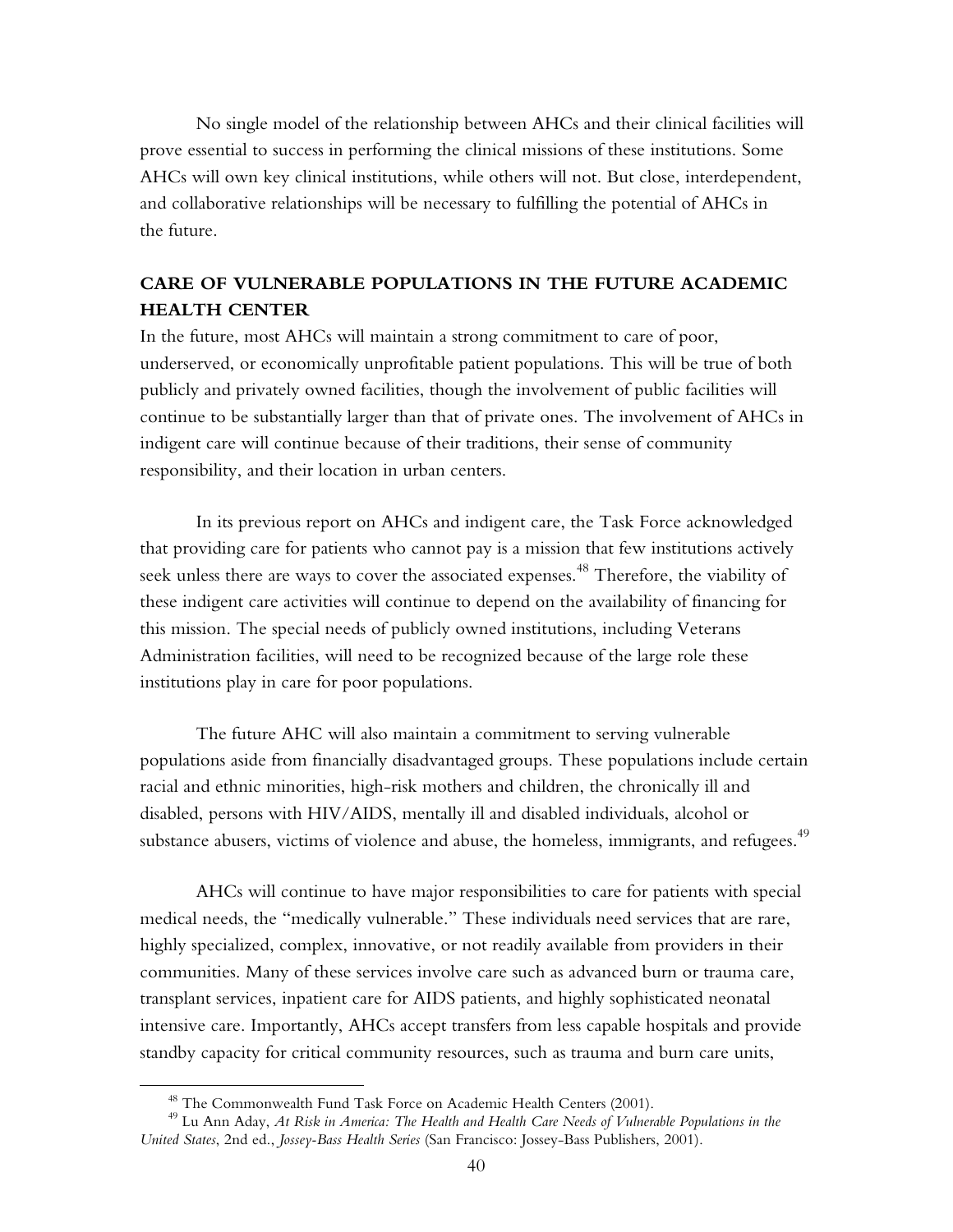which may require added costs to equip units with readily available technology and specialists for only sporadic use. Finally, as institutions of last resort, AHCs will continue to treat patients with extremely complex or rare conditions for whom the cost of care may not be fully recognized by existing reimbursement systems.

Since all AHCs have the responsibility of training the next generation of physicians, many of these future practitioners must be willing to serve indigent patients and be located in underserved rural and inner-city areas. Therefore, even institutions that have little involvement in the care of vulnerable populations because of geographic circumstances or choice of mission will encourage faculty and trainees to spend time working and training in settings with greater exposure to these populations. Likewise, future practitioners must be skilled in providing services valued by disadvantaged populations, and must do so in ways that are sensitive to the cultural backgrounds of their patient base. Faculty will consciously model involvement in care of vulnerable populations so as to encourage trainees to adopt this commitment.

Financing the care of indigent patients will continue to rely on local tax appropriations, state support of faculty salaries and other special funds, disproportionate share monies from Medicare and Medicaid, and individual contributions of professional time by faculty. These monies will be better targeted in the future to safety net institutions that provide needed care. At the same time, all AHCs will recognize the need to coordinate services with other safety net providers and reduce costs. Therefore, care of the poor, uninsured, and other disadvantaged groups will receive the same attention to quality and efficiency as does care provided other populations. AHCs will lead local coalitions of institutions and groups that share a commitment to this mission in devising innovative approaches to addressing these issues on local and regional levels.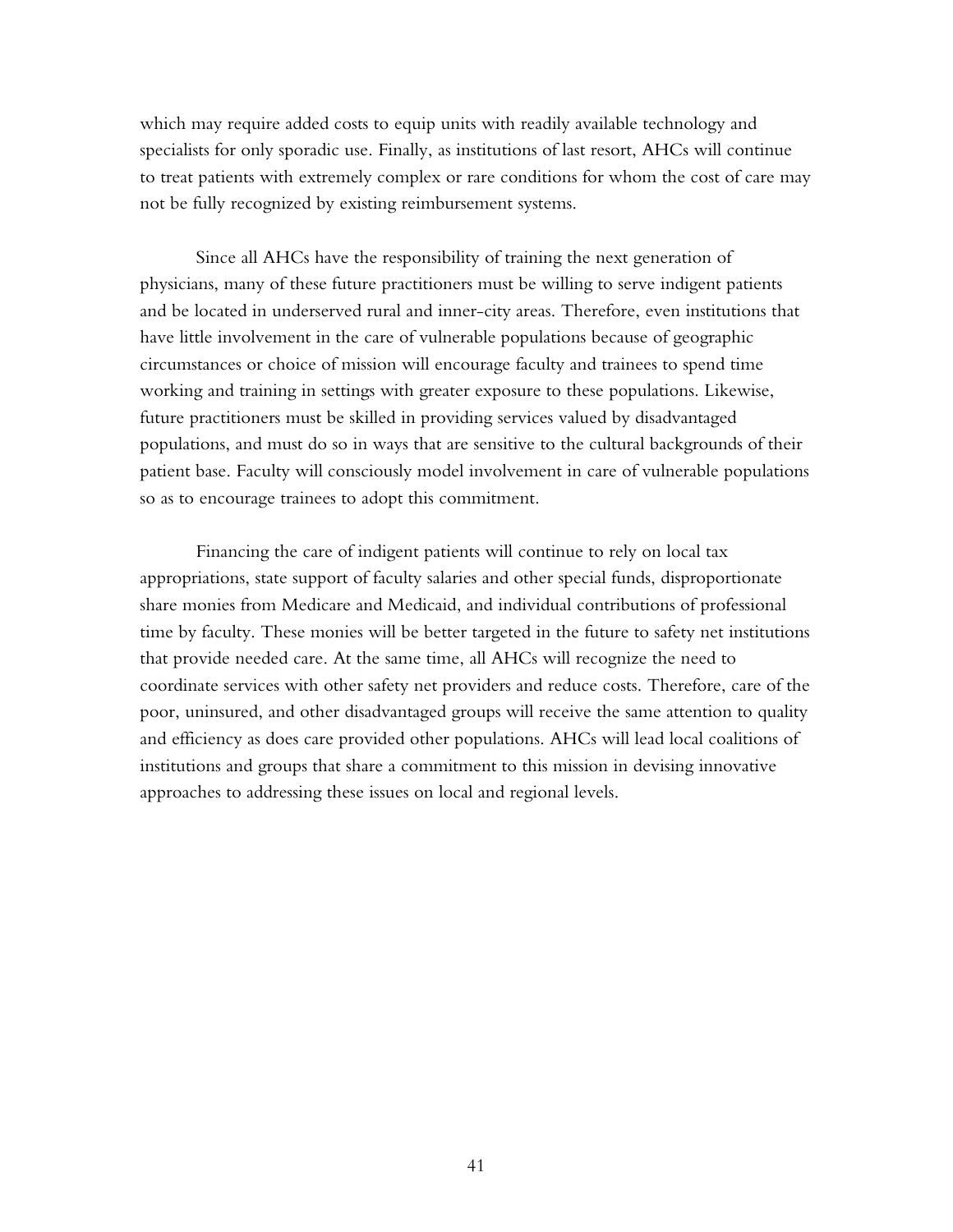### **IV. RECOMMENDATIONS FOR POLICY AND MANAGEMENT**

Achieving this idealized vision of the future AHC will challenge the ingenuity, imagination and wisdom of AHC managers and public policymakers. Even with concerted effort, the vision is likely to remain elusive, since unanticipated opportunities to improve will constantly arise. The purpose of current actions should be to set AHCs on a path that moves them closer to the vision.

## **RECOMMENDATIONS FOR THE AHC COMMUNITY**

## **Organization, Management, and Leadership**

AHCs should collectively and individually develop rigorous strategic planning activities that will guide their investments in mission-related programs. AHCs should develop programs to identify and prepare leadership to manage the increasingly rapid change confronting academic health centers and to implement the vision outlined in Section III. AHCs should make reforms and develop the infrastructure needed to improve their nimbleness and flexibility in responding to environmental challenges.

- AHCs should strive to be leaders in the application of information technology to improve health care. Therefore, they should place the highest priority on investment in information technology and the personnel needed to support and use it effectively. Information technology should be designed to meet the unique needs of each of the AHC missions, but also to bring together the many groups and professionals that the AHC comprises.
- AHCs should develop organizational structures that are more responsive to the needs of the communities they serve. Ideally, these structures would be simple, flexible, and adaptable to changing community and mission needs.
- AHCs should dramatically improve their internal accounting capabilities and their abilities to identify and manage the flow of funds supporting routine activities and mission-related work.
- AHCs should develop capabilities for performance measurement and improvement.
- AHCs should train and lead personnel at all levels to value openness, learning, teamwork, accountability, and patient-centeredness.
- AHCs individually and collectively should develop mechanisms to continually learn about the work of other AHCs, nonacademic health care organizations, and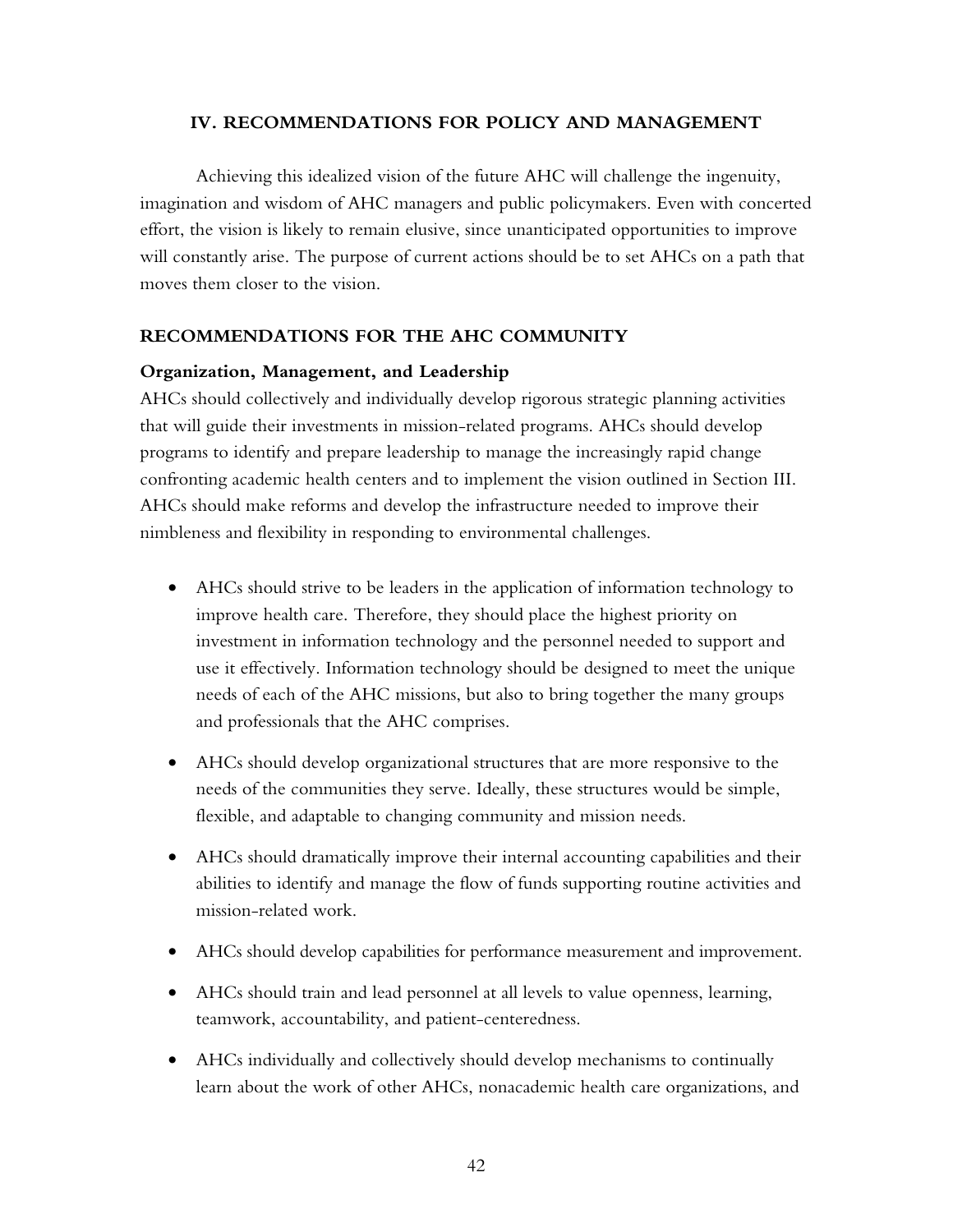non–health care institutions to identify best practices that may be usefully incorporated into their own activities.

• AHCs should develop mechanisms to continually assess the health care needs of their own communities and of the U.S. population more generally, and should ensure that resulting data are incorporated into strategic planning and management decisions.

## **Research**

- AHCs should develop rigorous, peer-reviewed, accountable procedures to allocate space, internal start-up funds, and other research resources.
- AHCs should develop interdisciplinary research structures and recruit faculty who can lead them.
- AHCs should give higher priority and recognition to new and traditionally undersupported areas of biomedical science, including behavioral science, publichealth related research, informatics, management sciences, clinical research, and health services research.
- AHCs should develop means necessary to translate the results of clinical research into practice.
- AHCs should manage their relationships with industry and their research generally in a manner that protects patient participants, maintains academic values, and sustains public trust in the objectivity of the research enterprise. This will require disclosure of such relationships by both faculty and institutions and vigilance to ensure that potential conflicts of interest do not harm the welfare of human participants in research.
- AHCs should provide increased support for and academic acknowledgment of the work of faculty who participate in management of ethical issues in research and practice.
- AHCs should play a leadership role in ensuring the ability of the clinical research enterprise to protect the welfare and the rights of human participants in clinical investigation.

## **Education**

• The curricula of AHCs should dramatically increase emphasis on lifelong learning, teamwork, continuous improvement, and measurement of clinical performance in addition to command of biomedical information and culturally competent care.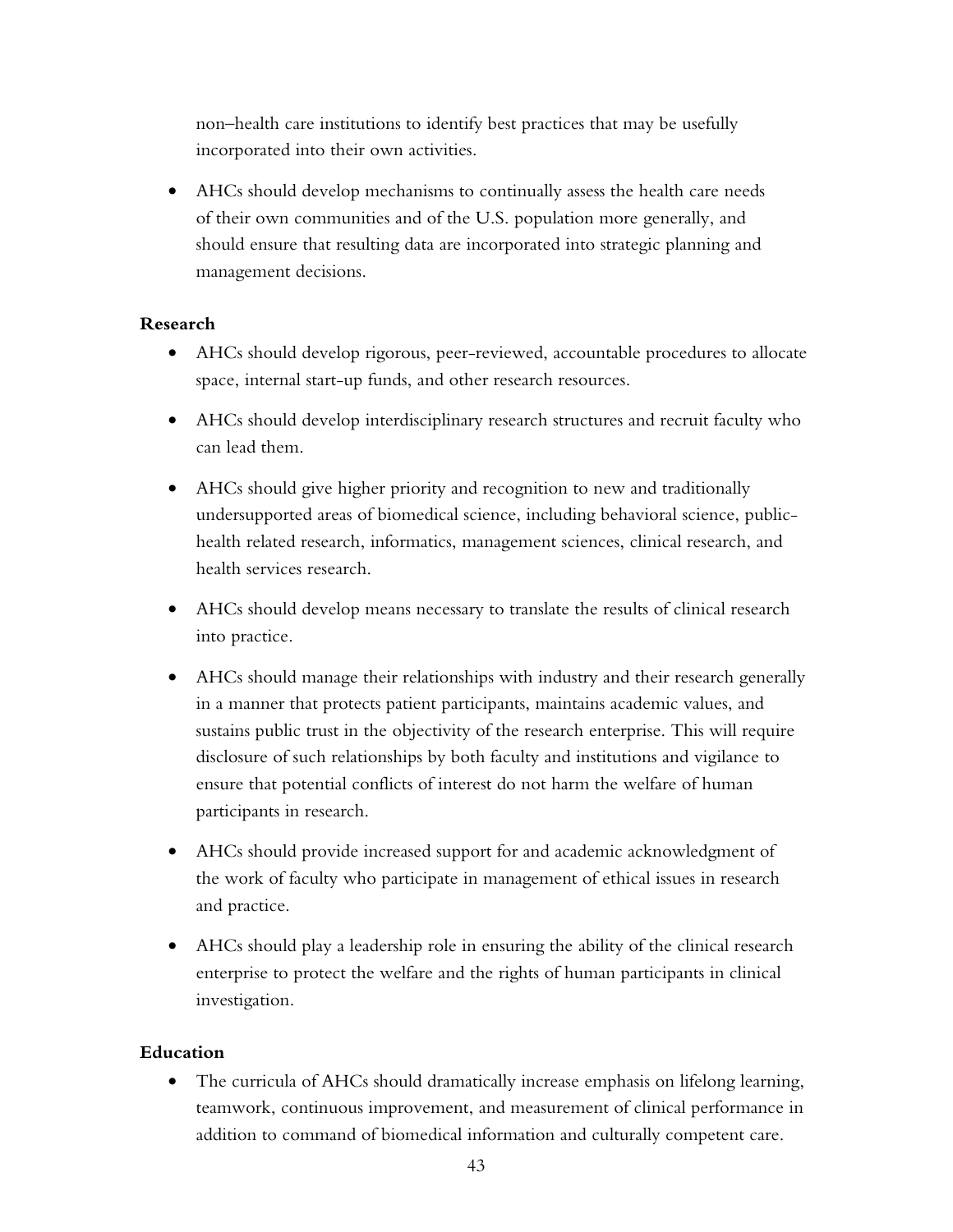- AHCs should develop capabilities to educate students, residents, and clinicians online and remotely.
- AHCs should develop capabilities to use simulation at all levels of the educational experience, from students' first encounters with clinical care to continuing education and certification of master clinicians.
- AHCs should train and reward educators with the same generosity as researchers and clinicians.
- AHCs should develop systems of performance measurement and accountability that promote continuous improvement in education.
- AHCs should provide training to prepare clinical researchers for the challenges of an increasingly complex and accountable research environment.
- AHCs should provide leadership in training a culturally competent clinical and research workforce.

# **Clinical Care**

- AHCs should act decisively to improve the safety, quality, and efficiency of the services they provide as part of a process of continual improvement in their performance.
- AHCs should invest in information technologies necessary to automate all appropriate clinical care processes, to provide patients with secure access to their medical records, and to help patients with self-care and medical decision-making.
- AHCs that fail to achieve the best obtainable outcomes demonstrated by peer institutions should act decisively to improve outcomes or discontinue those clinical services.

# **Vulnerable Populations**

- AHCs should strive to ensure that the quality and efficiency of care provided vulnerable populations is comparable to that available to other populations and should document their performance in this regard.
- AHCs should actively seek and work with partners in local communities to serve the needs of poor and indigent patients.
- AHCs should adopt explicit programs to train staff at all levels to provide care that is culturally appropriate and responsive to the diverse needs of ethnically and racially varied populations.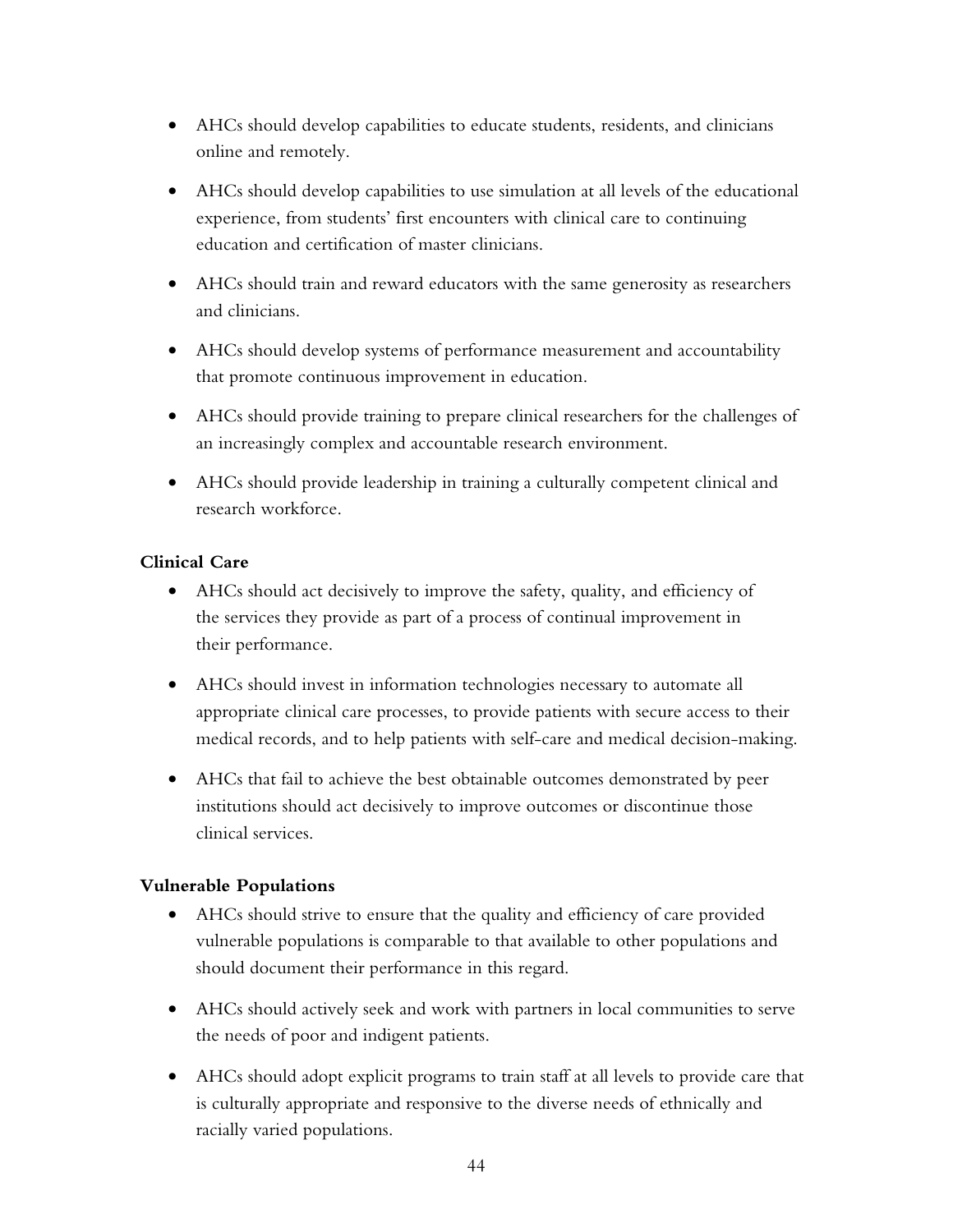#### **RECOMMENDATIONS FOR PUBLIC POLICY**

#### **Support for Mission-Related Activities**

The continued performance of mission-related activities by AHCs and other institutions will require support for the costs of those activities, including associated clinical expenses that cannot be recovered in health care markets. Ideally, the mechanism or mechanisms chosen to support these costs should be open, flexible, administratively simple, predictable, fair, equitable, and accountable. The level of support should ideally be dictated by the needs of the American people for biomedical research, education of health professionals, high-technology and specialized services, and indigent care. In addition, in an increasingly interconnected world, support for AHCs mission-related activities should recognize the responsibility of the United States to meet international health care needs.

#### **Mechanisms of Support**

In the past, society has relied on a complex mixture of public and private mechanisms to support the mission-related expenses of AHCs. Public support has taken the form of explicit payments to fund biomedical research (from the National Institutes of Health and other sources), some educational expenses (from direct graduate medical education payments under Medicare and federal and state grants to support primary care and other training), and some indigent care costs (from the Medicaid disproportionate share hospital program, local subsidies, and Medicare). Other governmental support has taken the form of add-ons to Medicare and Medicaid payments (from indirect medical education at federal and state levels and the Medicare disproportionate share hospital program). Private support has for the most part taken the form of the higher prices charged private payers by AHCs; it sometimes takes the form of charitable contributions to AHCs from individuals or private foundations.

This heterogeneous approach to funding the vital social missions performed by AHCs does not embody the desired properties of openness, flexibility, administrative simplicity, predictability, and accountability and does not provide a firm foundation for building the AHC of the future. It is difficult to track these streams of support because of their complexity and diversity. This makes it hard to understand whether current funding levels meet societal needs. It also interferes with efforts to measure AHC performance and hold both AHCs and public sponsors of mission activities accountable for their actions. Subsidizing mission-related activities with surplus clinical income is an inherently unpredictable and increasingly vulnerable source of support for essential public services and creates perverse incentives by encouraging overutilization of inpatient care.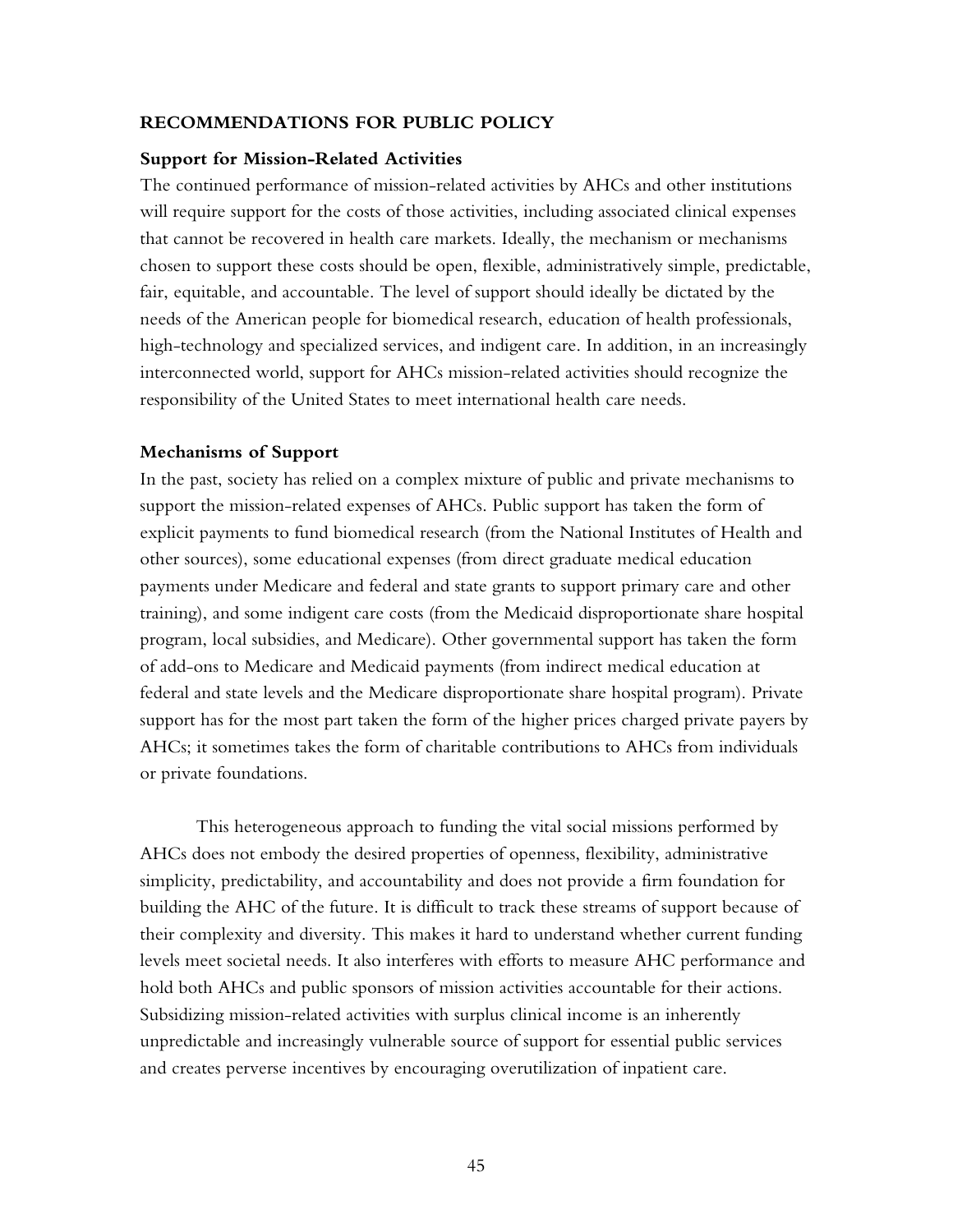A preferred mechanism or mechanisms would explicitly and transparently fund the expenses of AHCs' mission-related activities. Given current economic and political conditions, developing such mechanisms may be challenging in the short term. In particular, the Task Force recognizes that there may be no alternative over the next three to five years to the current reliance on clinical cross-subsidies of mission-related expenses. However, the Task Force believes that increased efforts are necessary to make these crosssubsidies explicit, to quantify and monitor them, and to understand their distribution among AHCs and among different geographic regions. This will enable government at all levels, interested private parties, AHCs themselves, and the American public to track whether support for mission-related activities is eroding, whether productivity is commensurate with funding levels, and whether more urgent action is needed to change the mechanisms, amounts, and distribution of societal support for those activities.

In the longer term, the Task Force believes that public and private supporters of mission-related activities should move as quickly as possible to create alternative mechanisms for supporting the expenses of these activities. These mechanisms should be open, flexible, administratively simple, predictable, and accountable. To the extent possible, the identifiable, nonclinical expenses of mission-related activities (such as the costs of conducting research and teaching) should be covered *in full* by explicit grants and other payments from public and private agencies charged with supporting these services. These include the National Institutes of Health and other public funders of biomedical research and the Health Resources and Services Administration and other agencies that support educational expenses.

It has been argued that paying completely for such identifiable, nonclinical expenses of mission-related activities may have the adverse effect of reducing the entrepreneurial drive of AHCs, which would face reduced pressure to raise funds to cover costs that are not fully paid for by government sponsors. Government will, therefore, lose the ability to leverage its monies, turning one dollar of public funds into more than one dollar's worth of research, teaching, or indigent care. While this argument may have some merit, it is rarely, if ever, explicitly considered or debated by policymakers, nor have its implications been considered in the new health care environment. Until such debate is engaged and concluded, government should pay the full costs of the identifiable, nonclinical, mission-related activities that government engages AHCs to undertake.

For clinical expenses associated with mission-related activities—that is, for the extra costs of AHC clinical care that result from participation in social missions—a rational alternative to the current heavy reliance on clinical cross-subsidies is needed. At least two measures will ultimately be required to achieve this objective. First, the expenses of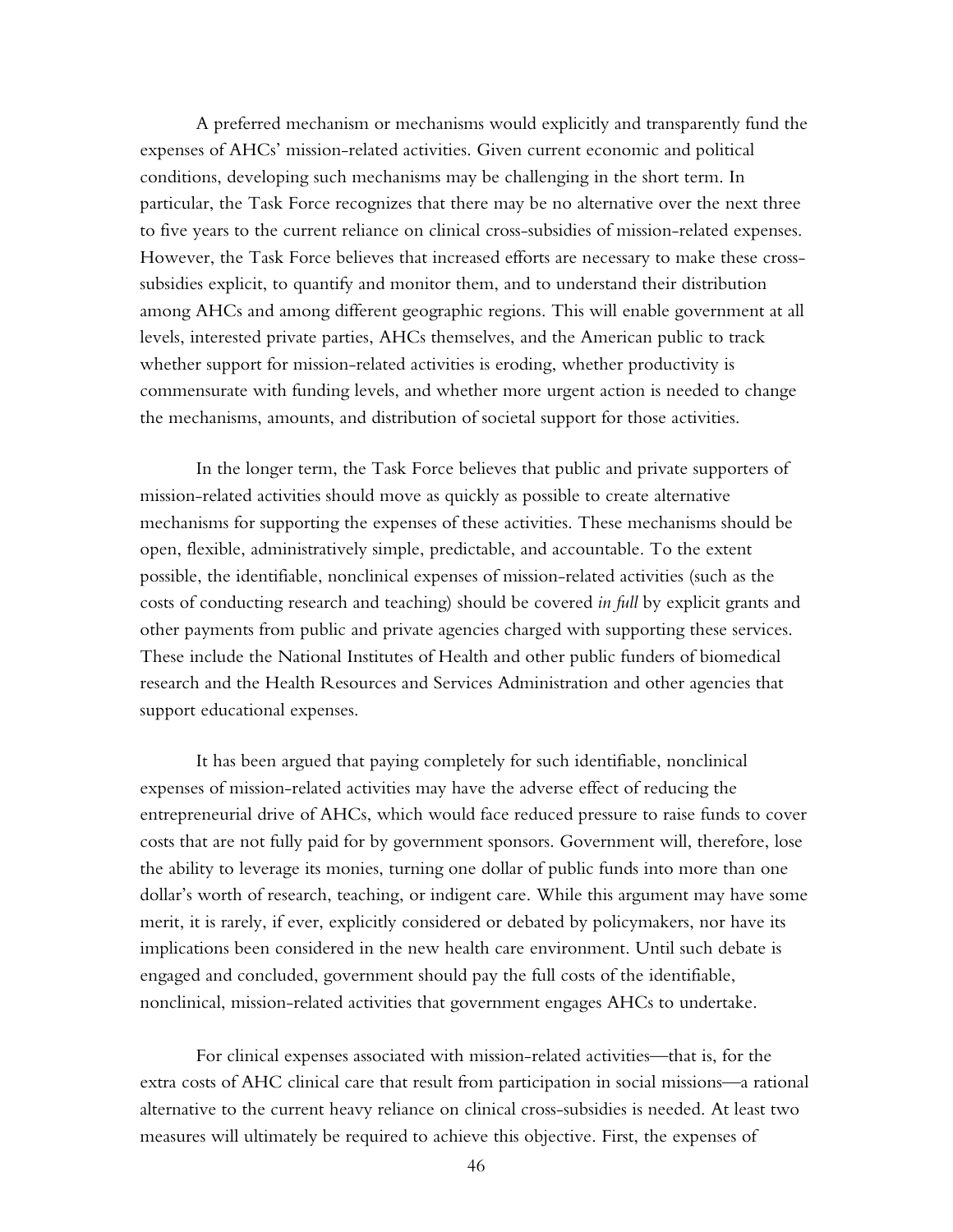indigent patients should be covered through a universal entitlement to basic health insurance coverage. Second, even in the absence of universal health coverage, the extra clinical expenses associated with research, education, and unprofitable high-technology and specialized services should be covered by identifiable public authorities working in cooperation with other interested private stakeholders to cover the clinical costs of mission-related activities.

Defining the optimal public strategy for accomplishing this objective will require debate and experimentation, but the Task Force believes that developing such public policies will be important to achieving our collective health care goals. The mechanism should involve participation by government at all levels—federal, state, and local. The Task Force believes that current societal levels of support for mission-related activities (combining all public and private sources) are almost certainly adequate in the near term. The creation of new public mechanisms for supporting the clinical expenses associated with mission-related activities offers the opportunity to reconsider how much of that support should flow through public authorities, and how much should continue to be provided by the private sector. An important advantage of public mechanisms is that they are more open and accountable than currently existing private devices, which rely on the ability of AHCs to charge higher prices in unpredictable, unstable, and highly competitive private health care markets. This suggests that a larger proportion of aggregate societal support for the clinical expenses of mission-related activities of AHCs should, in the future, flow through public channels. The Task Force recognizes that the development of such new public policies and authorities will occur over time and will evolve with the needs of AHCs, with political trends, and with changing health care circumstances. As one example of such a mechanism, the Task Force has in the past advanced the concept of the Academic Health Services Trust Fund (AHSTF), which, it believes, would embody many of the desired attributes of a system for supporting AHC missions. However, an AHSTF is not the only possible approach to this problem, and is reviewed here as an illustration rather than a policy prescription.

### **Public Authority for Covering Clinical Expenses of Mission-Related Activities**

An AHSTF would provide explicit payments to AHCs that participate in the production of public and merit goods that cannot be supported effectively in private health care markets. The monies for this Trust Fund could be provided through a number of devices including current Medicare payments for direct and indirect medical education, a tax on health care premiums, contributions from general revenues, direct congressional appropriations, contributions from state and local governments, and contributions from private groups with an interest in the capabilities of AHCs, such as pharmaceutical and device manufacturers.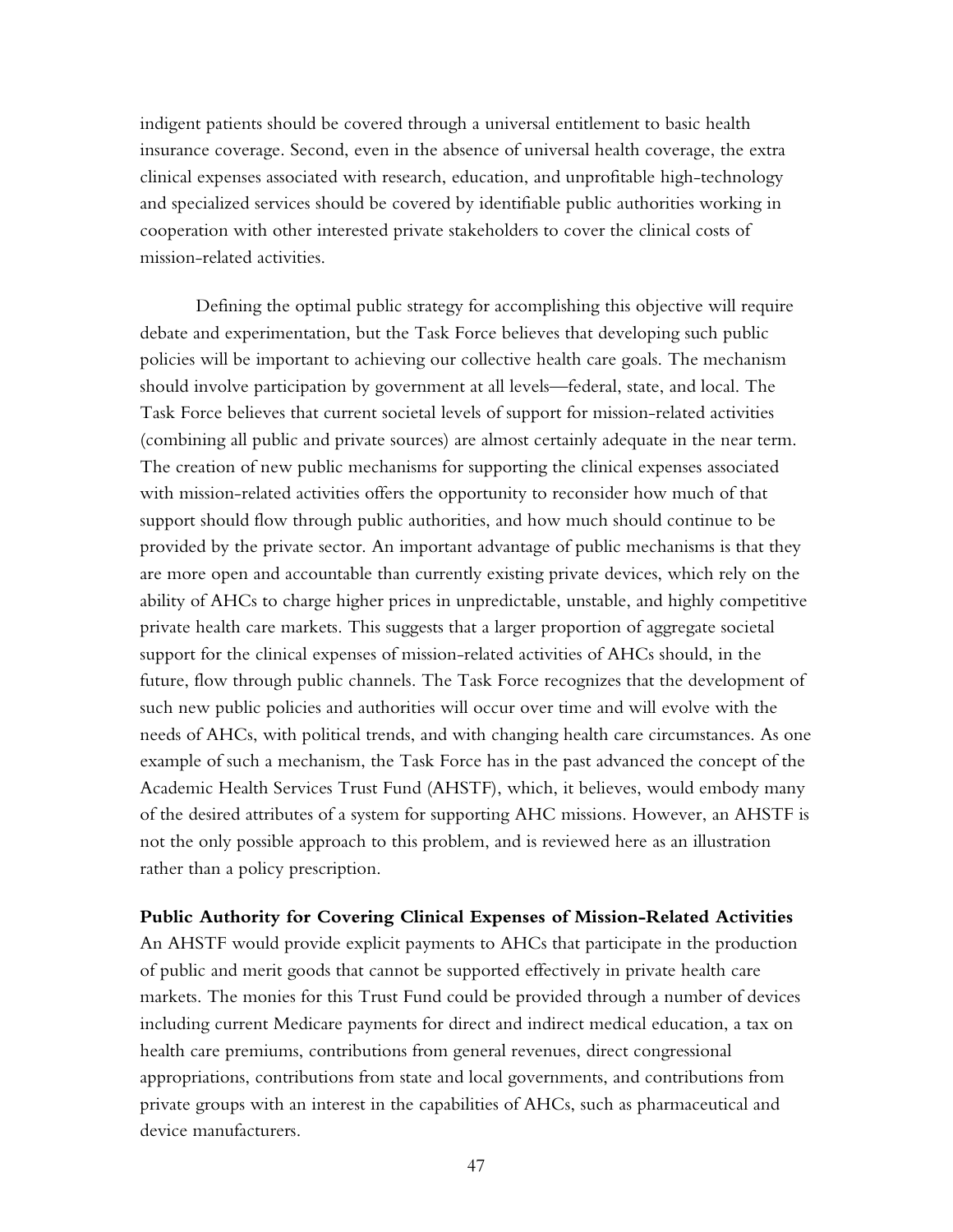To provide incentives for AHCs to make the internal reforms recommended in this report, 10 percent of the funds allocated to the Trust Fund could be set aside to support innovations that bring AHCs closer to achieving reforms needed to meet future challenges and opportunities.

## *Academic Health Services Advisory Commission*

- The federal government would create an Academic Health Services Advisory Commission (AHSAC) for the purpose of advising it on the level and allocation of funds provided by the AHSTF for teaching, research, high-technology and specialized services, clinical innovation at AHCs, and other eligible performers of these missions.
- The AHSAC would be broadly representative of the institutions that conduct, support, and benefit from mission-related activities at AHCs. In particular, it should include representatives of AHCs, payers, insurers, providers, and the general public.
- States and, where appropriate, localities could create similar bodies to advise state and local authorities on similar decisions undertaken by these authorities.

# *Level of Support*

- The AHSAC would lead an assessment and planning process to estimate national requirements for support of the clinical expenses associated with the conduct of teaching, research, high-technology and specialized services, and clinical innovation at AHCs and other eligible institutions.
- Parallel assessments would be conducted at state and regional levels to ensure that the needs of local populations for these social missions are understood, and where necessary, local sources of support are mobilized to complement federal contributions.
- Assessment processes at both federal and local levels would take into account existing mechanisms and resources for estimating national requirements for mission-related activities and their associated clinical expenses, including reports from the Council on Graduate Medical Education, the Institute of Medicine, advisory groups to the National Institutes of Health, the Accreditation Council on Graduate Medical Education, the Association of American Medical Colleges, the National Health Council, and other organizations.
- Total national support for clinical expenses associated with mission-related activities would at least equal 2002 levels for the next five years. These expenses have been estimated by the Task Force at \$11.4 billion for AHCs.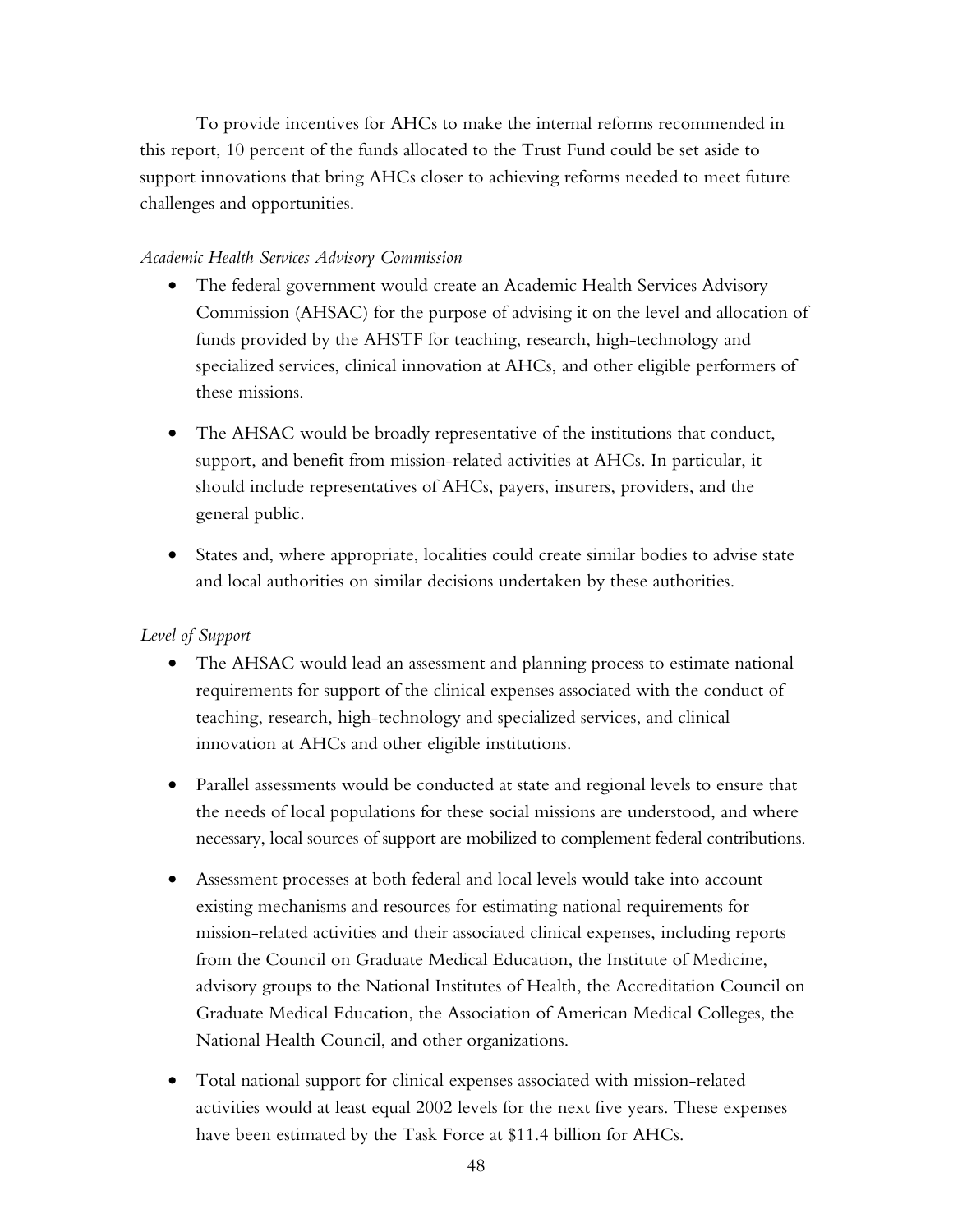## **Distribution of Federal Support for Mission-Related Clinical Expenses**

- Public support for the clinical expenses associated with mission-related activities in particular institutions and classes of institutions, including academic health centers, would reflect their contributions to meeting local, regional, and national needs for these services.
- Public support for the clinical expenses would take into account data on the quality, efficiency, and quantity of mission-related activities conducted. In the case of AHCs, such support would also take into account their demonstrated commitment to and progress toward making the changes in internal management and leadership discussed above. The AHSAC would experiment with allocating funds partly in relationship to the level of AHC participation in each social mission. Analyses by the Lewin Group suggest that the indirect clinical costs associated with research, teaching, and high-technology and specialized care missions of AHCs vary, and that these variations can be taken into account in creating a fair and effective allocation formula.
- Provisions for support would eliminate geographic differentials in current formulae, especially funding for direct graduate medical education under Medicare, unless those differentials can be justified by objective measures of need, cost of living, and/or the quality and efficiency of the mission-related activities supported.
- Support for educational missions would continue current trends to move training of health professionals out of traditional inpatient settings and into community-based settings, including physicians offices, home care, and long-term care facilities.
- In designing equitable and efficient methods of allocating public support for the clinical expenses associated with mission-related activities, the AHSAC and federal authorities would provide:
	- > a single allocation to cover the estimated clinical expenses associated with all missions, adjusted for the amount and quality of each mission-related activity at each institution; and
	- > incentive payments to encourage progress toward the vision of the future AHC outlined above.

# *Development of Data on Mission-Related Activities*

Regardless of the precise mechanism or mechanisms created by public authorities to provide explicit support of the mission-related expenses of AHCs, AHCs and public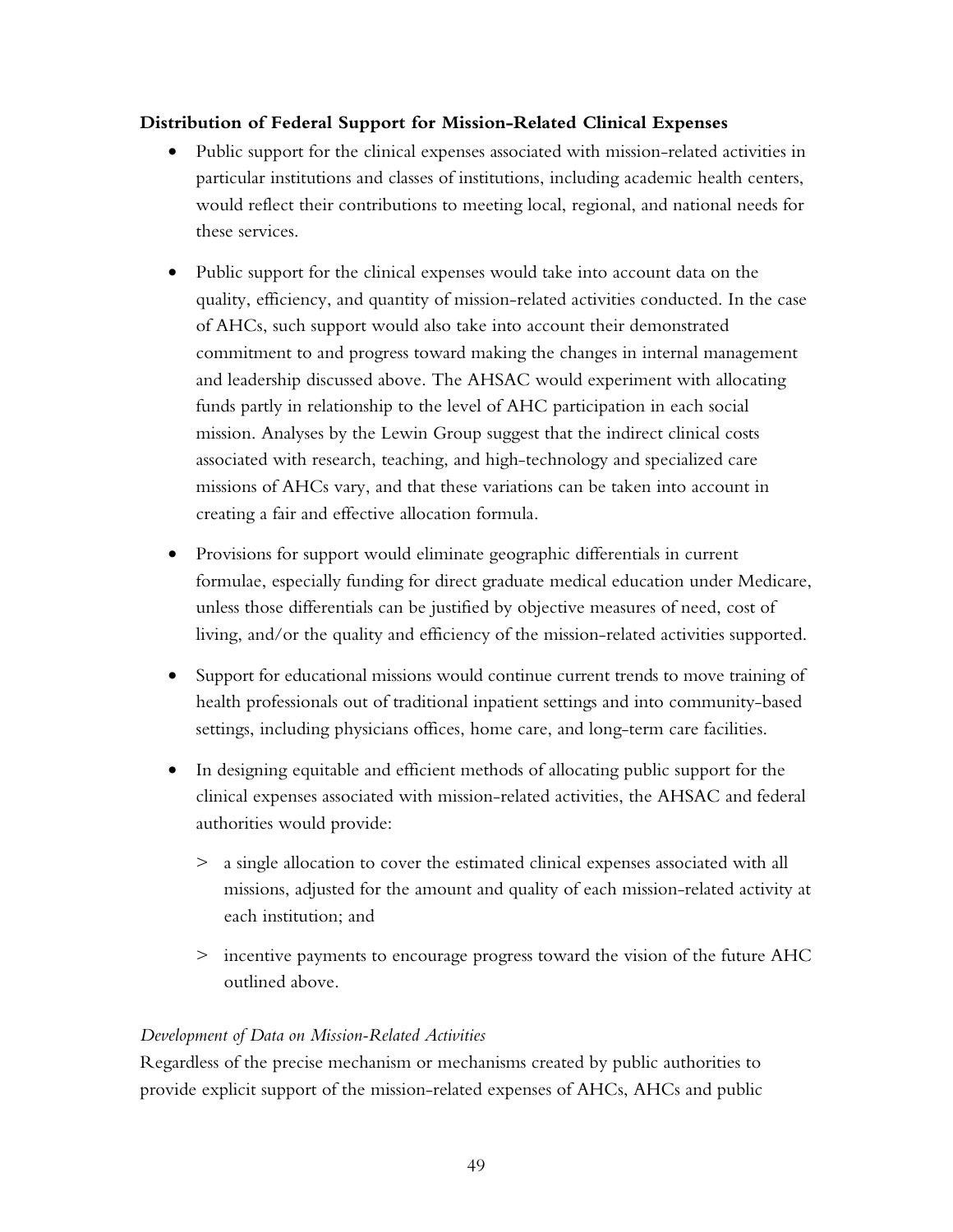authorities must develop improved information on the content and amounts of missionrelated activities undertaken at AHCs. Therefore:

- Government at all levels should invest in research and development necessary to develop valid and reliable measures of performance in mission-related areas.
- Data on the quantity, quality, and productivity of mission-related activities and their associated clinical expenses at institutions seeking public support for those expenses should be publicly available.

## **RECOMMENDATIONS FOR PROFESSIONAL ORGANIZATIONS**

Professional organizations representing AHCs, their constituent groups, and professionals should play a leadership role in helping AHCs meet the health care needs of the American people. They should also encourage and participate in development of methods to enable AHCs to measure the quality, quantity, and efficiency of mission-related activities and to benchmark their performance of mission-related activities against peer institutions.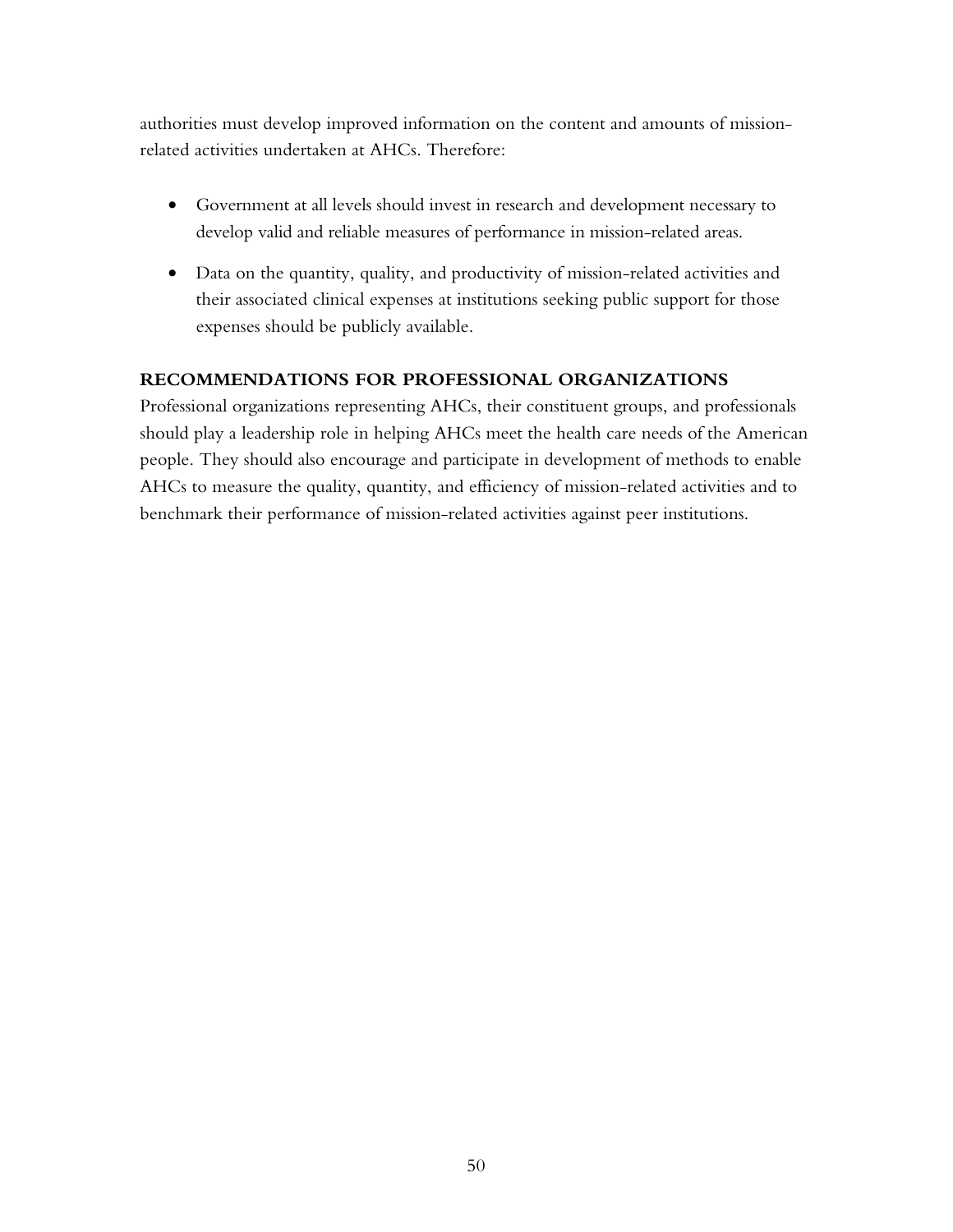#### **RELATED PUBLICATIONS**

In the list below, items that begin with a publication number are available from The Commonwealth Fund by calling our toll-free publications line at **1-888-777-2744** and ordering by number. These items can also be found on the Fund's website at **www.cmwf.org.** Other items are available from the authors and/or publishers.

**#594** *Teaching Hospitals and Quality of Care: A Review of the Literature* (September 2002). John Z. Ayanian and Joel S. Weissman. *The Milbank Quarterly,* vol. 80, no. 3. The authors review major studies that compare the quality of care in teaching and nonteaching hospitals and conclude that teaching hospitals generally offer better care for common conditions, particularly for conditions affecting elderly patients.

**#543** *Financial Performance of Academic Health Center Hospitals, 1994–2000* (September 2002). Allen Dobson, Lane Koenig, Namrata Sen, Silver Ho, and Jawaria Gilani, The Lewin Group, Inc. According to the authors, in 2000, academic health center (AHC) hospitals and major teaching hospitals ran at an operating loss, with margins of –1.4 percent and –2.6 percent, respectively. Moreover, the financial performance of AHC hospitals and major teaching hospitals has declined more sharply since 1996 than at other hospitals.

**#516** *Training Tomorrow's Doctors: The Medical Education Mission of Academic Health Centers* (April 2002). This policy report from The Commonwealth Fund Task Force on Academic Health Centers asserts that training at our nation's teaching hospitals may not be keeping pace with the changing nature and demands of modern medical practice. The report details curriculum inadequacies, changing medical practices, and the uneven nature of medical education across the country. It also reveals that there is not enough data to measure adequately the performance of academic health centers in conducting their educational missions or assessing the associated costs.

**#500** *Preparedness for Clinical Practice: Reports of Final-Year Residents at Academic Health Centers* (September 5, 2001). David Blumenthal, Manjusha Gokhale, Eric G. Campbell, and Joel S. Weissman. *Journal of the American Medical Association,* vol. 286. According to this study, more than one of 10 medical residents say they feel unprepared to handle certain treatments and procedures relative to their specialties despite years of solid training.

*The Relationship of Market Forces to the Satisfaction of Faculty at Academic Health Centers* (September 2001). David Blumenthal, Nancyanne Causino, Eric G. Campbell, and Joel S. Weissman. *American Journal of Medicine,* vol. 111, no. 4. Copies are available from *American Journal of Medicine,* Box 0121, University of California, San Francisco, San Francisco, CA 94143-0121, Tel: 415-447-6100, Fax: 415-447-2799, E-mail: ajm@medicine.ucsf.edu.

**#486** *Status of Clinical Research in Academic Health Centers: Views from the Research Leadership* (August 15, 2001). Eric G. Campbell, Joel S. Weissman, Ernest Moy, and David Blumenthal. *Journal of the American Medical Association,* vol. 286, no. 7. In this study, the authors report that close to half of the research leaders at U.S. medical schools do not consider their clinical research enterprises to be healthy or robust, and that they also question the overall quality of the clinical research being conducted.

*Use of Preventive Care Services, Beneficiary Characteristics, and Medicare HMO Performance* (Summer 2001). Jessica Greene, Jan Blustein, and Kelly A. Laflamme. *Health Care Financing Review,* vol. 22.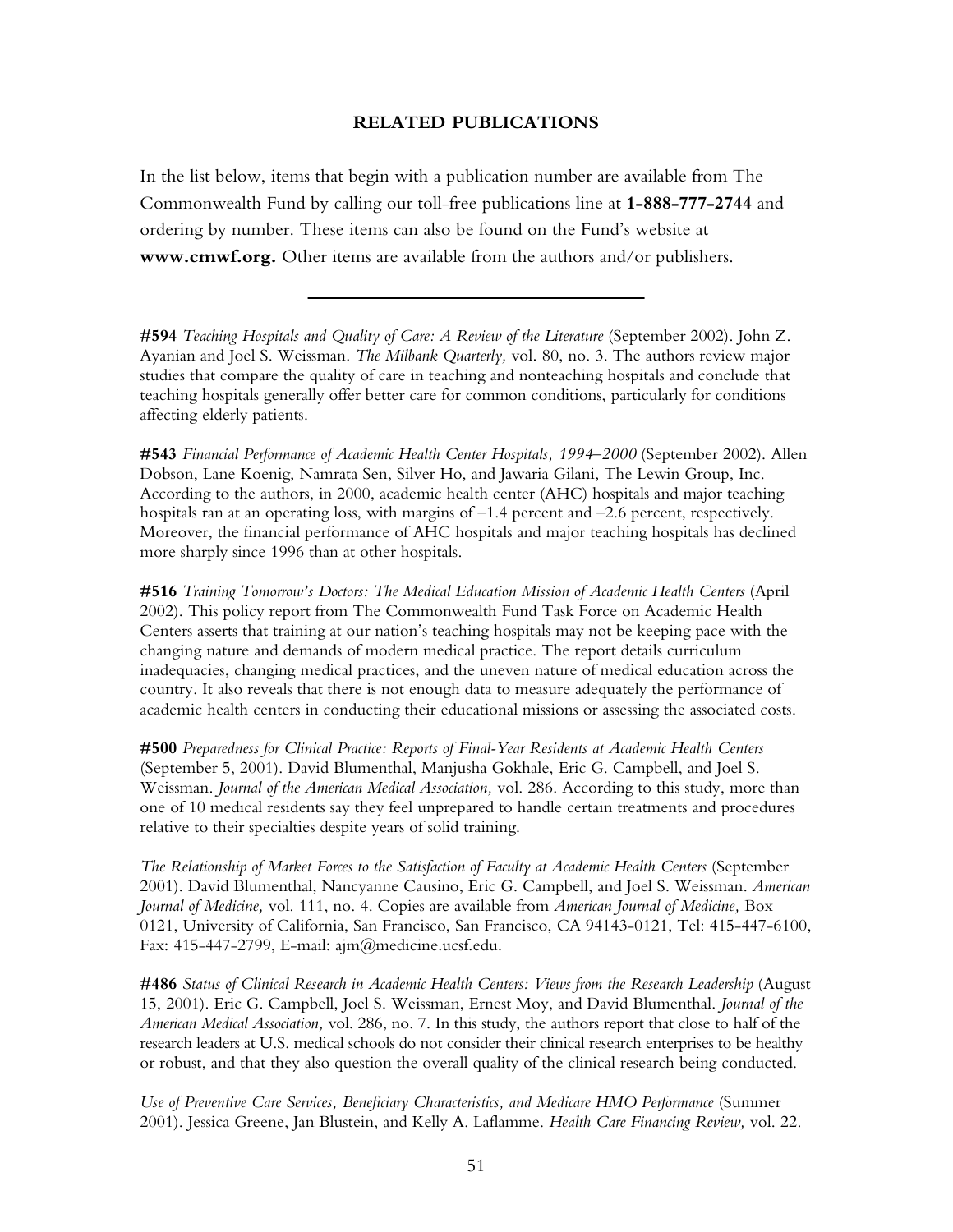**#443** *A Shared Responsibility: Academic Health Centers and the Provision of Care to the Poor and Uninsured* (April 2001). This policy report of The Commonwealth Fund Task Force on Academic Health Centers recommends revamping the way care for the poor and uninsured is financed in the United States, with proposals ranging from expanding health coverage for the uninsured to revising Medicare and Medicaid payment policies for teaching hospitals.

**#408** *Managing Academic Health Centers: Meeting the Challenges of the New Health Care World* (October 2000). This report of The Commonwealth Fund Task Force on Academic Health Centers describes strategies undertaken by the nation's academic health centers (AHCs) to improve management of their patient care and research missions in the face of continuing tumult in the U.S. health care system.

**#390** *Health Care at the Cutting Edge: The Role of Academic Health Centers in the Provision of Specialty Care* (July 2000). This policy report of The Commonwealth Fund Task Force on Academic Health Centers identifies the specialty care mission of academic health centers (AHCs), shows how AHCs are the main providers and initial developers of many rare procedures and treatments, and reports that AHCs provide a disproportionate share of specialty services to poor and uninsured patients.

*A Tale of Two Systems: The Changing Academic Health Center* (May/June 2000). David Blumenthal and Nigel Edwards. *Health Affairs,* vol. 19, no. 3. Copies are available from *Health Affairs,* 7500 Old Georgetown Road, Suite 600, Bethesda, MD 20814-6133, Tel: 301-656-7401 ext. 200, Fax: 301-654-2845, www.healthaffairs.org.

*Distribution of Research Awards from the National Institutes of Health Among Medical Schools* (January 27, 2000). Ernest Moy, Paul F. Griner, David R. Challoner, and David R. Perry. *New England Journal of Medicine,* vol. 342, no. 4. Copies are available from Customer Service, New England Journal of Medicine, P.O. Box 549140, Waltham, MA 02454-9140, Fax: 800-THE-NEJM, (800-843- 6356), www.nejm.org.

**#381** *Trends in Specialized Surgical Procedures at Teaching and Nonteaching Hospitals* (January/February 2000). Rebecca Levin, Ernest Moy, and Paul F. Griner. *Health Affairs,* vol. 19, no. 1. This article examines how the risks and high costs associated with the large number of complex surgical procedures performed by major teaching hospitals have serious implications for the perceived efficiency of these institutions.

*Academic Health Centers on the Front Lines: Survival Strategies in Highly Competitive Markets* (September 1999). David Blumenthal, Joel S. Weissman, and Paul F. Griner. *Academic Medicine,* vol. 74, no. 9. Copies are available from David Blumenthal, M.D., Institute for Health Policy, Massachusetts General Hospital, 50 Staniford Street, Boston, MA 02114.

**#330** *New Approaches to Academic Health Center Affiliations: Public Hospitals and the Department of Veterans Affairs* (April 1999). Jo Ivey Boufford, Larry Gage, Kenneth W. Kizer, Luis R. Marcos, John H. Short, and Katherine E. Garrett. This issue brief summarizes a panel discussion regarding new approaches to academic health center affiliations that took place at New York University's Robert F. Wagner Graduate School of Public Service.

**#312** *From Bench To Bedside: Preserving the Research Mission of Academic Health Centers* (April 1999). This policy report of The Commonwealth Fund Task Force on Academic Health Centers is intended to provide a resource for future policy development and management related to research mission of academic health centers. It also examines how recent changes in the health care market and public policies may hamper the ability of academic health centers to conduct research as effectively as they have in the past.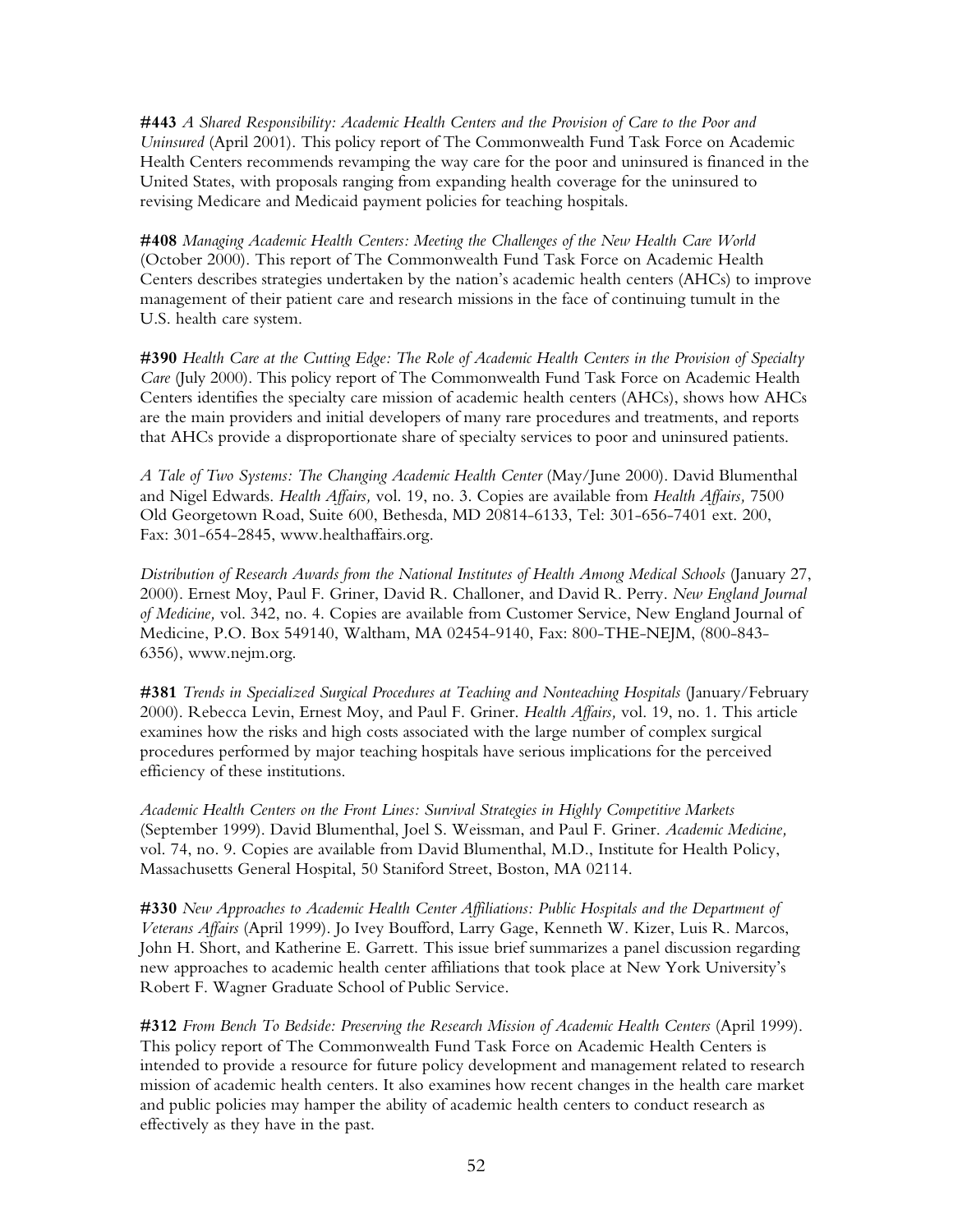**#337** *Market Forces and Unsponsored Research in Academic Health Centers* (March 24/31, 1999). Joel S. Weissman, Demet Saglam, Eric G. Campbell, Nancyanne Causino, and David Blumenthal*. The Journal of the American Medical Associatio*n, vol. 281, no. 12. This article looks at how increased competitive pressures on academic health centers may result in reduced discretionary funds from patient care revenues to support unsponsored research, including institutionally funded and faculty-supported activities.

**#307** *Patterns of Specialty Care: Academic Health Centers and the Patient Care Mission* (January 1999). James A. Reuter, Georgetown University. The author defines the specialty care mission, presents an initial qualitative evaluation of patterns of this care in academic health centers, major teaching hospitals, and non-teaching hospitals, and attempts to identify measures for tracking future changes in the provision of specialty care.

**#291** *New Bottles for Vintage Wines: The Changing Management of Medical School Faculty* and *Reforming the Structure and Management of Academic Medical Centers: Case Studies of Ten Institutions* (June and July 1998). Paul F. Griner and David Blumenthal. *Academic Medicine,* vol. 73, nos. 6 and 7. In the first article, the authors offer a comprehensive review of innovative practices to reform faculty responsibilities. In the second article, the authors explore changes instituted by medical schools to improve their efficiency.

**#265** *Key Issues in Community Hospital and Academic Medical Center Consolidations* (April 1998). David Altman, The Lewin Group. In an effort to inform community hospital leaders of the issues involved in hospital acquisitions and mergers, the author developed this primer to explain the motivations and principles involved in consolidations, to assess consolidation options and the critical points that must be addressed, and to provide lessons derived from institutions that have recently consolidated.

*The Social Missions of Academic Health Centers* (November 20, 1997). David Blumenthal, Eric G. Campbell, and Joel S. Weissman. *New England Journal of Medicine,* vol. 337, no. 21. Copies are available from the *New England Journal of Medicine,* Customer Service Department, P.O. Box 9130, Waltham, MA 02254-9130.

**#249** *The Balanced Budget Act of 1997: Implications for Graduate Medical Education* (October 1997). James A. Reuter, Institute for Health Care Research and Policy, Georgetown University. The author examines the effects that the Balanced Budget Act of 1997 will have on graduate medical education (GME), including: phasing out Medicare support for GME from premiums paid to managed care plans; capping the number of residents for which Medicare will provide support; creating a system of incentive payments that will encourage teaching hospitals to downsize their training programs; and reducing payments to teaching hospitals for indirect medical education costs.

**#234** *The Financing of Academic Health Centers: A Chart Book* (August 1997). James A. Reuter, Institute for Health Care Research and Policy, Georgetown University. This chart book presents a current, comprehensive picture of the financial status of the three major components of academic health centers: AHC hospitals, medical schools, and faculty practice plans.

*Academic Health Centers in Competitive Markets* (July/August 1997). James A. Reuter and Darrell Gaskin. *Health Affairs,* vol. 16, no. 4. Copies are available from *Health Affairs,* 7500 Old Georgetown Road, Suite 600, Bethesda, MD 20814-6133, Tel: 301-656-7401 ext. 200, Fax: 301- 654-2845, E-mail: healthaffairs@projhope.org.

*Relationship Between Market Competition and the Activities and Attitudes of Medical School Faculty* (July 1997). Eric G. Campbell, Joel S. Weissman, and David Blumenthal. *Journal of the American Medical*